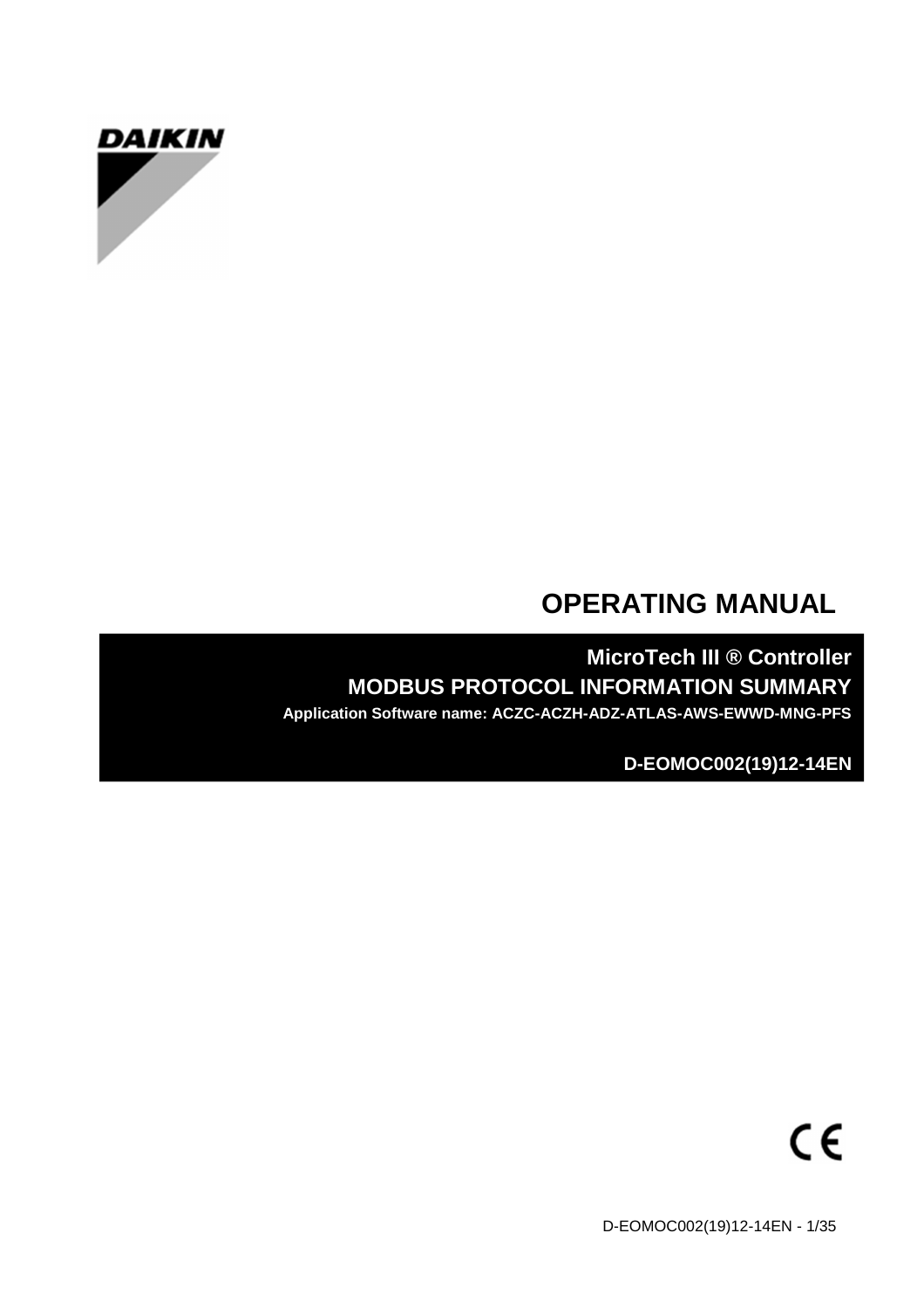## **Table of Contents**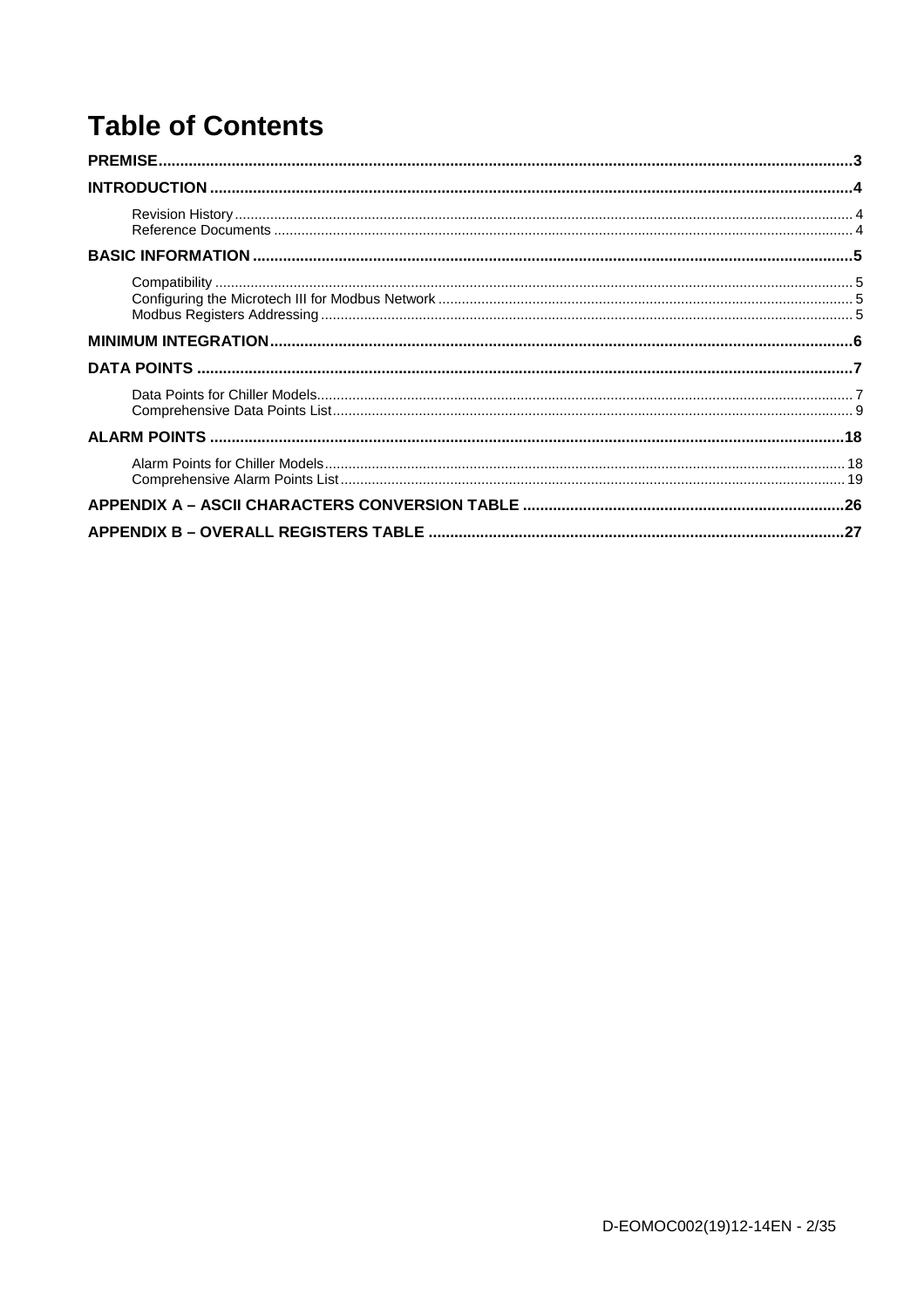The Modbus protocol is a standardized Application Level (OSI Level 7) protocol used in interoperable Industrial Control networks. Modbus provides the communication infrastructure necessary to integrate products manufactured by different vendors and to integrate control services that are now independent.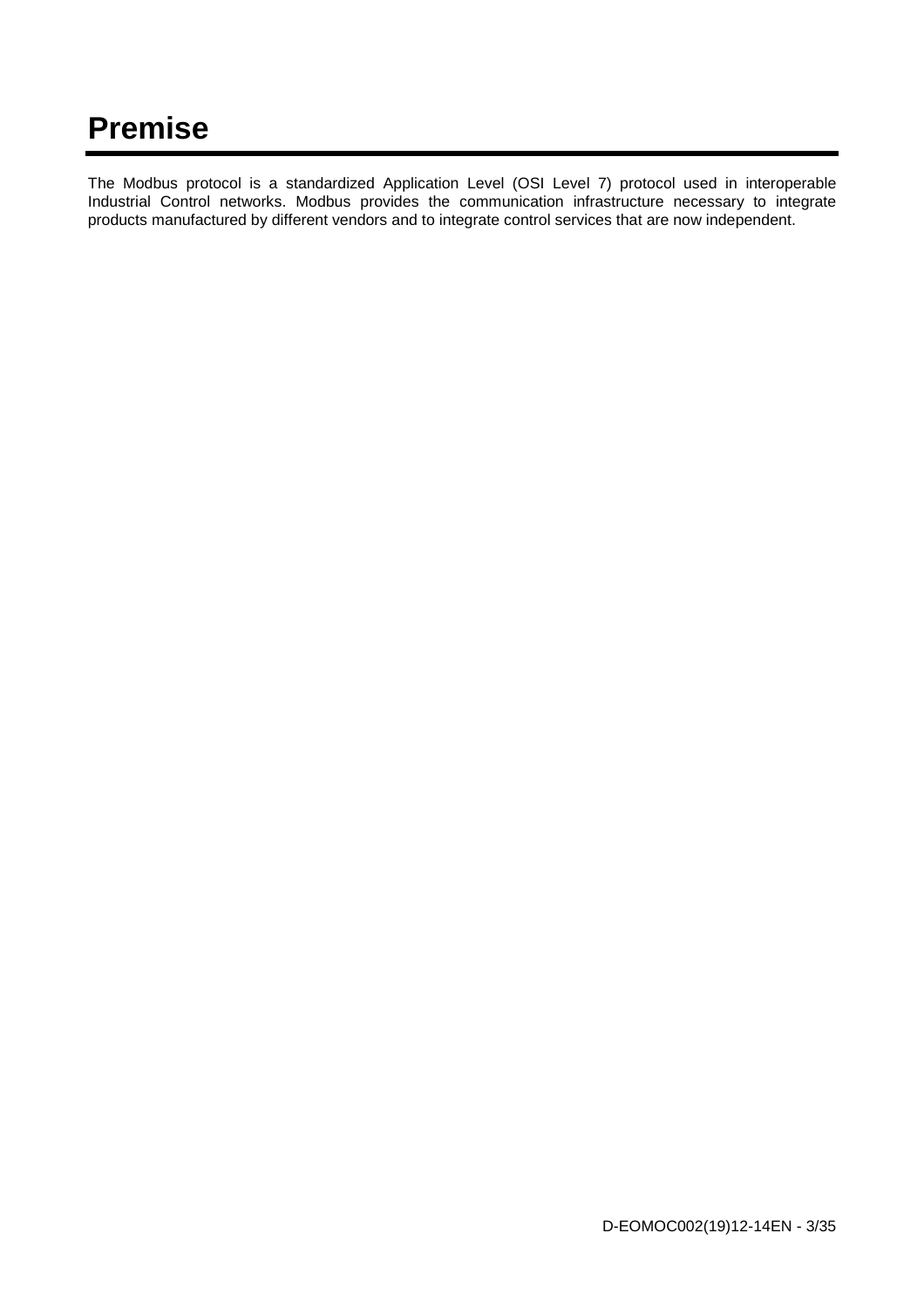## **Introduction**

This document describes the present status of Modbus communication profile for all MicroTech III application software, providing the necessary information to incorporate a MicroTech<sup>®</sup> III Chiller Unit Controller into a Building Automation System (BAS).

Modbus terms and principles are not defined. Refer to the appropriate specifications for definitions and details.

### **Revision History**

| 1)<br>(2) | D-EOMOC00011-14EN<br>D-EOMOC002(17)12-14EN | November 2014<br>17 December 2014 | Created<br>Improved<br>Upgraded              | ADZ units<br>ATLAS Holding Registers 40025, 40026                                                                      |
|-----------|--------------------------------------------|-----------------------------------|----------------------------------------------|------------------------------------------------------------------------------------------------------------------------|
| 3)        | D-EOMOC002(19)12-14EN                      | 19 December 2014                  | Improved<br>Improved<br>Upgraded<br>Upgraded | ATLAS Holding Registers 40900, 40901, 40902<br>Appendix B<br>Holding Registers 40011, 40034<br><b>Revision History</b> |

#### **Reference Documents**

Ref.#1 www.Modbus.org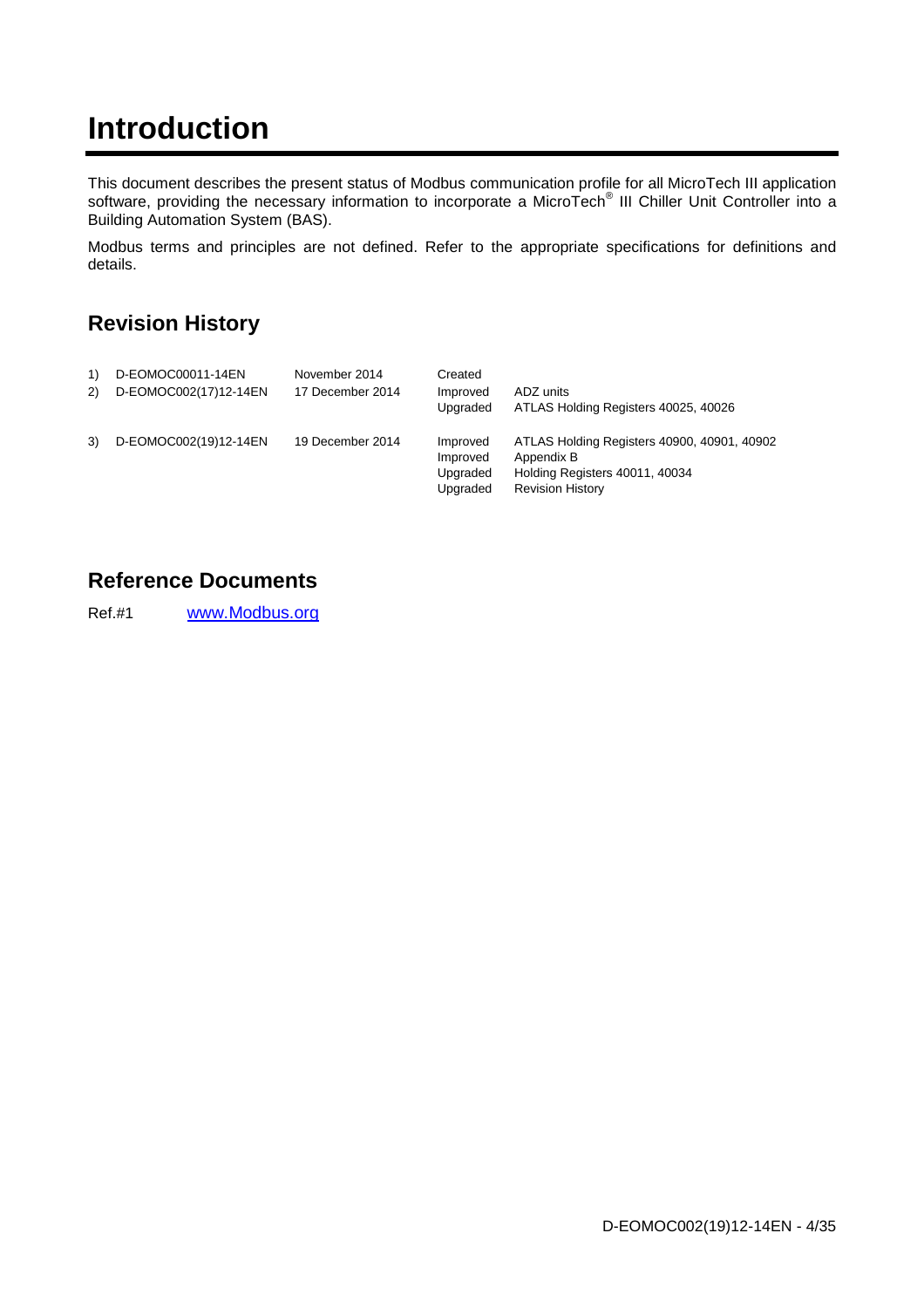### **Compatibility**

The MicroTech III Chiller Unit Controller conforms to the published Modbus standards. Controllers can communicate on standard Modbus networks using ASCII or RTU transmission mode. The MicroTech III Chiller Unit Controller uses the RTU mode only. Refer to Ref.#1 for more detailed information.

#### **Configuring the Microtech III for Modbus Network**

The MicroTech III Chiller Unit Controller can be configured in an interoperable Modbus network. The controller must have the corresponding Modbus Communication Module installed.

The MicroTech III Chiller Unit Controller and the Modbus Communication Module are shipped with default parameter values. Default values may be changed with the unit keypad. Parameters must be adjusted to accommodate your particular network. See the appropriate Operation Manual for default values and keypad operating instructions. See the MicroTech III Modbus Communication Module Installation Manual for details regarding network parameters available via the unit controller keypad/display.

Once communication module is set up and communication with network is established, in order to control the MicroTech III over the network, the Unit control source must be turned in "Network" (default is Local). From keypad/display set the Main Menu\_View/Set Unit\_Status/Settings\_Control Source to "Network".

#### **Modbus Registers Addressing**

The Modbus Communication Module supports zero-based addressing. For example, holding register 40002 is addressed as 0001 in a Modbus message. The following tables assume 4xxxx addressing.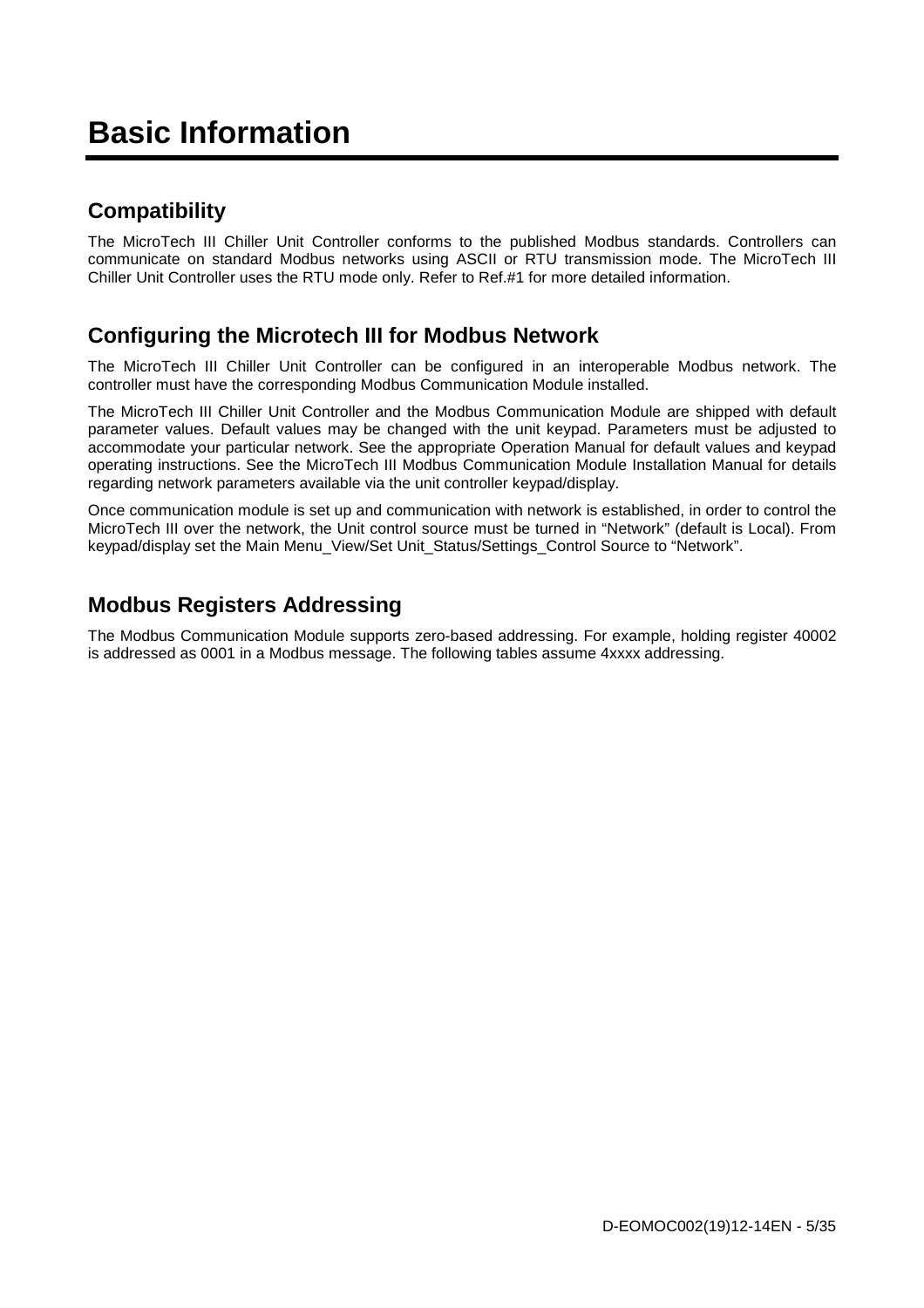# **Minimum Integration**

This section describes the information that assure compliance of Microtech III to the integration criteria for a Modbus network integration. The data/alarm points that represent the minimum integration data points are listed in Table 1 below and in boldface in Table 2 to Table 5.

|  | Table 1. MicroTech III Chiller Unit Controller Registers for minimum integration |  |  |  |  |
|--|----------------------------------------------------------------------------------|--|--|--|--|
|  |                                                                                  |  |  |  |  |

| <b>Data/Alarm points</b>                    |
|---------------------------------------------|
| <b>Actual Capacity</b>                      |
| <b>Chiller Enable Setpoint</b>              |
| Chiller Mode Setpoint - Network             |
| <b>Chiller Status</b>                       |
| Clear Alarms - Network                      |
| Evaporator Entering Fluid Temperature       |
| <b>Evaporator Leaving Fluid Temperature</b> |
| Capacity Limit Setpoint – Network           |
| Cool Setpoint - Network                     |
| Problem Alarm Code                          |
| <b>Fault Alarm Code</b>                     |
| Warning Alarm Code                          |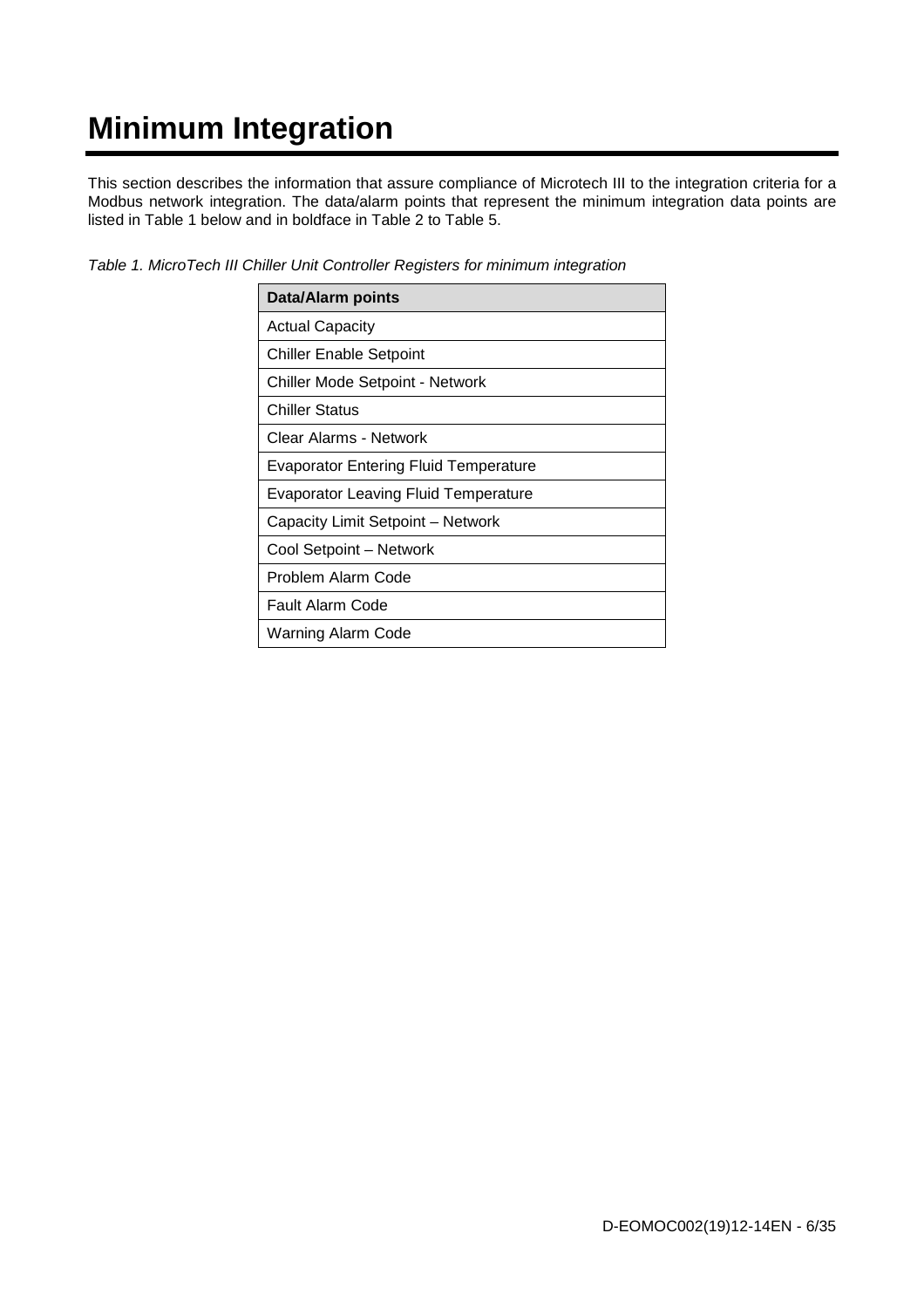#### **Data Points for Chiller Models**

Table 2 contains the list of Modbus data points available from the MicroTech III Chiller Unit Controller depending on the chiller model and corresponding unit controller application software. Application software name is available in the unit HMI: see in Main Menu, "About Chiller". The data points in boldface represent the minimum integration data points listed in Table 1.

| <b>Data Point</b>                            | <b>ACZC</b> | <b>ACZH</b> | <b>ADZ</b> | <b>ATLAS</b> | SMY            | <b>EWWD</b> | <b>MING</b> | <b>PFS</b> |
|----------------------------------------------|-------------|-------------|------------|--------------|----------------|-------------|-------------|------------|
| <b>Active Capacity Limit Output</b>          | X           | X           | X          | X            | X              | X           | X           | X          |
| <b>Active Energy</b>                         |             | X           |            | X            |                |             |             |            |
| <b>Active Setpoint</b>                       | X           | X           | X          | X            | X              | X           | X           | X          |
| <b>Actual Capacity</b>                       | X           | X           | x          | X            | X              | X           | X           | x          |
| Alarm Digital Output                         | X           | X           | X          | X            | X              | X           | X           | X          |
| Application Software Version                 | X           | X           | X          | X            | X              | X           | X           | X          |
| <b>Capacity Limit Setpoint - Network</b>     | X           | X           | x          | X            | X              | X           | X           | X          |
| <b>Chiller Capacity Limited</b>              | X           | X           | X          | X            | X              | X           | X           | X          |
| <b>Chiller Current</b>                       | X           | X           | X          | X            | X              | X           | X           | X          |
| <b>Chiller Enable Output</b>                 | X           | X           | X          | X            | X              | X           | X           | X          |
| <b>Chiller Enable Setpoint</b>               | X           | X           | x          | X            | X              | X           | X           | X          |
| <b>Chiller Local/Remote</b>                  | X           | X           | X          | X            | X              | X           | X           | X          |
| <b>Chiller Location</b>                      | X           | X           | X          | X            | X              | X           | X           | X          |
| <b>Chiller Mode Output</b>                   | X           | X           | X          | X            | X              | X           | X           | X          |
| <b>Chiller Mode Setpoint - Network</b>       | X           | X           | x          | X            | X              | X           | X           | x          |
| <b>Chiller Model</b>                         | X           | X           | X          | X            | X              | X           | X           | X          |
| Chiller On/Off                               | X           | X           | X          | X            | X              | X           | X           | X          |
| <b>Chiller Status (Chiller Run Mode)</b>     | X           | x           | x          | X            | X              | X           | X           | x          |
| <b>Chiller Tons</b>                          | X           | X           | X          | X            | X              | X           | X           | X          |
| Chiller Voltage                              |             | X           |            | X            |                |             |             |            |
| <b>Clear Alarms - Network</b>                | X           | X           | x          | X            | X              | X           | X           | X          |
| <b>Compressor Actual Capacity</b>            | X           | X           | X          | X            | X              | X           | X           | X          |
| <b>Compressor Current</b>                    |             |             |            | X            | $\mathsf{X}^1$ |             |             |            |
| Compressor Discharge Refrigerant Temperature | X           | X           | X          | X            | X              | X           | X           | X          |
| Compressor Full Load                         | X           | X           | X          | X            | X              | X           | X           | X          |
| <b>Compressor Off Auto</b>                   | X           | X           | X          | X            | X              | X           | X           |            |
| Compressor Oil Feed Pressure                 | X           | X           | X          | X            | Χ              | X           | X           | X          |
| <b>Compressor Oil Level Status</b>           | X           | X           | X          | Χ            | X              | X           | X           |            |

Table 2. MicroTech III Unit Controller Data Points List for Chiller Model

<sup>1</sup> Available only for AWS with Inverter

l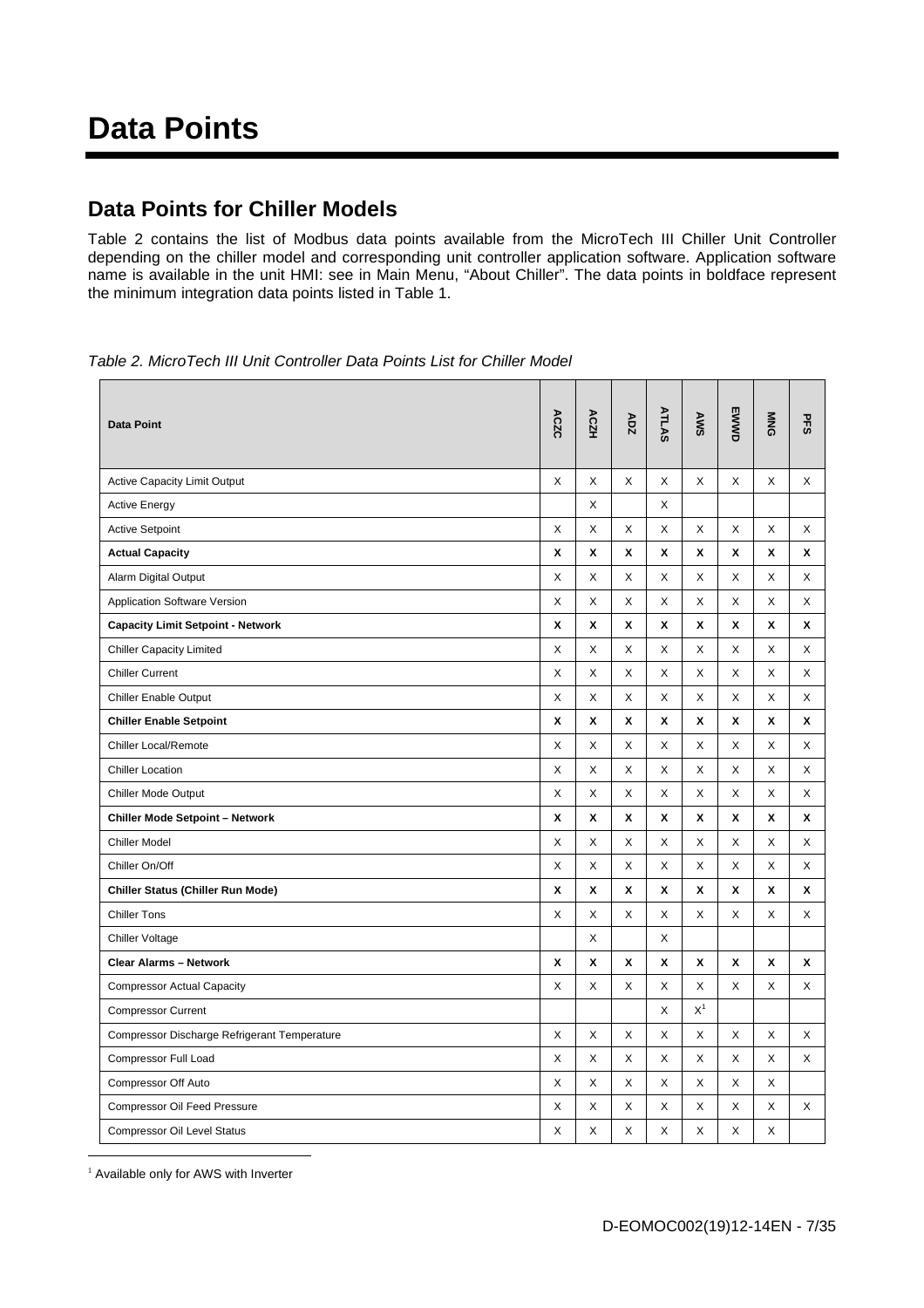| <b>Data Point</b>                                   | <b>ACZC</b>               | <b>ACZH</b> | <b>ADZ</b> | <b>ATLAS</b> | SMY            | <b>EWWD</b> | <b>MNG</b> | <b>HES</b> |
|-----------------------------------------------------|---------------------------|-------------|------------|--------------|----------------|-------------|------------|------------|
| <b>Compressor Percent RLA</b>                       |                           |             |            | X            | $X^1$          |             |            |            |
| <b>Compressor Power</b>                             |                           |             |            | X            | $X^1$          |             |            |            |
| <b>Compressor Run Hours</b>                         | X                         | X           | X          | X            | X              | X           | X          | X          |
| <b>Compressor Starts</b>                            | X                         | X           | X          | X            | X              | X           | X          | X          |
| <b>Compressor Status</b>                            | X                         | X           | X          | X            | X              | X           | X          |            |
| <b>Compressor Suction Refrigerant Temperature</b>   | X                         | X           | X          | X            | X              | X           | X          | X          |
| Compressor VFD Output                               |                           |             |            | X            | $X^1$          |             |            |            |
| Compressor Voltage                                  |                           |             |            | X            | $\mathsf{X}^1$ |             |            |            |
| Condenser Approach Temperature                      | X                         | X           | X          | X            | X              | X           | Χ          | X          |
| Condenser Ent Water Temperature                     |                           |             |            |              |                | X           |            | X          |
| <b>Condenser Leaving Water Temperature</b>          |                           |             |            |              |                | X           |            | X          |
| Condenser Pump Run Hours                            |                           |             |            |              |                | X           |            | X          |
| <b>Condenser Pump Status</b>                        |                           |             |            |              |                | X           |            | X          |
| <b>Condenser Refrigerant Pressure</b>               | X                         | X           | X          | X            | X              | X           | X          | X          |
| <b>Condenser Saturated Refrigerant Temperature</b>  | X                         | X           | Χ          | X            | X              | X           | X          | X          |
| <b>Cool Setpoint - Network</b>                      | X                         | x           | X          | X            | X              | X           | x          | x          |
| Date                                                | X                         | X           | X          | X            | X              | X           | Χ          | X          |
| Day of Week                                         | X                         | X           | X          | X            | X              | X           | X          | X          |
| Evaporator Approach Temperature                     | X                         | X           | X          | X            | X              | X           | Χ          | X          |
| <b>Evaporator Entering Water Temperature</b>        | X                         | x           | X          | X            | X              | X           | x          | x          |
| <b>Evaporator Flow Switch Status</b>                | X                         | X           | X          | X            | X              | X           | Χ          | X          |
| <b>Evaporator Leaving Water Temperature</b>         | X                         | x           | X          | X            | X              | x           | x          | x          |
| Evaporator Pump #2 Status                           | X                         | X           | X          | X            | X              | X           | X          | X          |
| <b>Evaporator Refrigerant Pressure</b>              | X                         | X           | X          | X            | X              | X           | Χ          | X          |
| <b>Evaporator Saturated Refrigerant Temperature</b> | X                         | X           | X          | X            | X              | X           | X          | X          |
| Evaporator SuperHeat Setpoint                       | X                         | X           | X          | X            | X              | X           | X          |            |
| Evaporator SuperHeat Temperature                    | X                         | X           | X          | X            | X              | X           | X          | X          |
| <b>EXV Position</b>                                 | X                         | X           | X          | X            | X              | X           | Χ          | X          |
| <b>Fault Alarm Code</b>                             | X                         | x           | X          | X            | X              | X           | X          | X          |
| Fault Alarm Index                                   | X                         | X           | X          | X            | X              | X           | X          | X          |
| Heat Recovery Enable - Network                      |                           |             |            |              | X              |             |            |            |
| Heat Recovery Ent Water Temperature                 |                           |             |            | X            | X              |             |            |            |
| Heat Recovery Leaving Water Temperature             |                           |             |            | X            | X              |             |            |            |
| Heat Setpoint - Network                             |                           | X           |            | X            | X              | X           |            | X          |
| Hour                                                | X                         | X           | X          | X            | X              | X           | X          | X          |
| Ice Setpoint - Network                              | X                         | X           | X          | X            | X              | X           | X          | X          |
| Liquid Temperature                                  |                           |             |            |              |                |             |            | X          |
| Minute                                              | $\boldsymbol{\mathsf{X}}$ | X           | X          | X            | X              | X           | X          | X          |
| Month                                               | X                         | X           | X          | X            | X              | X           | X          | X          |
| Noise Reduction Auto On                             | X                         | X           | X          | X            | X              |             | X          |            |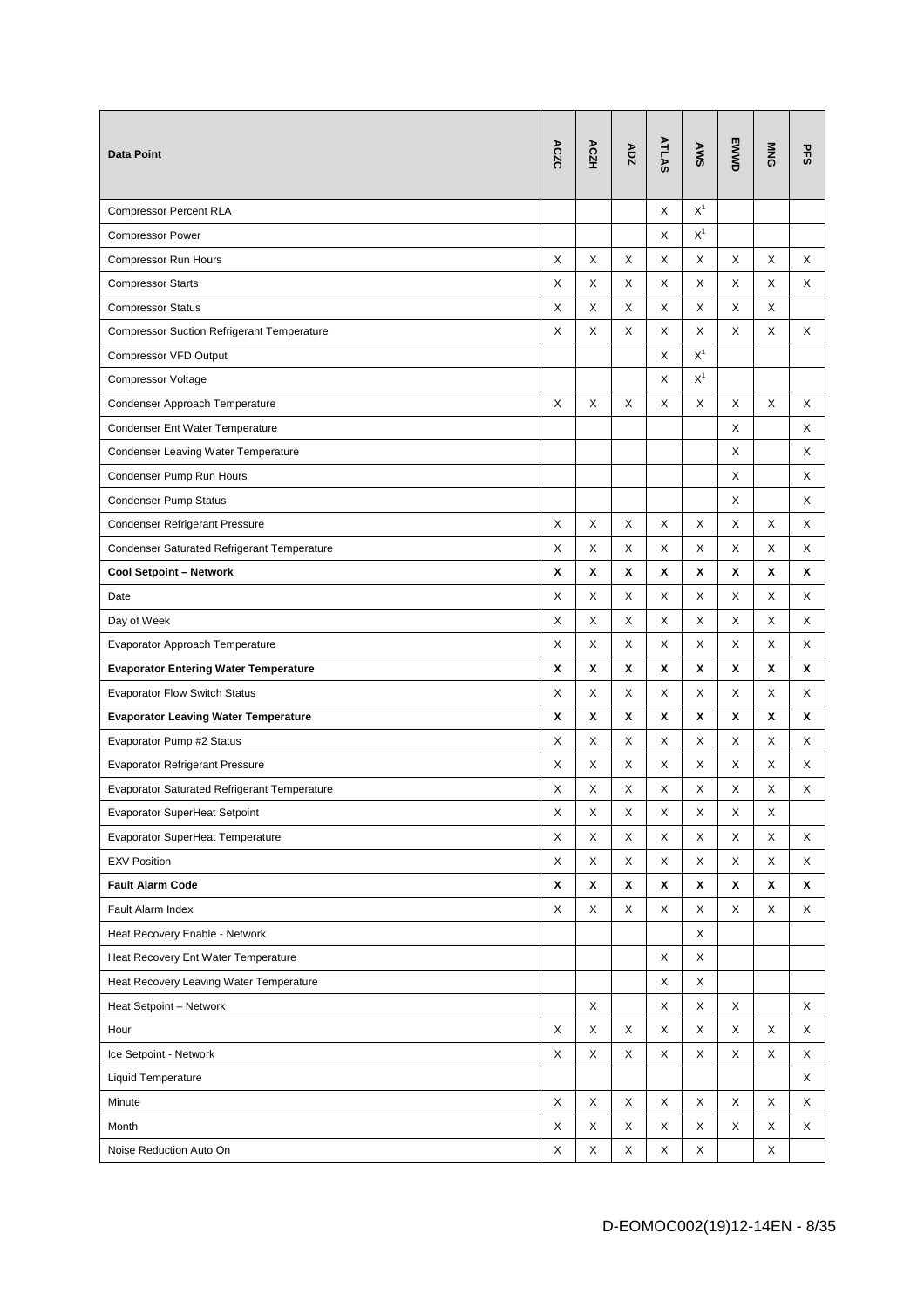| <b>Data Point</b>             | <b>ACZC</b> | <b>ACZH</b> | <b>ADZ</b> | <b>ATLAS</b> | SMY | <b>EWWD</b>  | <b>MNG</b>   | <b>PFS</b>   |
|-------------------------------|-------------|-------------|------------|--------------|-----|--------------|--------------|--------------|
| <b>Noise Reduction Status</b> | X           | X           | X          | X            | X   |              | X            |              |
| <b>Number of Circuits</b>     | X           | X           | X          | X            | X   | X            | X            | $\times$     |
| Number of Compressors         | X           | X           | X          | X            | X   | X            | X            | $\times$     |
| Outdoor Air Temperature       | X           | X           | X          | X            | X   |              | X            |              |
| Outdoor Fan Speed             | X           | X           | X          | X            | X   | X            | $\mathsf{X}$ |              |
| Outdoor Fan Status            | X           | X           | X          | X            | X   | X            | X            |              |
| Power Factor                  |             | X           |            | X            |     |              |              |              |
| Power Input                   |             | X           |            | X            |     |              |              |              |
| <b>Problem Alarm Code</b>     | X           | X           | X          | X            | X   | $\mathbf{x}$ | X            | $\mathbf{x}$ |
| Problem Alarm Index           | X           | X           | X          | X            | X   | X            | X            | X            |
| Refrigerant Type              | X           | X           | X          | X            | X   | X            | X            | $\times$     |
| Run Enabled                   | X           | X           | X          | X            | X   | X            | X            | $\times$     |
| Second                        | X           | X           | X          | X            | X   | X            | X            | $\times$     |
| Units                         | X           | X           | X          | X            | X   | X            | X            | $\times$     |
| <b>Warning Alarm Code</b>     | X           | X           | X          | X            | X   | X            | X            | X            |
| Warning Alarm Index           | X           | X           | X          | X            | X   | X            | $\times$     | $\times$     |
| Year                          | X           | X           | X          | X            | X   | X            | X            | $\times$     |

#### **Comprehensive Data Points List**

Table 3 contains the complete list of Modbus data points available from the MicroTech III Chiller Unit Controller. The data points in boldface represent the minimum integration data points as identified in Table 1. Table 5 lists the available chiller alarm objects.

| <b>Data Point</b>                   | <b>Holding</b><br><b>Register</b><br>(4xxxx) | R/W | <b>Range/Description</b>                  |
|-------------------------------------|----------------------------------------------|-----|-------------------------------------------|
| <b>Active Capacity Limit Output</b> | 14                                           | R   | $0 - 100%$                                |
| <b>Active Energy</b>                | 1900                                         | R   | Enabled whit Power meter optional         |
|                                     |                                              | R   | ACZC: 14.9° to 60.0 F (-9.5 to 15.6°C)    |
|                                     | 12                                           |     | ACZH: 14.9° to 131.0 F (-9.5 to 55.0°C)   |
| <b>Active Setpoint</b>              |                                              |     | ADZ: 14.9°to 60.0 F (-9.5 to 15.6°C)      |
|                                     |                                              |     | ATLAS: 17.6° to 122.0 F (-8.0 to 50.0 °C) |
|                                     |                                              |     | AWS: 17.6° to 122.0 F (-8.0 to 50.0 °C)   |
|                                     |                                              |     | EWWD: 15.0° to 140.0 F (-9.4° to 60.0 °C) |
|                                     |                                              |     | MNG: 15.0° to 60.0 F (-9.4° to 15.6°C)    |
|                                     |                                              |     | PFS: 15.0° to 149.0 F (-9.4° to 65.0 C)   |
| <b>Actual Capacity</b>              | 13                                           | R   | $0 - 100%$                                |
| Alarm Digital Output                | 5                                            | R   | 0=No Alarm, 1=Alarm                       |

Table 3. MicroTech III Unit Controller Modbus Comprehensive Data Point List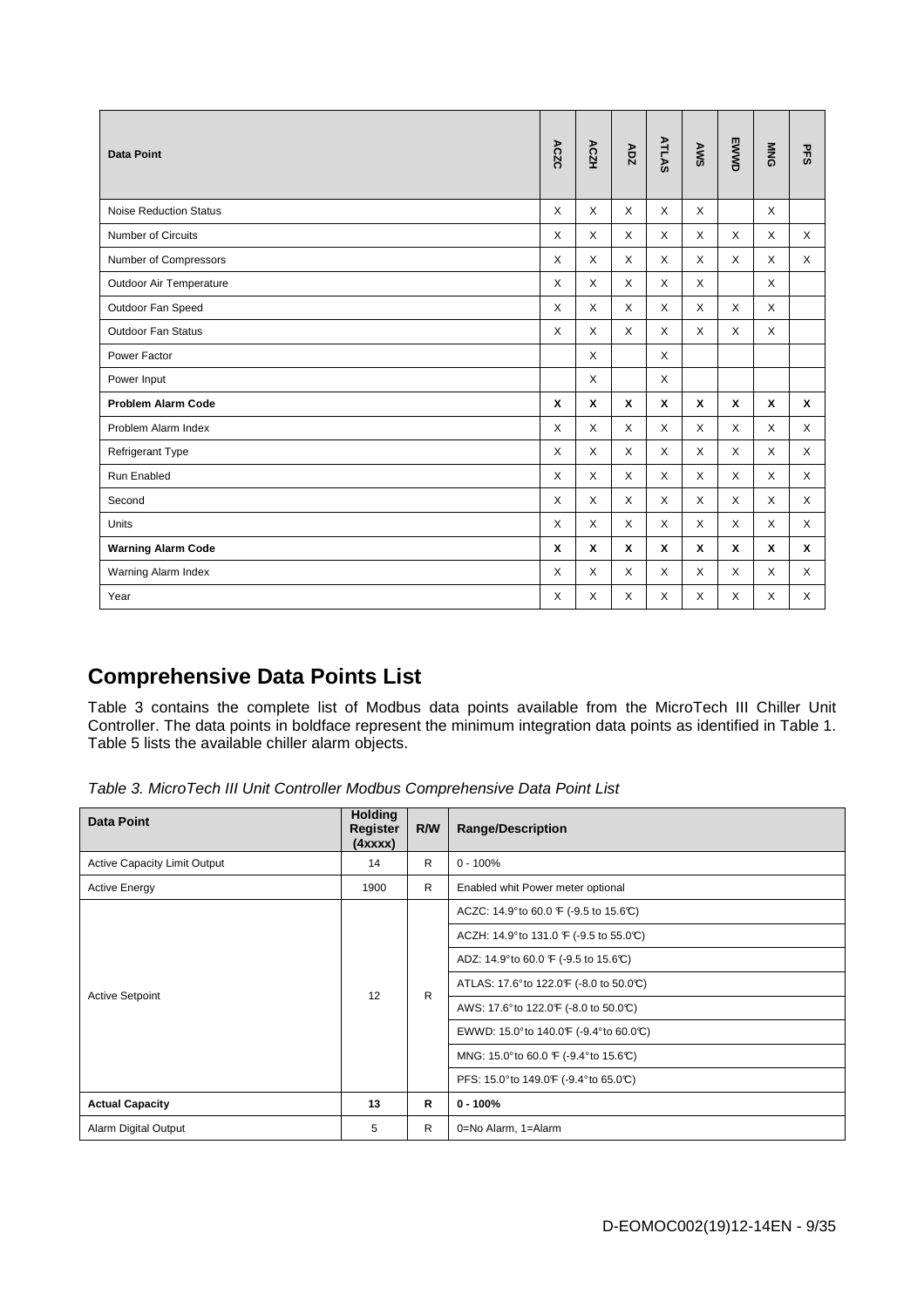| <b>Data Point</b>                               | <b>Holding</b><br>Register<br>(4xxxx) | R/W         | <b>Range/Description</b>                                          |
|-------------------------------------------------|---------------------------------------|-------------|-------------------------------------------------------------------|
| Application Software Version <sup>2</sup>       | 334                                   | R           |                                                                   |
| Application Software Version                    | 338                                   | R           |                                                                   |
| <b>Capacity Limit Setpoint - Network</b>        | 38                                    | RW          | $0 - 100%$                                                        |
| <b>Chiller Capacity Limited</b>                 | 4                                     | R           | 0=Not Limited, 1=Limited                                          |
| <b>Chiller Current</b>                          | 25                                    | R           |                                                                   |
| <b>Chiller Enable Output</b>                    | $\overline{2}$                        | R           | 0=Disable, 1=Enable                                               |
| <b>Chiller Enable Setpoint</b>                  | 9                                     | RW          | 0=Disable, 1=Enable, 2=Null                                       |
| <b>Chiller Local/Remote</b>                     | $\mathbf{1}$                          | R           | 0=Remote, 1=Local                                                 |
| Chiller Location <sup>3</sup>                   | 318                                   | RW          |                                                                   |
| <b>Chiller Location</b>                         | 327                                   | <b>RW</b>   |                                                                   |
|                                                 |                                       |             | $ACZC: 0 = Null$ , $1 = Ice$ , $2 = Cool$                         |
|                                                 |                                       |             | ACZH: 0=Null, 1= Ice, 2=Cool/Heat                                 |
|                                                 |                                       |             | ADZ: $0=Null$ , $1=$ Ice, $2=$ Cool                               |
|                                                 |                                       |             | ATLAS: 0=Null, 1= Ice, 2=Cool                                     |
| <b>Chiller Mode Output</b>                      | 11                                    | R           | AWS: $0=$ Null, $1=$ Ice, $2=$ Cool                               |
|                                                 |                                       |             | EWWD: 0=Null, 1=Ice, 2=Cool, 3=Heat                               |
|                                                 |                                       |             | MNG: $0=$ Null, $1=$ Ice, $2=$ Cool, $3=$ Heat                    |
|                                                 |                                       |             | PFS: 0=Null, 1=Cool, 2=Ice, 3=Heat                                |
|                                                 |                                       | <b>RW</b>   | $ACZC: 0 = Null$ , $1 = Ice$ , $2 = Cool$                         |
|                                                 |                                       |             | ACZH: 0=Null, 1= Ice, 2=Cool, 3=Heat                              |
|                                                 |                                       |             | ADZ: $0=Null$ , $1= Cool$ , $2=lc$ e                              |
|                                                 |                                       |             | ATLAS: 0=Null, 1= Ice, 2=Cool                                     |
| Chiller Mode Setpoint - Network                 | 34                                    |             | AWS: $0=Null$ , $1=$ Ice, $2=$ Cool                               |
|                                                 |                                       |             | EWWD: $0=$ Null, $1=$ Ice, $2=$ Cool, $3=$ Heat                   |
|                                                 |                                       |             | MNG: $0=$ Null, $1=$ Cool, $2=$ Ice, $3=$ Heat                    |
|                                                 |                                       |             | PFS: 0=Null, 1=Cool, 2=Ice, 3=Heat                                |
| <b>Chiller Model</b>                            | 317                                   | R           | 0=Centrifugal, 1=Water Cooled, 2=Air Cooled, 3=Heat Pump, 9=Other |
| Chiller On/Off                                  | 8                                     | R           | $0=Off, 1=On$                                                     |
| <b>Chiller Status (Chiller Run Mode)</b>        | 15                                    | R           | 1=Off, 2=Start, 3=Run, 4=Pre Shutdown, 5=Service                  |
| <b>Chiller Tons</b>                             | 1609                                  | R           |                                                                   |
| <b>Chiller Voltage</b>                          | 26                                    | R           | Enabled whit Power meter optional                                 |
| Circuit #1 Comp #1 - Actual Capacity            | 1840                                  | R           |                                                                   |
| Circuit #1 Comp #1 - Current                    | 70                                    | $\mathsf R$ | 0 to 10.000 Amps                                                  |
| Circuit #1 Comp #1 - Discharge Refrigerant Temp | 68                                    | R           | -40° to 121℃ (-40 to 250 F)                                       |
| Circuit #1 Comp #1 - Full Load                  | 1842                                  | R           |                                                                   |
| Circuit #1 Comp #1 - Off Auto                   | 1841                                  | R           |                                                                   |
| Circuit #1 Comp #1 - Oil Feed Pressure          | 1849                                  | R           | -5.801473 to 17.54946 psi(-40 to 121 kPa)                         |
| Circuit #1 Comp #1 - Oil Feed Pressure (PFS)    | 1846                                  | R           | -5.801473 to 17.54946 psi(-40 to 121 kPa)                         |
| Circuit #1 Comp #2 - Oil Feed Pressure (PFS)    | 1832                                  | R           | -5.801473 to 17.54946 psi(-40 to 121 kPa)                         |

2 These registers will be a numerical value and need to be translated to a string using ASCII Character on next page. This will translate into a 10-character string.

<sup>3</sup> These registers will be a numerical value and need to be translated to a string using ASCII Character on next page. This will translate into a 20-character string. Unsupported<br>characters are translated to a space.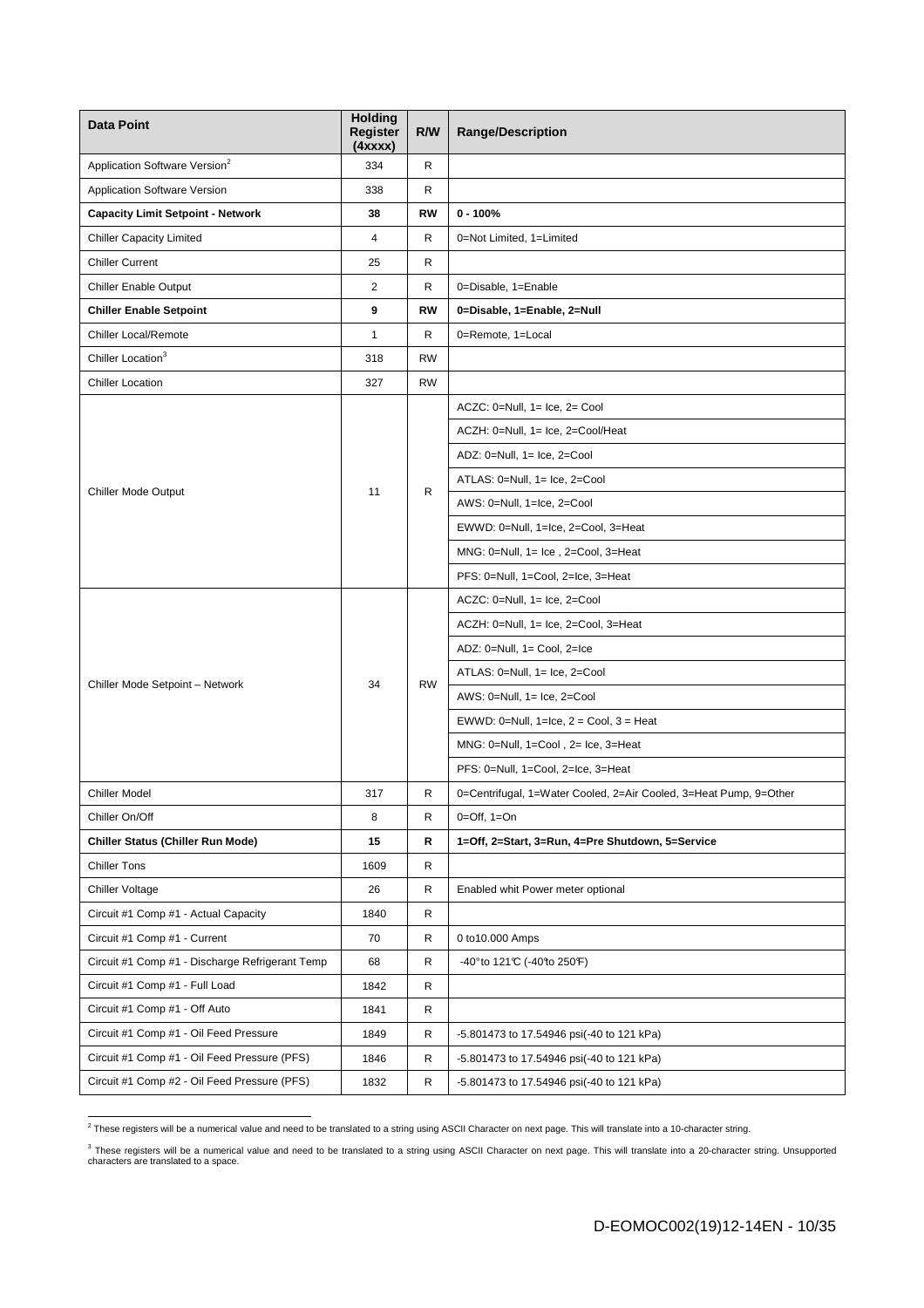| <b>Data Point</b>                                | <b>Holding</b><br><b>Register</b><br>(4xxxx) | R/W       | <b>Range/Description</b>                                              |
|--------------------------------------------------|----------------------------------------------|-----------|-----------------------------------------------------------------------|
| Circuit #1 Comp #1 - Oil Level Status            | 1851                                         | R         |                                                                       |
| Circuit #1 Comp #1 - Percent RLA                 | 69                                           | R         | 0-110%                                                                |
| Circuit #1 Comp #1 - Power                       | 72                                           | R         | 0-3500 kW                                                             |
| Circuit #1 Comp #1 - Run Hours                   | 74                                           | <b>RW</b> | 0-999.999 (ACZC, ACZH, ADZ, ATLAS, AWS)                               |
| Circuit #1 Comp #1 - Run Hours                   | 74                                           | R         | 0-999.999 (EWWD, MNG, PFS)                                            |
| Circuit #1 Comp #1 - Starts                      | 73                                           | <b>RW</b> | 0 - 65.535 (ACZC, ACZH, ADZ, ATLAS, AWS)                              |
| Circuit #1 Comp #1 - Starts                      | 73                                           | R         | 0 - 65.535 (EWWD, MNG, PFS)                                           |
| Circuit #1 Comp #1 - Status                      | 1852                                         | R         |                                                                       |
| Circuit #1 Comp #1 - Suction Refrigerant Temp    | 65                                           | R         | $-40^{\circ}$ 110°C (-40-230°F)                                       |
| Circuit #1 Comp #1 - VFD Output                  | 1845                                         | R         |                                                                       |
| Circuit #1 Comp #1 - Voltage                     | 71                                           | R         | 0 to 15.000 V                                                         |
| Circuit #1 Comp #2 - Actual Capacity             | 1826                                         | R         |                                                                       |
| Circuit #1 Comp #2 - Discharge Refrigerant Temp  | 81                                           | R         | -40°to 121°C (-40° 250°F)                                             |
| Circuit #1 Comp #2 - Full Load                   | 1828                                         | R         |                                                                       |
| Circuit #1 Comp #2 - Off Auto                    | 1827                                         | R         |                                                                       |
| Circuit #1 Comp #2 - Run Hours                   | 87                                           | R         | 0-999,999                                                             |
| Circuit #1 Comp #2 - Starts                      | 86                                           | R         | $0 - 65,535$                                                          |
| Circuit #1 Comp #2 - Status                      | 1838                                         | R         |                                                                       |
| Circuit #1 Comp #2 - Suction Refrigerant Temp    | 78                                           | R         | $-40^{\circ}$ 110°C (-40-230°F)                                       |
| Circuit #1 Comp #3 - Off Auto                    | 1814                                         | <b>RW</b> |                                                                       |
| Circuit #1 Comp #3 - Run Hours                   | 100                                          | <b>RW</b> | 0-999,999                                                             |
| Circuit #1 Comp #3 - Starts                      | 99                                           | R         | $0 - 65,535$                                                          |
| Circuit #1 Comp #3 - Status                      | 1825                                         | R         |                                                                       |
| Circuit #1 Condenser Approach Temp               | 1987                                         | R         | 0 to 50 d\, $F(0)$ to 10 d $C($                                       |
| Circuit #1 Condenser Refrigerant Pressure        | 39                                           | R         | 0 to 410 psi (700 psi for R410A) – 0 to 2827 kPa (4826 kPa for R410A) |
| Circuit #1 Condenser Saturated Refrigerant Temp  | 40                                           | R         | -26.1 to 85°C (-14.98-185°F)                                          |
| Circuit #1 Evaporator Approach Temp              | 1988                                         | R         | 0 to 50 d\, $(0 \text{ to } 10 \text{ d} \text{C})$                   |
| Circuit #1 Evaporator Refrigerant Pressure       | 41                                           | R         | -349.97 to 349.97 psi (-2413 kPa to 2413 kPa)                         |
| Circuit #1 Evaporator Saturated Refrigerant Temp | 42                                           | R         | -26.1 to 85°C (-14.98 to 185°F)                                       |
| Circuit #1 EXV Position                          | 1982                                         | R         | 0 to 110%                                                             |
| Circuit #1 Outdoor Fan Speed                     | 1986                                         | R         |                                                                       |
| Circuit #1 Outdoor Fan Status                    | 1997                                         | R         |                                                                       |
| Circuit #2 Comp #1 - Actual Capacity             | 1800                                         | R         |                                                                       |
| Circuit #2 Comp #1 - Current                     | 109                                          | R         | 0 to 10.000                                                           |
| Circuit #2 Comp #1 - Discharge Refrigerant Temp  | 107                                          | R         | -40° to 121° $C$ (-40° - 250°F)                                       |
| Circuit #2 Comp #1 - Full Load                   | 1802                                         | R         |                                                                       |
| Circuit #2 Comp #1 - Off Auto                    | 1801                                         | <b>RW</b> |                                                                       |
| Circuit #2 Comp #1 - Oil Feed Pressure           | 1809                                         | R         | -5.801473 to 17.54946 psi(-40 to 121 kPA)                             |
| Circuit #2 Comp #1 - Oil Level Status            | 1811                                         | R         |                                                                       |
| Circuit #2 Comp #1 - Percent RLA                 | 108                                          | R         | 0-110%                                                                |
| Circuit #2 Comp #1 - Power                       | 111                                          | R         | 0-3500 kW                                                             |
| Circuit #2 Comp #1 - Run Hours                   | 113                                          | <b>RW</b> | 0-999.999 (ACZC, ACZH, ADZ, ATLAS, AWS)                               |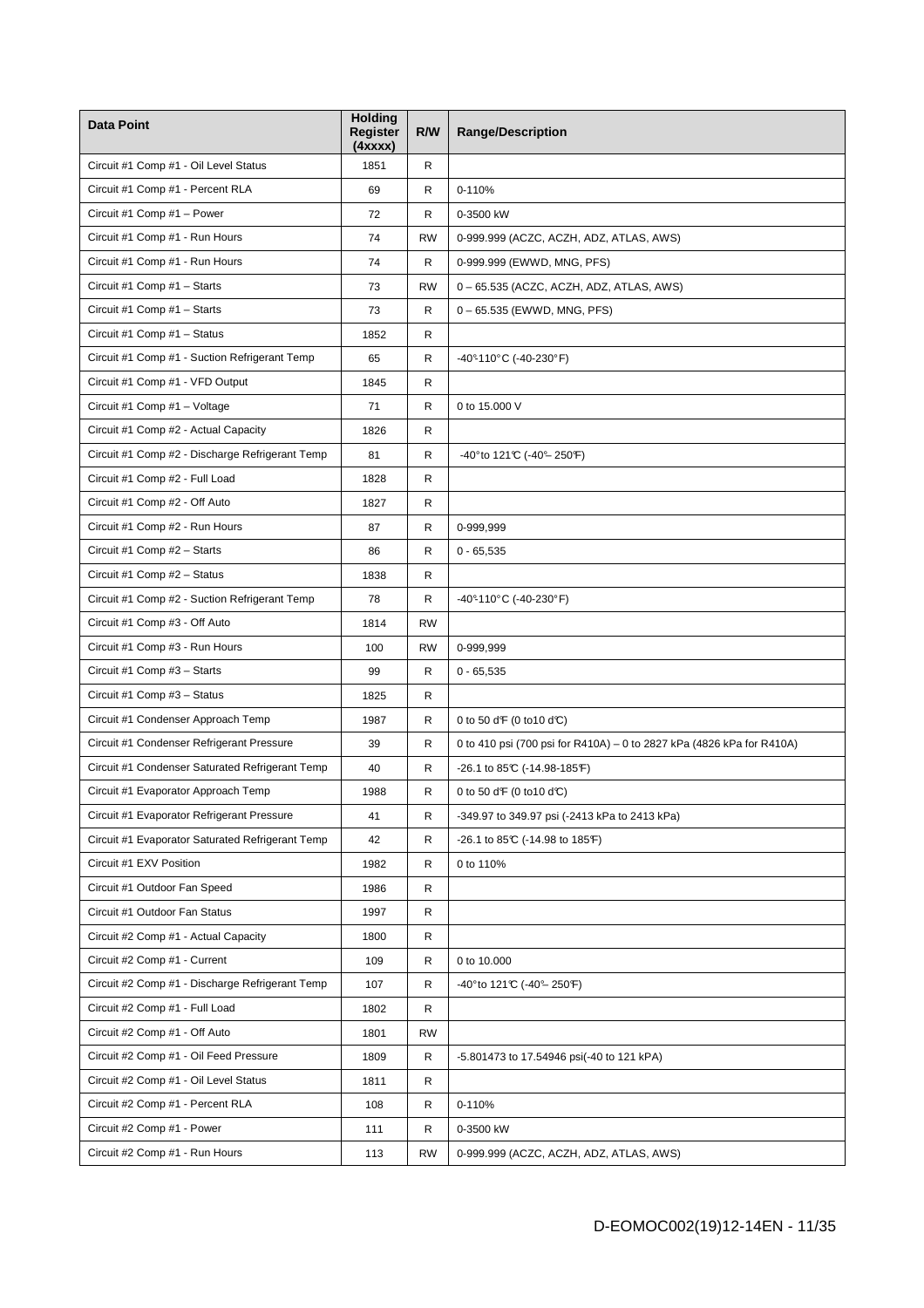| <b>Data Point</b>                                | <b>Holding</b><br><b>Register</b><br>(4xxxx) | R/W       | <b>Range/Description</b>                                |
|--------------------------------------------------|----------------------------------------------|-----------|---------------------------------------------------------|
| Circuit #2 Comp #1 - Run Hours                   | 113                                          | R         | 0-999.999 (EWWD, MNG)                                   |
| Circuit #2 Comp #1 - Starts                      | 112                                          | <b>RW</b> | 0 - 65.535 (ACZC, ACZH, ADZ, ATLAS, AWS)                |
| Circuit #2 Comp #1 - Starts                      | 112                                          | R         | $0 - 65.535$ (EWWD, MNG)                                |
| Circuit #2 Comp #1 - Status                      | 1812                                         | R         |                                                         |
| Circuit #2 Comp #1 - VFD Output                  | 1805                                         | R         |                                                         |
| Circuit #2 Comp #1 Suction Refrigerant Temp      | 104                                          | R         | -40°110°C (-40-230°F)                                   |
| Circuit #2 Comp #1 Voltage                       | 110                                          | R         | $0-15,000$                                              |
| Circuit #2 Comp #2- Run Hours                    | 126                                          | <b>RW</b> | 0-999,999                                               |
| Circuit #2 Comp #2- Starts                       | 125                                          | <b>RW</b> | $0 - 65,535$                                            |
| Circuit #2 Comp #2 - Off Auto                    | 1788                                         | <b>RW</b> |                                                         |
| Circuit #2 Comp #2 - Status                      | 1799                                         | R         |                                                         |
| Circuit #2 Comp #3 - Off Auto                    | 1775                                         | <b>RW</b> |                                                         |
| Circuit #2 Comp #3 - Run Hours                   | 139                                          | <b>RW</b> | 0-999.999                                               |
| Circuit #2 Comp #3 - Starts                      | 138                                          | <b>RW</b> | $0 - 65.535$                                            |
| Circuit #2 Comp #3 - Status                      | 1786                                         | R         |                                                         |
| Circuit #2 Condenser Approach Temp               | 1971                                         | R         |                                                         |
| Circuit #2 Condenser Refrigerant Pressure        | 43                                           | R         | 0-410 psi (700 psi for R410A)                           |
| Circuit #2 Condenser Saturated Refrigerant Temp  | 44                                           | R         | -26.1-85°C (-14.98-185°F)                               |
| Circuit #2 Evaporator Approach Temp              | 1972                                         | R         |                                                         |
| Circuit #2 Evaporator Refrigerant Pressure       | 45                                           | R         | -349.97-349.97 psi (-2413 kPa - 2413 kPa)               |
| Circuit #2 Evaporator Saturated Refrigerant Temp | 46                                           | R         | $-26.1 - 85C$ (-14.98-185F)                             |
| Circuit #2 EXV Position                          | 1966                                         | R         |                                                         |
| Circuit #2 Outdoor Fan Speed                     | 1970                                         | R         |                                                         |
| Circuit #2 Outdoor Fan Status                    | 1981                                         | R         |                                                         |
| Circuit #3 Comp #1 - Actual Capacity             | 1761                                         | R         |                                                         |
| Circuit #3 Comp #1 - Current                     | 148                                          | R         | $0 - 10.000$                                            |
| Circuit #3 Comp #1 - Discharge Refrigerant Temp  | 146                                          | R         | $-40^{\circ}$ 121°C (-40° 250°F)                        |
| Circuit #3 Comp #1 - Full Load                   | 1763                                         | R         |                                                         |
| Circuit #3 Comp #1 - Off Auto                    | 1762                                         | R         |                                                         |
| Circuit #3 Comp #1 - Oil Feed Pressure           | 1770                                         | R         | -5.801473 to 17.54946 psi(-40 to 121 kPA)               |
| Circuit #3 Comp #1 - Oil Level Status            | 1772                                         | R         |                                                         |
| Circuit #3 Comp #1 - Percent RLA                 | 147                                          | R         | 0-110%                                                  |
| Circuit #3 Comp #1 - Power                       | 150                                          | R         | 0-3500 kW                                               |
| Circuit #3 Comp #1 - Run Hours                   | 152                                          | <b>RW</b> | 0-999.999 (ACZC, ACZH, ADZ, ATLAS, AWS)                 |
| Circuit #3 Comp #1 - Run Hours                   | 152                                          | R         | 0-999.999 (EWWD, MNG)                                   |
| Circuit #3 Comp #1 - Starts                      | 151                                          | <b>RW</b> | 0 - 65.535 (ACZC, ACZH, ADZ, ATLAS, AWS)                |
| Circuit #3 Comp #1 - Starts                      | 151                                          | R         | $0 - 65.535$ (EWWD, MNG)                                |
| Circuit #3 Comp #1 - Status                      | 1773                                         | R         |                                                         |
| Circuit #3 Comp #1 - Suction Refrigerant Temp    | 143                                          | R         | $-40^{\circ}$ to110 $^{\circ}$ C (-40-230 $^{\circ}$ F) |
| Circuit #3 Comp #1 - VFD Output                  | 1766                                         | <b>RW</b> |                                                         |
| Circuit #3 Comp #1 - Voltage                     | 149                                          | R         | 0-15.000                                                |
| Circuit #3 Condenser Approach Temp               | 1955                                         | <b>RW</b> |                                                         |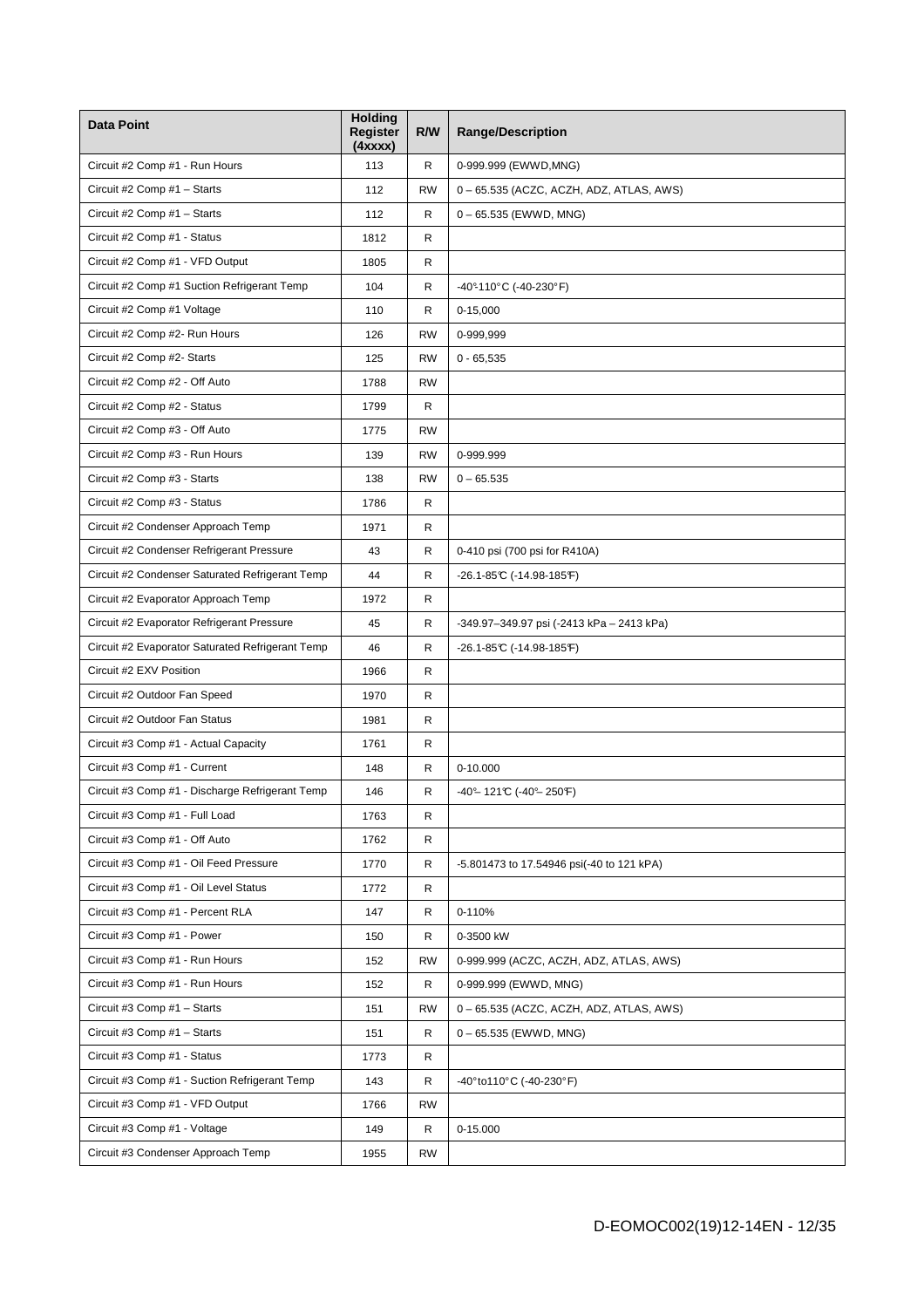| <b>Data Point</b>                                | <b>Holding</b><br><b>Register</b><br>(4xxxx) | R/W       | <b>Range/Description</b>                                                                                                                                                                                                                                                                                                                                                                                                                                                                                                                                                                                                                                                                                                                                                                                                                                                                            |
|--------------------------------------------------|----------------------------------------------|-----------|-----------------------------------------------------------------------------------------------------------------------------------------------------------------------------------------------------------------------------------------------------------------------------------------------------------------------------------------------------------------------------------------------------------------------------------------------------------------------------------------------------------------------------------------------------------------------------------------------------------------------------------------------------------------------------------------------------------------------------------------------------------------------------------------------------------------------------------------------------------------------------------------------------|
| Circuit #3 Condenser Refrigerant Pressure        | 47                                           | <b>RW</b> | 0-410 psi (700 psi for R410A)0-2827 kPa, (4826 kPa for R410A)                                                                                                                                                                                                                                                                                                                                                                                                                                                                                                                                                                                                                                                                                                                                                                                                                                       |
| Circuit #3 Condenser Saturated Refrigerant Temp  | 48                                           | <b>RW</b> | -26.1-85°C (-14.98-185°F)                                                                                                                                                                                                                                                                                                                                                                                                                                                                                                                                                                                                                                                                                                                                                                                                                                                                           |
| Circuit #3 Evaporator Approach Temp              | 1956                                         | <b>RW</b> |                                                                                                                                                                                                                                                                                                                                                                                                                                                                                                                                                                                                                                                                                                                                                                                                                                                                                                     |
| Circuit #3 Evaporator Refrigerant Pressure       | 49                                           | <b>RW</b> | -349.97–349.97 psi (-2413 kPa – 2413 kPa)                                                                                                                                                                                                                                                                                                                                                                                                                                                                                                                                                                                                                                                                                                                                                                                                                                                           |
| Circuit #3 Evaporator Saturated Refrigerant Temp | 50                                           | <b>RW</b> | -26.1-85°C (-14.98-185°F)                                                                                                                                                                                                                                                                                                                                                                                                                                                                                                                                                                                                                                                                                                                                                                                                                                                                           |
| Circuit #3 EXV Position                          | 1950                                         | R         |                                                                                                                                                                                                                                                                                                                                                                                                                                                                                                                                                                                                                                                                                                                                                                                                                                                                                                     |
| Circuit #3 Outdoor Fan Speed                     | 1954                                         | <b>RW</b> |                                                                                                                                                                                                                                                                                                                                                                                                                                                                                                                                                                                                                                                                                                                                                                                                                                                                                                     |
| Circuit #3 Outdoor Fan Status                    | 1965                                         | <b>RW</b> |                                                                                                                                                                                                                                                                                                                                                                                                                                                                                                                                                                                                                                                                                                                                                                                                                                                                                                     |
| <b>Clear Alarms - Network</b>                    | 10                                           | RW        | 0=Normal, 1=Clear Alarms, 2=Null                                                                                                                                                                                                                                                                                                                                                                                                                                                                                                                                                                                                                                                                                                                                                                                                                                                                    |
| Condenser Entering Water Temp                    | 19                                           | R         | $-40-230$ F (-40-110°C)                                                                                                                                                                                                                                                                                                                                                                                                                                                                                                                                                                                                                                                                                                                                                                                                                                                                             |
| Condenser Leaving Water Temp                     | 20                                           | R         | -40-230 F (-40-11 0 °C)                                                                                                                                                                                                                                                                                                                                                                                                                                                                                                                                                                                                                                                                                                                                                                                                                                                                             |
| Condenser Pump Run Hours                         | 297                                          | R         | 0-999.999                                                                                                                                                                                                                                                                                                                                                                                                                                                                                                                                                                                                                                                                                                                                                                                                                                                                                           |
| <b>Condenser Pump Status</b>                     | 299                                          | R         | 0=Pump Off Request, 1=Pump On Request                                                                                                                                                                                                                                                                                                                                                                                                                                                                                                                                                                                                                                                                                                                                                                                                                                                               |
|                                                  |                                              |           | $ACZC: 14.9^{\circ}$ to 60.08 F (-9.5 to 15.6 °C)                                                                                                                                                                                                                                                                                                                                                                                                                                                                                                                                                                                                                                                                                                                                                                                                                                                   |
|                                                  |                                              |           | ACZH: 14.9° to 60.08 F (-9.5 to 15.6 °C)                                                                                                                                                                                                                                                                                                                                                                                                                                                                                                                                                                                                                                                                                                                                                                                                                                                            |
|                                                  |                                              |           | ADZ: 14.9° to 60.08 F (-9.5 to 15.6 °C)                                                                                                                                                                                                                                                                                                                                                                                                                                                                                                                                                                                                                                                                                                                                                                                                                                                             |
|                                                  |                                              |           | ATLAS: 17.6° to 59.0 ℃ (-8.0 to 15.0 ℃)                                                                                                                                                                                                                                                                                                                                                                                                                                                                                                                                                                                                                                                                                                                                                                                                                                                             |
| <b>Cool Setpoint - Network</b>                   | 35                                           | <b>RW</b> | AWS: 17.6° to 59.0 $\mathsf{F}$ (-8.0 to 15.0 °C)                                                                                                                                                                                                                                                                                                                                                                                                                                                                                                                                                                                                                                                                                                                                                                                                                                                   |
|                                                  |                                              |           | EWWD: 24.98° to 60.08 $\mathsf{F}$ (-3.9 to 15.6 °C)                                                                                                                                                                                                                                                                                                                                                                                                                                                                                                                                                                                                                                                                                                                                                                                                                                                |
|                                                  |                                              |           | MNG: 24.98° to 60.08 $\mathsf{F}$ (-3.9 to 15.6 °C)                                                                                                                                                                                                                                                                                                                                                                                                                                                                                                                                                                                                                                                                                                                                                                                                                                                 |
|                                                  |                                              |           | PFS: 24.98° to 60.08 F (-3.9 to 15.6 °C)                                                                                                                                                                                                                                                                                                                                                                                                                                                                                                                                                                                                                                                                                                                                                                                                                                                            |
| Date                                             | 311                                          | <b>RW</b> |                                                                                                                                                                                                                                                                                                                                                                                                                                                                                                                                                                                                                                                                                                                                                                                                                                                                                                     |
| Day of Week                                      | 312                                          | <b>RW</b> | 0 (Monday) – 6 (Sunday). Calculated by the controller.                                                                                                                                                                                                                                                                                                                                                                                                                                                                                                                                                                                                                                                                                                                                                                                                                                              |
| <b>Evaporator Entering Fluid Temp</b>            | 16                                           | R         | -40-230 F (-40-110 °C)                                                                                                                                                                                                                                                                                                                                                                                                                                                                                                                                                                                                                                                                                                                                                                                                                                                                              |
| <b>Evaporator Flow Switch Status</b>             | 6                                            | R         | 0=No Flow, 1=Flow                                                                                                                                                                                                                                                                                                                                                                                                                                                                                                                                                                                                                                                                                                                                                                                                                                                                                   |
| <b>Evaporator Leaving Fluid Temp</b>             | 17                                           | R         | -40-230F (-40-1 10℃)                                                                                                                                                                                                                                                                                                                                                                                                                                                                                                                                                                                                                                                                                                                                                                                                                                                                                |
| Evaporator Pump #1 Run Hours                     | 303                                          | <b>RW</b> | 0-999.999(ACZC, ACZH, ADZ, ATLAS, AWS)                                                                                                                                                                                                                                                                                                                                                                                                                                                                                                                                                                                                                                                                                                                                                                                                                                                              |
| Evaporator Pump #1 Run Hours                     | 303                                          | R         | 0-999.999 (EWWD, MNG, PFS)                                                                                                                                                                                                                                                                                                                                                                                                                                                                                                                                                                                                                                                                                                                                                                                                                                                                          |
| Evaporator Pump #1 Status                        | 305                                          | R         | 0=Pump Off Request, 1=Pump On Request                                                                                                                                                                                                                                                                                                                                                                                                                                                                                                                                                                                                                                                                                                                                                                                                                                                               |
| Evaporator Pump #2 Run Hours                     | 306                                          | <b>RW</b> | 0-999.999 (ACZC, ACZH, ADZ, ATLAS, AWS)                                                                                                                                                                                                                                                                                                                                                                                                                                                                                                                                                                                                                                                                                                                                                                                                                                                             |
| Evaporator Pump #2 Run Hours                     | 306                                          | R         | 0-999.999 (EWWD, MNG, PFS)                                                                                                                                                                                                                                                                                                                                                                                                                                                                                                                                                                                                                                                                                                                                                                                                                                                                          |
| Evaporator Pump #2 Status                        | 308                                          | R         | 0=Pump Off Request, 1=Pump On Request                                                                                                                                                                                                                                                                                                                                                                                                                                                                                                                                                                                                                                                                                                                                                                                                                                                               |
| Evaporator SuperHeat Setpoint                    | 1897                                         | R         |                                                                                                                                                                                                                                                                                                                                                                                                                                                                                                                                                                                                                                                                                                                                                                                                                                                                                                     |
| <b>Evaporator SuperHeat Temp</b>                 | 1899                                         | R         |                                                                                                                                                                                                                                                                                                                                                                                                                                                                                                                                                                                                                                                                                                                                                                                                                                                                                                     |
| <b>Fault Alarm Code</b>                          | 33                                           | R         | 0=No Alarms<br>32551=COMP SHUTDOWN-Low pressure ratio Circuit #1, Comp #1<br>32583=COMP SHUTDOWN - Low pressure ratio Circuit #2, Comp #1<br>32615=COMP SHUTDOWN-Low pressure ratio Circuit #3, Comp #1<br>32771=COMP SHUTDOWN-Outside Air Temp Sensor Fault,<br>33063=COMP SHUTDOWN-Current Overload Circuit #1, Comp #1<br>33095=COMP SHUTDOWN-Current Overload Circuit #2, Comp #1<br>33127= COMP SHUTDOWN-Current Overload Circuit #3, Comp #1<br>34087= COMP SHUTDOWN- Motor Protector Circuit #1 Comp #1<br>34119= COMP SHUTDOWN- Motor Protector Circuit #2 Comp #1<br>34599=COMP SHUTDOWN-Motor Temp High Circuit #1, Comp #1<br>34631=COMP SHUTDOWN-Motor Temp High Circuit #2, Comp #1<br>34663=COMP SHUTDOWN-Motor Temp High Circuit #3, Comp #1<br>34855= COMP SHUTDOWN-Motor Temp Sensor Fault Circuit #1, Comp #1<br>34887= COMP SHUTDOWN-Motor Temp Sensor Fault Circuit #2, Comp #1 |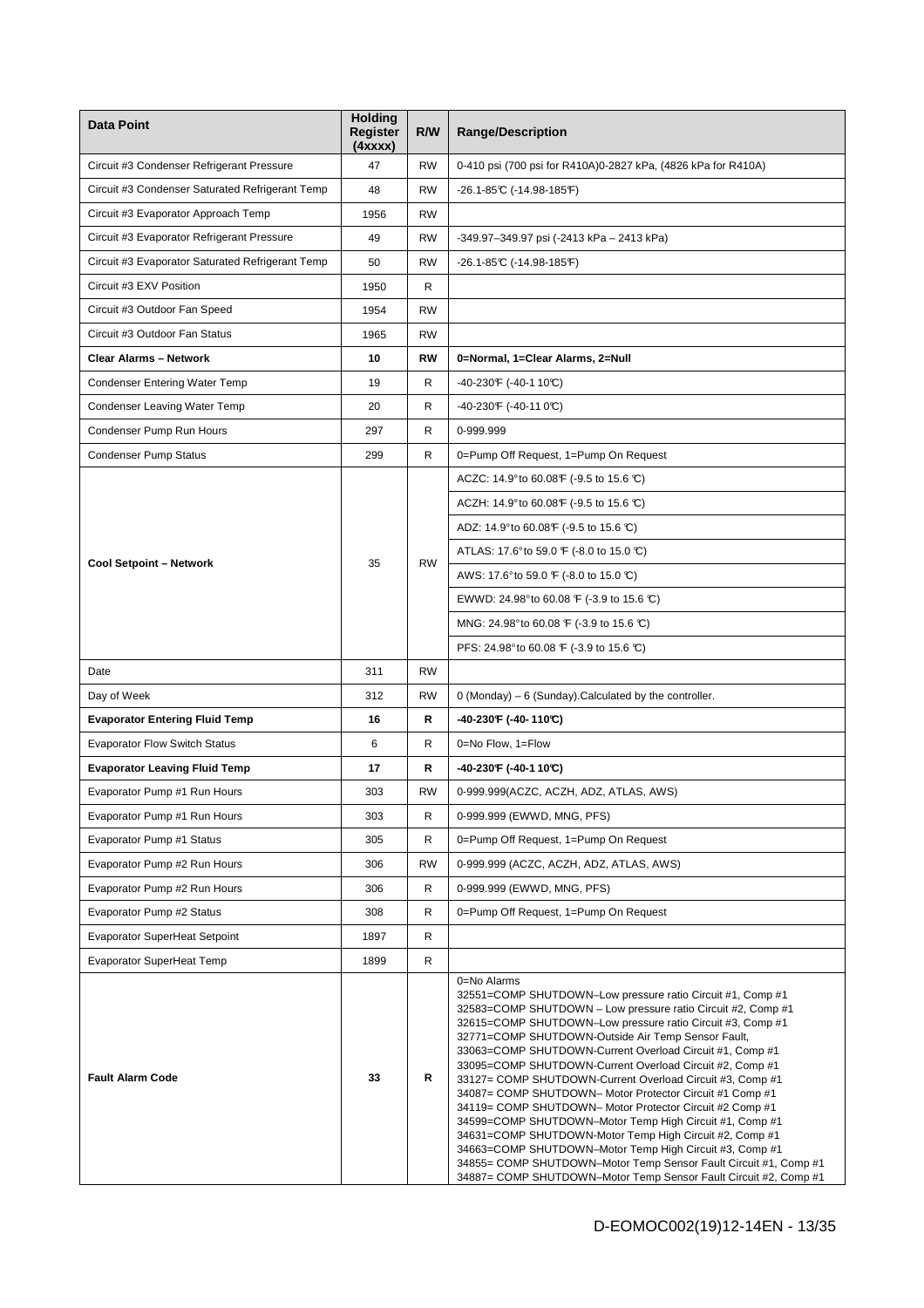| <b>Data Point</b> | <b>Holding</b><br><b>Register</b><br>(4xxxx) | R/W | <b>Range/Description</b>                                                                                                                                                                                  |
|-------------------|----------------------------------------------|-----|-----------------------------------------------------------------------------------------------------------------------------------------------------------------------------------------------------------|
|                   |                                              |     | 34919= COMP SHUTDOWN-Motor Temp Sensor Fault Circuit #3, Comp #1                                                                                                                                          |
|                   |                                              |     | 36387=CIRCUIT SHUTDOWN - Condenser Pressure Sensor Circuit #1 Fault<br>36391=COMP SHUTDOWN-Condenser Pressure Sensor Fault Circuit #1,<br>Comp#1                                                          |
|                   |                                              |     | 36419=CIRCUIT SHUTDOWN - Condenser Pressure Sensor Circuit #2 Fault<br>36423=COMP SHUTDOWN-Condenser Pressure Sensor Fault Circuit #2,                                                                    |
|                   |                                              |     | Comp#1<br>36455=COMP SHUTDOWN-Condenser Pressure Sensor Fault Circuit #3,<br>Comp #1                                                                                                                      |
|                   |                                              |     | 37155=CIRCUIT SHUTDOWN - Condenser Pressure High Circuit #1 Fault<br>37159=COMP SHUTDOWN-Condenser Pressure High Circuit #1, Comp #1                                                                      |
|                   |                                              |     | 37187=CIRCUIT SHUTDOWN - Condenser Pressure High Circuit #2 Fault<br>37191=COMP SHUTDOWN-Condenser Pressure High Circuit #2, Comp #1<br>37223=COMP SHUTDOWN-Condenser Pressure High Circuit #3, Comp #1   |
|                   |                                              |     | 37671=COMP SHUTDOWN-Discharge Temp Sensor Fault Circuit #1, Comp<br>#1                                                                                                                                    |
|                   |                                              |     | 37703=COMP SHUTDOWN-Discharge Temp Sensor Fault Circuit #2, Comp<br>#1<br>37735=COMP SHUTDOWN-Discharge Temp Sensor Fault Circuit #3, Comp                                                                |
|                   |                                              |     | #1<br>37927=COMP SHUTDOWN-Discharge Temp High Circuit #1, Comp #1                                                                                                                                         |
|                   |                                              |     | 37959=COMP SHUTDOWN-Discharge Temp High Circuit #2, Comp #1<br>37991=COMP SHUTDOWN-Discharge Temp High Circuit #3, Comp #1                                                                                |
|                   |                                              |     | 38403=UNIT SHUTDOWN-Evaporator Water Flow Loss, 38659=UNIT<br>SHUTDOWN-Evaporator Leaving Water Temp Low (Freeze)                                                                                         |
|                   |                                              |     | 38915=COMP SHUTDOWN-Evaporator Pressure Low 39203=CIRCUIT<br>SHUTDOWN - Low Evaporator Pressure Circuit #1 Fault<br>39207=COMP SHUTDOWN-Evaporator Pressure Low Circuit #1, Comp #1                       |
|                   |                                              |     | 39235=CIRCUIT SHUTDOWN - Low Evaporator Pressure Circuit #2 Fault                                                                                                                                         |
|                   |                                              |     | 39239=COMP SHUTDOWN-Evaporator Pressure Low Circuit #2, Comp #1                                                                                                                                           |
|                   |                                              |     | 39271=COMP SHUTDOWN-Evaporator Pressure Low Circuit #3, Comp #1                                                                                                                                           |
|                   |                                              |     | 39715=CIRCUIT SHUTDOWN - Evaporator Pressure Sensor Circuit #1 Fault<br>39719=COMP SHUTDOWN-Evaporator Pressure Sensor Fault Circuit #1,                                                                  |
|                   |                                              |     | Comp#1                                                                                                                                                                                                    |
|                   |                                              |     | 39747=CIRCUIT SHUTDOWN - Evaporator Pressure Sensor Circuit #2 Fault                                                                                                                                      |
|                   |                                              |     | 39751=COMP SHUTDOWN-Evaporator Pressure Sensor Fault Circuit #2,<br>Comp#1                                                                                                                                |
|                   |                                              |     | 39783=COMP SHUTDOWN-Evaporator Pressure Sensor Fault Circuit #3,<br>Comp #1<br>41255=COMP LOCKOUT-Number of Allowed Re-Starts Exceeded Circuit #1,                                                        |
|                   |                                              |     | Comp#1<br>41287=COMP LOCKOUT-Number of Allowed Re-Starts Exceeded Circuit #2,                                                                                                                             |
|                   |                                              |     | Comp#1<br>41319=COMP LOCKOUT-Number of Allowed Re-Starts Exceeded Circuit #3,                                                                                                                             |
|                   |                                              |     | Comp#1<br>41475=UNIT SHUTDOWN-Evaporator Leaving Water Temp Sensor Fault                                                                                                                                  |
|                   |                                              |     | 41731=UNIT SHUTDOWN-Evaporator Entering Water Temp Sensor Failure<br>42535=COMP SHUTDOWN-Mechanical High Pressure Circuit #1, Comp #1<br>42567=COMP SHUTDOWN-Mechanical High Pressure Circuit #2, Comp #1 |
|                   |                                              |     | 42599=COMP SHUTDOWN-Mechanical High Pressure Circuit #3, Comp #1<br>44327=COMP SHUTDOWN-Oil Feed Pressure Sensor Fault Circuit #1, Comp                                                                   |
|                   |                                              |     | #1<br>44359=COMP SHUTDOWN-Oil Feed Pressure Sensor Fault Circuit #2, Comp                                                                                                                                 |
|                   |                                              |     | #1<br>44391=COMP SHUTDOWN-Oil Feed Pressure Sensor Fault Circuit #3, Comp<br>#1                                                                                                                           |
|                   |                                              |     | 45059=SHUTDOWN-Phase Voltage Protection<br>45351=COMP SHUTDOWN-Starter Fault Comp Circuit #1, Comp #1                                                                                                     |
|                   |                                              |     | 45383=COMP SHUTDOWN-Starter Fault Comp Circuit #2, Comp #1                                                                                                                                                |
|                   |                                              |     | 45415=COMP SHUTDOWN-Starter Fault Comp Circuit #3, Comp #1                                                                                                                                                |
|                   |                                              |     | 46887=COMP SHUTDOWN-Suction Temp Sensor Fault Circuit #1, Comp #1<br>46919=COMP SHUTDOWN-Suction Temp Sensor Fault Circuit #2, Comp #1                                                                    |
|                   |                                              |     | 46951=COMP SHUTDOWN-Suction Temp Sensor Fault Circuit #3, Comp #1                                                                                                                                         |
|                   |                                              |     | 47911=COMP SHUTDOWN-Mechanical Low Pressure Circuit #1, Comp #1                                                                                                                                           |
|                   |                                              |     | 47943=COMP SHUTDOWN-Mechanical Low Pressure Circuit #2, Comp #1<br>47975=COMP SHUTDOWN-Mechanical Low Pressure Circuit #3, Comp #1                                                                        |
|                   |                                              |     | 48131=Unit Controller offline                                                                                                                                                                             |
|                   |                                              |     | 48163=Controller board offline Circuit #1<br>48195=Controller board offline Circuit #2                                                                                                                    |
|                   |                                              |     | 48227=Controller board offline Circuit #3                                                                                                                                                                 |
|                   |                                              |     | 48419=COMP SHUTDOWN-No Pressure Change After Start Circuit #1                                                                                                                                             |
|                   |                                              |     | 48451=COMP SHUTDOWN-No Pressure Change After Start Circuit #2                                                                                                                                             |
|                   |                                              |     | 48483=COMP SHUTDOWN-No Pressure Change After Start Circuit #3                                                                                                                                             |
|                   |                                              |     | 48675=COMP SHUTDOWN-No Pressure at Startup Circuit #1<br>48707=COMP SHUTDOWN-No Pressure at Startup Circuit #2                                                                                            |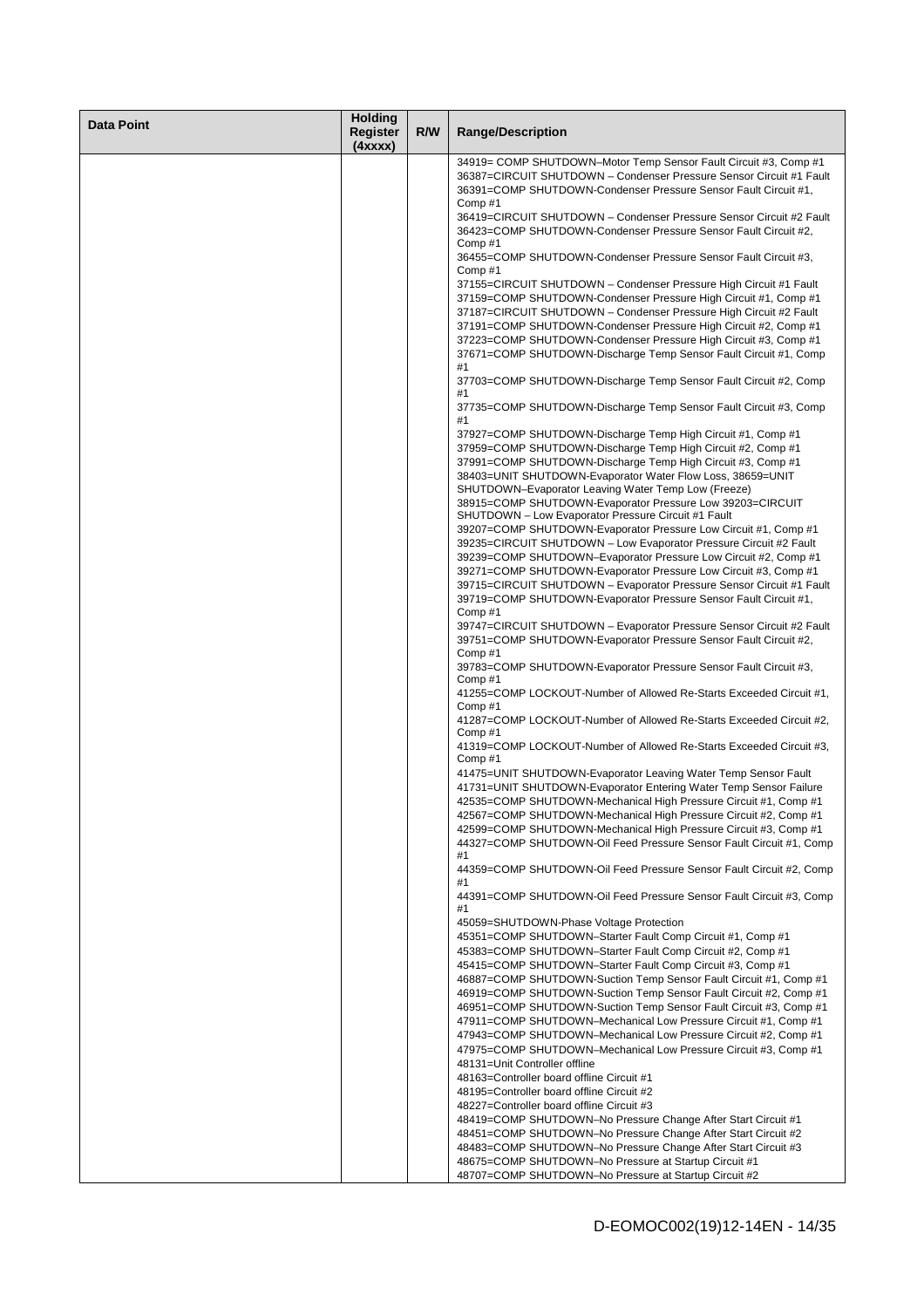| <b>Data Point</b>                 | <b>Holding</b><br>Register | R/W       | <b>Range/Description</b>                                                                                                                                                                                                                                                                                                                                                                                                                                                                                                                                                                                                                                                                                                                                                                                                                                                                                                                                                                                                                                                                                                                                                                                                                                                                                                                                                                                                                                                                                                                                                                                                                                                                                                                                                                                                                                                                                                                                                                                                                                                                                                                                                                                                 |
|-----------------------------------|----------------------------|-----------|--------------------------------------------------------------------------------------------------------------------------------------------------------------------------------------------------------------------------------------------------------------------------------------------------------------------------------------------------------------------------------------------------------------------------------------------------------------------------------------------------------------------------------------------------------------------------------------------------------------------------------------------------------------------------------------------------------------------------------------------------------------------------------------------------------------------------------------------------------------------------------------------------------------------------------------------------------------------------------------------------------------------------------------------------------------------------------------------------------------------------------------------------------------------------------------------------------------------------------------------------------------------------------------------------------------------------------------------------------------------------------------------------------------------------------------------------------------------------------------------------------------------------------------------------------------------------------------------------------------------------------------------------------------------------------------------------------------------------------------------------------------------------------------------------------------------------------------------------------------------------------------------------------------------------------------------------------------------------------------------------------------------------------------------------------------------------------------------------------------------------------------------------------------------------------------------------------------------------|
|                                   | (4xxxx)                    |           |                                                                                                                                                                                                                                                                                                                                                                                                                                                                                                                                                                                                                                                                                                                                                                                                                                                                                                                                                                                                                                                                                                                                                                                                                                                                                                                                                                                                                                                                                                                                                                                                                                                                                                                                                                                                                                                                                                                                                                                                                                                                                                                                                                                                                          |
|                                   |                            |           | 48739=COMP SHUTDOWN-No Pressure at Startup Circuit #3<br>48935=COMP SHUTDOWN-Slide position sensor fault Circuit #1, Comp#1<br>48967=COMP SHUTDOWN-Slide position sensor fault Circuit #2, Comp#1<br>48999=COMP SHUTDOWN-Slide position sensor fault Circuit #3, Comp#1<br>49155=UNIT STOP-Emergency Stop Alarm<br>49411=UNIT STOP-Evaporator Water Temps Inverted 49667=UNIT STOP-<br><b>External Alarm</b><br>49923=Evaporator Leaving Water Temp 1 Sensor Fault<br>50179=Evaporator Leaving Water Temp 2 Sensor Fault<br>50435=CIRCUIT SHUTDOWN-Evaporator 1 Freeze Protection<br>50691=CIRCUIT SHUTDOWN-Evaporator 2 Freeze Protection<br>50983=COMP SHUTDOWN-COMP VFD Fault Circuit #1, Comp #1<br>51015=COMP SHUTDOWN-COMP VFD Fault Circuit #2, Comp #1<br>51047=COMP SHUTDOWN-COMP VFD Fault Circuit #3, Comp #1<br>51239=COMP SHUTDOWN-COMP VFD Over Heat Fault Circuit #1, Comp #1<br>51271=COMP SHUTDOWN-COMP VFD Over Heat Fault Circuit #2, Comp #1<br>51303=COMP SHUTDOWN-COMP VFD Over Heat Fault Circuit #3, Comp #1<br>51495=COMP SHUTDOWN-COM ERROR With COMP VFD Circuit #1, Comp<br>#1<br>51527=COMP SHUTDOWN-COM ERROR With COMP VFD Circuit #2, Comp<br>#1<br>51559=COMP SHUTDOWN-COM ERROR With COMP VFD Circuit #3, Comp<br>#1<br>51755 = COMP SHUTDOWN - Low Discharge Superheat Circuit #1, Comp #1<br>51783 = COMP SHUTDOWN - Low Discharge Superheat Circuit #2, Comp #1<br>51815 = COMP SHUTDOWN - Low Discharge Superheat Circuit #3, Comp #1<br>58371= UNIT STOP - PVM GFP Fault<br>58403= CIRCUIT SHUTDOWN- PVM GFP Circuit #1 Fault<br>58435= CIRCUIT SHUTDOWN- PVM GFP Circuit #2 Fault<br>58915=COMP SHUTDOWN-Refrig Charge Circuit #1                                                                                                                                                                                                                                                                                                                                                                                                                                                                                                                                                |
| Fault Alarm Index                 | 30                         | R         | 58947=COMP SHUTDOWN-Refrig Charge Circuit #2<br>58979==COMP SHUTDOWN-Refrig Charge Circuit #3<br>0=No Alarms<br>127=COMP SHUTDOWN-Low pressure ratio #n<br>128=COMP SHUTDOWN-Outside Air Temp Sensor Fault<br>129=COMP SHUTDOWN-Current Overload Circuit #n, Comp #n<br>135=COMP SHUTDOWN-Motor Temp High Circuit #n 136=COMP<br>SHUTDOWN-Motor Temp Sensor Fault #n142=COMP SHUTDOWN-<br>Condenser Pressure Sensor Fault #n 145=COMP SHUTDOWN-Condenser<br>Pressure High #n,147=COMP SHUTDOWN-Discharge Temp Sensor Fault #n<br>148=COMP SHUTDOWN-Discharge Temp High #n<br>150=UNIT SHUTDOWN-Evaporator Water Flow Loss<br>151=UNIT SHUTDOWN-Evaporator Leaving Water Temp Low (Freeze)<br>153=COMP SHUTDOWN-Evaporator Pressure Low #n, 155=COMP<br>SHUTDOWN-Evaporator Pressure Sensor Fault #n 161=COMP LOCKOUT-<br>Number of Allowed Re-Starts Exceeded #n<br>162=UNIT SHUTDOWN-Evaporator Leaving Water Temp Sensor Fault<br>163=UNIT SHUTDOWN-Evaporator Entering Water Temp Sensor Failure<br>166=COMP SHUTDOWN-Mechanical High Pressure #n<br>172=COM SHUTDOWN-Oil Delta Pressure High Circuit #1, Comp #1<br>173=COMP SHUTDOWN-Oil Feed Pressure Sensor Fault #n<br>176=SHUTDOWN-Phase Voltage Protection<br>177=COMP SHUTDOWN-Starter Fault Comp #n<br>183=COMP SHUTDOWN-Suction Temp Sensor Fault #n 187=COMP<br>SHUTDOWN-Mechanical Low Pressure #n 188=Controller board offline<br>Circuit #n<br>189=COMP SHUTDOWN -No Pressure Change After Start 190=COMP<br>SHUTDOWN-No Pressure at Startup 191=CIRCUIT SHUTDOWN-Evaporator<br>Freeze Protection 192=UNIT STOP-Emergency Stop Alarm<br>193=UNIT STOP-Evaporator Water Temps Inverted<br>194=UNIT STOP-External Alarm<br>195=Evaporator Leaving Water Temp 1 Sensor Fault 196=Evaporator Leaving<br>Water Temp 2 Sensor Fault 197=CIRCUIT SHUTDOWN-Evaporator 1 Freeze<br>Protection 198=CIRCUIT SHUTDOWN-Evaporator 2 Freeze Protection<br>199=COMP SHUTDOWN-COMP VFD Fault Circuit #n, Comp #n<br>200=COMP SHUTDOWN-COMP VFD Over Heat Fault Circuit #n, Comp #n<br>201=COMP SHUTDOWN-COM ERROR With COMP VFD Circuit #n, Comp<br>#n<br>202 = COMP SHUTDOWN-Low Discharge Superheat Circuit #n, Comp #n<br>230-COMP SHUTDOWN-Refrig Charge Circuit #n |
| Heat Recovery Enable - Network    | 18                         | <b>RW</b> | 0=Disable, 1=Enable                                                                                                                                                                                                                                                                                                                                                                                                                                                                                                                                                                                                                                                                                                                                                                                                                                                                                                                                                                                                                                                                                                                                                                                                                                                                                                                                                                                                                                                                                                                                                                                                                                                                                                                                                                                                                                                                                                                                                                                                                                                                                                                                                                                                      |
| Heat Recovery Entering Water Temp | 22                         | R         | Enabled whit Heat Recovery option                                                                                                                                                                                                                                                                                                                                                                                                                                                                                                                                                                                                                                                                                                                                                                                                                                                                                                                                                                                                                                                                                                                                                                                                                                                                                                                                                                                                                                                                                                                                                                                                                                                                                                                                                                                                                                                                                                                                                                                                                                                                                                                                                                                        |
| Heat Recovery Leaving Water Temp  | 23                         | R         | Enabled whit Heat Recovery option                                                                                                                                                                                                                                                                                                                                                                                                                                                                                                                                                                                                                                                                                                                                                                                                                                                                                                                                                                                                                                                                                                                                                                                                                                                                                                                                                                                                                                                                                                                                                                                                                                                                                                                                                                                                                                                                                                                                                                                                                                                                                                                                                                                        |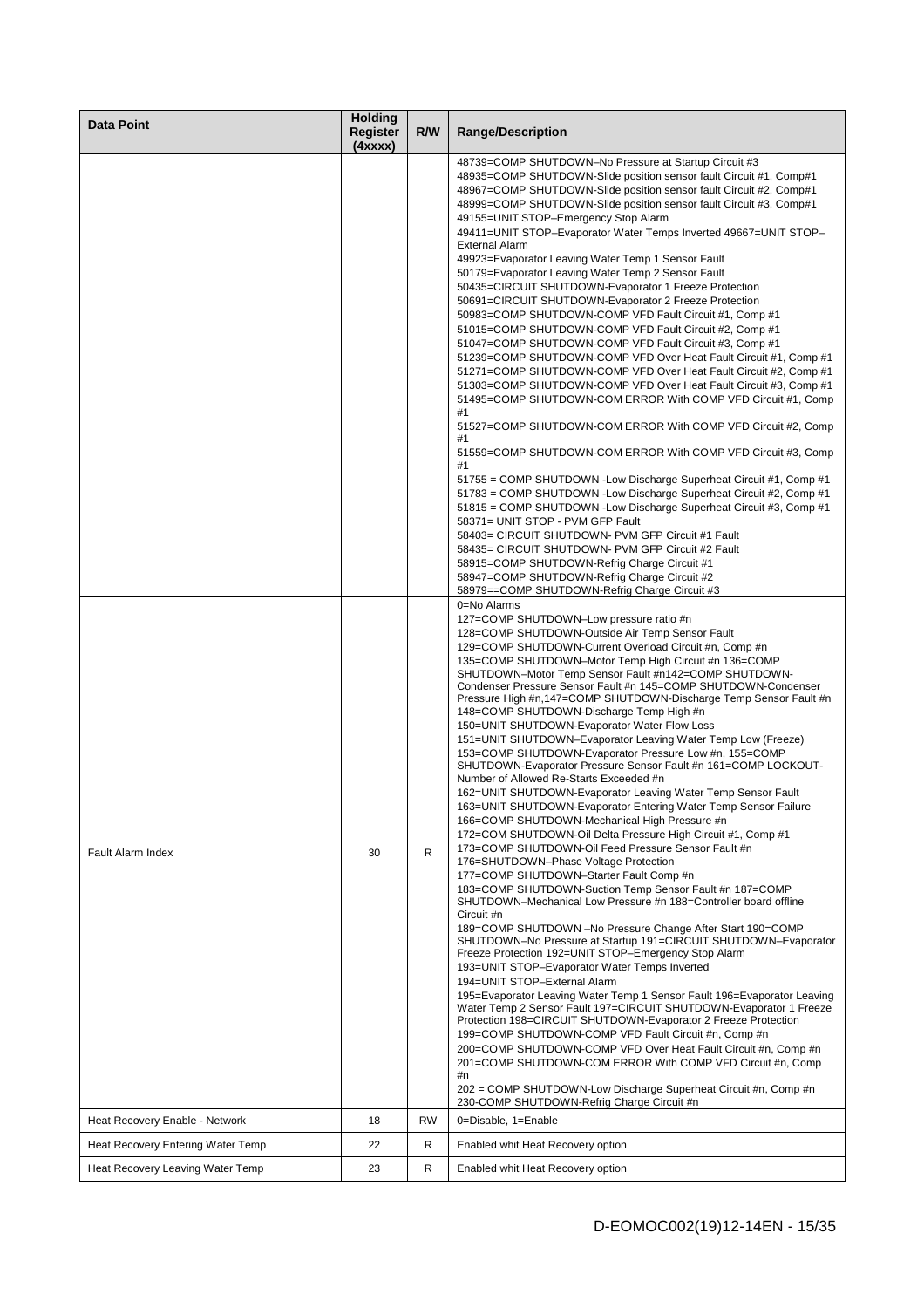| <b>Data Point</b>             | <b>Holding</b><br><b>Register</b><br>(4xxxx) | R/W       | <b>Range/Description</b>                                                                                                                                                                                                                                                                                                                                                                                                                                                                                                                                                                                                                                                                                                                                                                                                                                                                                                                                                                                                                                                                                                                                                                                                                                                                                                                                                                                                                                                                                                                               |
|-------------------------------|----------------------------------------------|-----------|--------------------------------------------------------------------------------------------------------------------------------------------------------------------------------------------------------------------------------------------------------------------------------------------------------------------------------------------------------------------------------------------------------------------------------------------------------------------------------------------------------------------------------------------------------------------------------------------------------------------------------------------------------------------------------------------------------------------------------------------------------------------------------------------------------------------------------------------------------------------------------------------------------------------------------------------------------------------------------------------------------------------------------------------------------------------------------------------------------------------------------------------------------------------------------------------------------------------------------------------------------------------------------------------------------------------------------------------------------------------------------------------------------------------------------------------------------------------------------------------------------------------------------------------------------|
|                               |                                              |           | ACZH: 77.0° to 131 F (25.0 to 55.0 °C)                                                                                                                                                                                                                                                                                                                                                                                                                                                                                                                                                                                                                                                                                                                                                                                                                                                                                                                                                                                                                                                                                                                                                                                                                                                                                                                                                                                                                                                                                                                 |
|                               |                                              |           | ATLAS: 86.0 to 122 F(30.0 to 50.0 °C)                                                                                                                                                                                                                                                                                                                                                                                                                                                                                                                                                                                                                                                                                                                                                                                                                                                                                                                                                                                                                                                                                                                                                                                                                                                                                                                                                                                                                                                                                                                  |
| Heat Setpoint - Network       | 37                                           | <b>RW</b> | AWS: 77.0° to 131 F (25.0 to 55.0 °C)                                                                                                                                                                                                                                                                                                                                                                                                                                                                                                                                                                                                                                                                                                                                                                                                                                                                                                                                                                                                                                                                                                                                                                                                                                                                                                                                                                                                                                                                                                                  |
|                               |                                              |           | EWWD: 77.0 to 140 °F (25.0 to 60.0 ℃)                                                                                                                                                                                                                                                                                                                                                                                                                                                                                                                                                                                                                                                                                                                                                                                                                                                                                                                                                                                                                                                                                                                                                                                                                                                                                                                                                                                                                                                                                                                  |
|                               |                                              |           | PFS: 77.0° to 149°F (25.0° to 65.0 °C)                                                                                                                                                                                                                                                                                                                                                                                                                                                                                                                                                                                                                                                                                                                                                                                                                                                                                                                                                                                                                                                                                                                                                                                                                                                                                                                                                                                                                                                                                                                 |
| Hour                          | 313                                          | <b>RW</b> | $0 - 23$                                                                                                                                                                                                                                                                                                                                                                                                                                                                                                                                                                                                                                                                                                                                                                                                                                                                                                                                                                                                                                                                                                                                                                                                                                                                                                                                                                                                                                                                                                                                               |
|                               |                                              |           | ACZC: 14.9° to 39.9 F (-9.5 to 4.4 °C)                                                                                                                                                                                                                                                                                                                                                                                                                                                                                                                                                                                                                                                                                                                                                                                                                                                                                                                                                                                                                                                                                                                                                                                                                                                                                                                                                                                                                                                                                                                 |
|                               |                                              |           | ACZH: 14.9° to 39.9 F (-9.5 to 4.4 °C)                                                                                                                                                                                                                                                                                                                                                                                                                                                                                                                                                                                                                                                                                                                                                                                                                                                                                                                                                                                                                                                                                                                                                                                                                                                                                                                                                                                                                                                                                                                 |
|                               |                                              |           | ADZ: 14.9° to 39.9° (-9.5 to 4.4 °C)                                                                                                                                                                                                                                                                                                                                                                                                                                                                                                                                                                                                                                                                                                                                                                                                                                                                                                                                                                                                                                                                                                                                                                                                                                                                                                                                                                                                                                                                                                                   |
|                               |                                              |           | ATLAS: 17.6° to 39.2 F (-8.0 to 4.0 °C)                                                                                                                                                                                                                                                                                                                                                                                                                                                                                                                                                                                                                                                                                                                                                                                                                                                                                                                                                                                                                                                                                                                                                                                                                                                                                                                                                                                                                                                                                                                |
| Ice Setpoint - Network        | 36                                           | <b>RW</b> | AWS: 17.6° to 39.2 F (-8.0 to 4.0 °C)                                                                                                                                                                                                                                                                                                                                                                                                                                                                                                                                                                                                                                                                                                                                                                                                                                                                                                                                                                                                                                                                                                                                                                                                                                                                                                                                                                                                                                                                                                                  |
|                               |                                              |           | EWWD: 15.08° to 38.12 $F$ (-9.4° to 3.4 °C)                                                                                                                                                                                                                                                                                                                                                                                                                                                                                                                                                                                                                                                                                                                                                                                                                                                                                                                                                                                                                                                                                                                                                                                                                                                                                                                                                                                                                                                                                                            |
|                               |                                              |           | MNG: 15.08° to 38.12 F (-9.4° to 3.4 °C)                                                                                                                                                                                                                                                                                                                                                                                                                                                                                                                                                                                                                                                                                                                                                                                                                                                                                                                                                                                                                                                                                                                                                                                                                                                                                                                                                                                                                                                                                                               |
|                               |                                              |           | PFS: 15.08° to 38.12 F (-9.4° to 3.4 °C)                                                                                                                                                                                                                                                                                                                                                                                                                                                                                                                                                                                                                                                                                                                                                                                                                                                                                                                                                                                                                                                                                                                                                                                                                                                                                                                                                                                                                                                                                                               |
| Liquid Temp                   | 1984                                         | R         |                                                                                                                                                                                                                                                                                                                                                                                                                                                                                                                                                                                                                                                                                                                                                                                                                                                                                                                                                                                                                                                                                                                                                                                                                                                                                                                                                                                                                                                                                                                                                        |
| Minute                        | 314                                          | <b>RW</b> | $0 - 59$                                                                                                                                                                                                                                                                                                                                                                                                                                                                                                                                                                                                                                                                                                                                                                                                                                                                                                                                                                                                                                                                                                                                                                                                                                                                                                                                                                                                                                                                                                                                               |
| Month                         | 310                                          | <b>RW</b> | $1 - 12$                                                                                                                                                                                                                                                                                                                                                                                                                                                                                                                                                                                                                                                                                                                                                                                                                                                                                                                                                                                                                                                                                                                                                                                                                                                                                                                                                                                                                                                                                                                                               |
| Noise Reduction Auto On       | 1998                                         | <b>RW</b> |                                                                                                                                                                                                                                                                                                                                                                                                                                                                                                                                                                                                                                                                                                                                                                                                                                                                                                                                                                                                                                                                                                                                                                                                                                                                                                                                                                                                                                                                                                                                                        |
| <b>Noise Reduction Status</b> | 2000                                         | R         |                                                                                                                                                                                                                                                                                                                                                                                                                                                                                                                                                                                                                                                                                                                                                                                                                                                                                                                                                                                                                                                                                                                                                                                                                                                                                                                                                                                                                                                                                                                                                        |
| <b>Number of Circuits</b>     | 1607                                         | R         |                                                                                                                                                                                                                                                                                                                                                                                                                                                                                                                                                                                                                                                                                                                                                                                                                                                                                                                                                                                                                                                                                                                                                                                                                                                                                                                                                                                                                                                                                                                                                        |
| Number of Comps               | 1608                                         | R         |                                                                                                                                                                                                                                                                                                                                                                                                                                                                                                                                                                                                                                                                                                                                                                                                                                                                                                                                                                                                                                                                                                                                                                                                                                                                                                                                                                                                                                                                                                                                                        |
| Outdoor Air Temp              | 24                                           | R         | $-40-230$ F ( $-40-110$ °C)                                                                                                                                                                                                                                                                                                                                                                                                                                                                                                                                                                                                                                                                                                                                                                                                                                                                                                                                                                                                                                                                                                                                                                                                                                                                                                                                                                                                                                                                                                                            |
| Power Factor                  | 1902                                         | R         | Enabled with Power meter optional                                                                                                                                                                                                                                                                                                                                                                                                                                                                                                                                                                                                                                                                                                                                                                                                                                                                                                                                                                                                                                                                                                                                                                                                                                                                                                                                                                                                                                                                                                                      |
| Power Input                   | 27                                           | R         | Enabled with Power meter optional                                                                                                                                                                                                                                                                                                                                                                                                                                                                                                                                                                                                                                                                                                                                                                                                                                                                                                                                                                                                                                                                                                                                                                                                                                                                                                                                                                                                                                                                                                                      |
| <b>Problem Alarm Code</b>     | 32                                           | R         | 0=No Alarms,<br>16418=RESTART DELAYED - Power Loss While Running Circuit #1<br>16450=RESTART DELAYED - Power Loss While Running Circuit #2<br>16482=RESTART DELAYED - Power Loss While Running Circuit #3<br>16642=START INHIBITED - Ambient Temp Low 16898=INHIBIT LOAD -<br>Condenser Pressure High 17186=INHIBIT LOAD - Condenser Pressure High<br>Circuit #1 17218=INHIBIT LOAD - Condenser Pressure High Circuit #2<br>17250=INHIBIT LOAD - Condenser Pressure High Circuit #3 17282=INHIBIT<br>LOAD -Condenser Pressure High Circuit #1 17730=UNLOAD Condenser<br>Pressure High Circuit #2 17762=UNLOAD Condenser Pressure High Circuit<br>#3 17794=UNLOAD LOAD - Evaporator Pressure Low Circuit #1<br>19522=INHIBIT LOAD - Evaporator Pressure Low Circuit #2 19554=INHIBIT<br>LOAD - Evaporator Pressure Low Circuit #3 19586=INHIBIT LOAD -<br>Evaporator Pressure Low Circuit #1 20034=UNLOAD - Evaporator Pressure<br>Low Circuit #2 20066=UNLOAD - Evaporator Pressure Low Circuit #3<br>20098=UNLOAD - Evaporator<br>20262=UNLOAD-Comp Motor Current High Circuit #1, Comp #1<br>20294=UNLOAD-Comp Motor Current High Circuit #2, Comp #1<br>20326=UNLOAD-Comp Motor Current High Circuit #3, Comp #1<br>20738=PUMP #2 START ATTEMPTED - Evaporator Pump #1 Failure<br>20994=PUMP #1 START ATTEMPTED - Evaporator Pump #2 Failure<br>21542=INHIBIT LOAD-Comp Motor Current High Circuit #1, Comp #1<br>21574=INHIBIT LOAD-Comp Motor Current High Circuit #2, Comp #1<br>21606= INHIBIT LOAD-Comp Motor Current High Circuit #3, Comp #1 |
| Problem Alarm Index           | 29                                           | R         | 0=No Alarms<br>64=RESTART DELAYED-Power Loss While Running Circuit #n<br>65=START INHIBITED - Ambient Temp Low<br>67=INHIBIT LOAD - Condenser Pressure High Circuit #n<br>69=UNLOAD - Condenser Pressure High Circuit #n<br>76=INHIBIT LOAD - Evaporator Pressure Low Circuit #n 78=UNLOAD -<br>Evaporator Pressure Low Circuit #n<br>79=UNLOAD - Comp Motor Current High Circuit #n, Comp #n<br>81=PUMP #2 START ATTEMPTED - Evaporator Pump #1 Failure                                                                                                                                                                                                                                                                                                                                                                                                                                                                                                                                                                                                                                                                                                                                                                                                                                                                                                                                                                                                                                                                                               |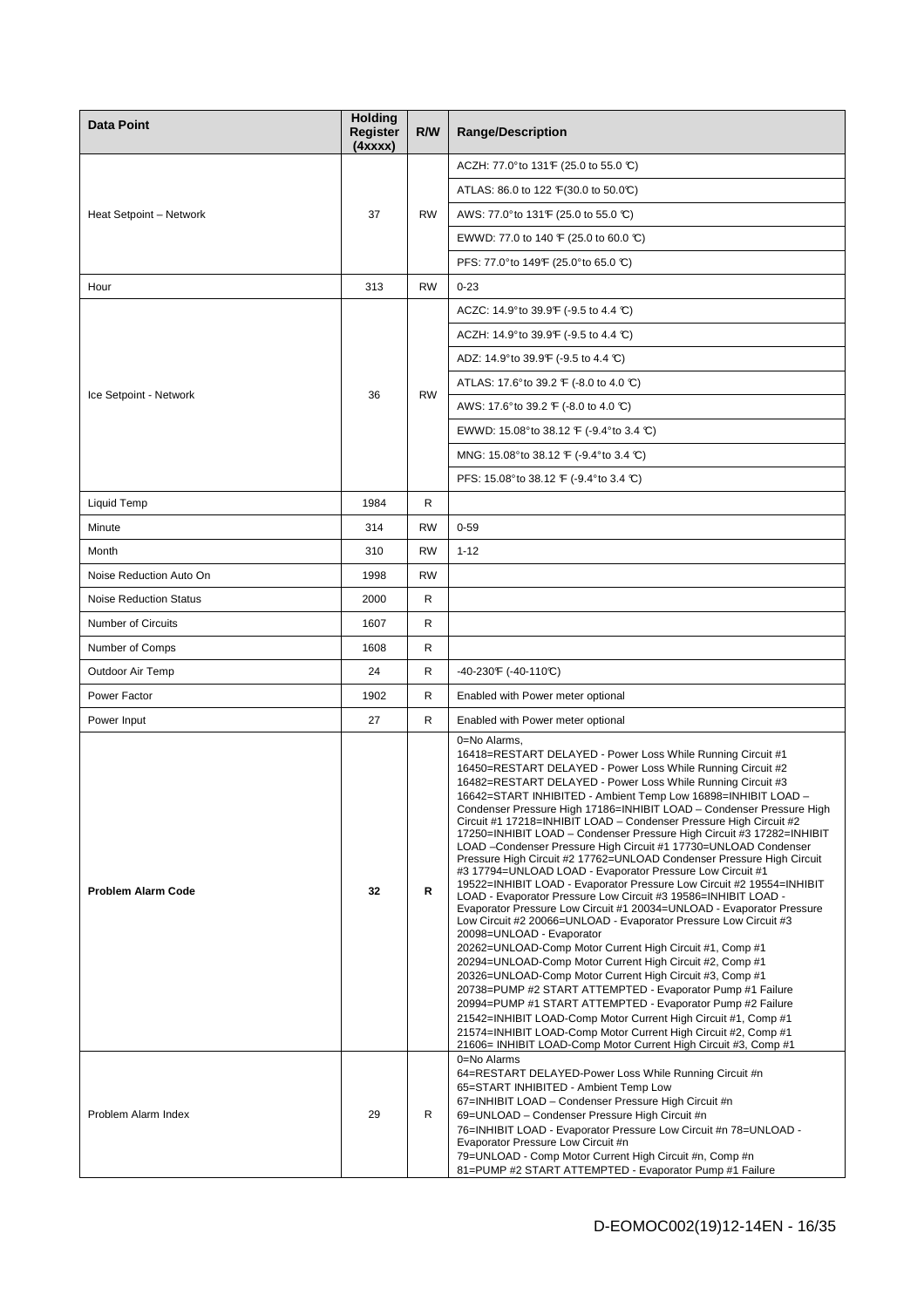| <b>Data Point</b>         | <b>Holding</b><br><b>Register</b><br>(4xxxx) | R/W          | <b>Range/Description</b>                                                                                                                                                                                                                                                                                                                                                                                                                                                                                                                                                                  |
|---------------------------|----------------------------------------------|--------------|-------------------------------------------------------------------------------------------------------------------------------------------------------------------------------------------------------------------------------------------------------------------------------------------------------------------------------------------------------------------------------------------------------------------------------------------------------------------------------------------------------------------------------------------------------------------------------------------|
|                           |                                              |              | 82=PUMP #1 START ATTEMPTED - Evaporator Pump #2 Failure<br>84= INHIBIT LOAD-Comp Motor Current High Circuit #n, Comp #n                                                                                                                                                                                                                                                                                                                                                                                                                                                                   |
| Refrigerant Type          | 1606                                         | $\mathsf{R}$ |                                                                                                                                                                                                                                                                                                                                                                                                                                                                                                                                                                                           |
| <b>Run Enabled</b>        | 3                                            | $\mathsf{R}$ | 0=Off, 1= Run Allowed                                                                                                                                                                                                                                                                                                                                                                                                                                                                                                                                                                     |
| Second                    | 315                                          | <b>RW</b>    | $0 - 59$                                                                                                                                                                                                                                                                                                                                                                                                                                                                                                                                                                                  |
| Units                     | 316                                          | <b>RW</b>    | 0=English, 1=Metric                                                                                                                                                                                                                                                                                                                                                                                                                                                                                                                                                                       |
| <b>Warning Alarm Code</b> | 31                                           | R            | $0 = No$ Alarms<br>513=Evaporator Entering Water Temp Sensor Failure 2049=Bad setpoint<br>override input<br>2305=Bad demand limit input<br>2817=Unit power restore<br>3105=Circuit 1 failed pumpdown<br>3137=Circuit 2 Failed pumpdown<br>3169=Circuit 3 failed pumpdown<br>3201=Circuit 4 failed pumpdown<br>3329=External Event<br>3585=Bad Current Limit Input<br>3841=Option Controller Communication Failed<br>4128=Circuit 1 Low Refrigerant Charge<br>4160=Circuit 2 Low Refrigerant Charge<br>4192=Circuit 3 Low Refrigerant Charge<br>4352=Chiller Network Communication Failure |
| Warning Alarm Index       | 28                                           | R            | 0=No Alarms<br>8=Bad setpoint override input<br>9=Bad demand limit input<br>11=Unit power restore<br>12=Circuit failed pumpdown<br>13=External Event<br>14 = Bad Current Limit Input<br>15=Option Controller Communication Failed<br>16=Low Refrigerant Charge<br>17=Chiller Network Communication Failure                                                                                                                                                                                                                                                                                |
| Year                      | 309                                          | <b>RW</b>    |                                                                                                                                                                                                                                                                                                                                                                                                                                                                                                                                                                                           |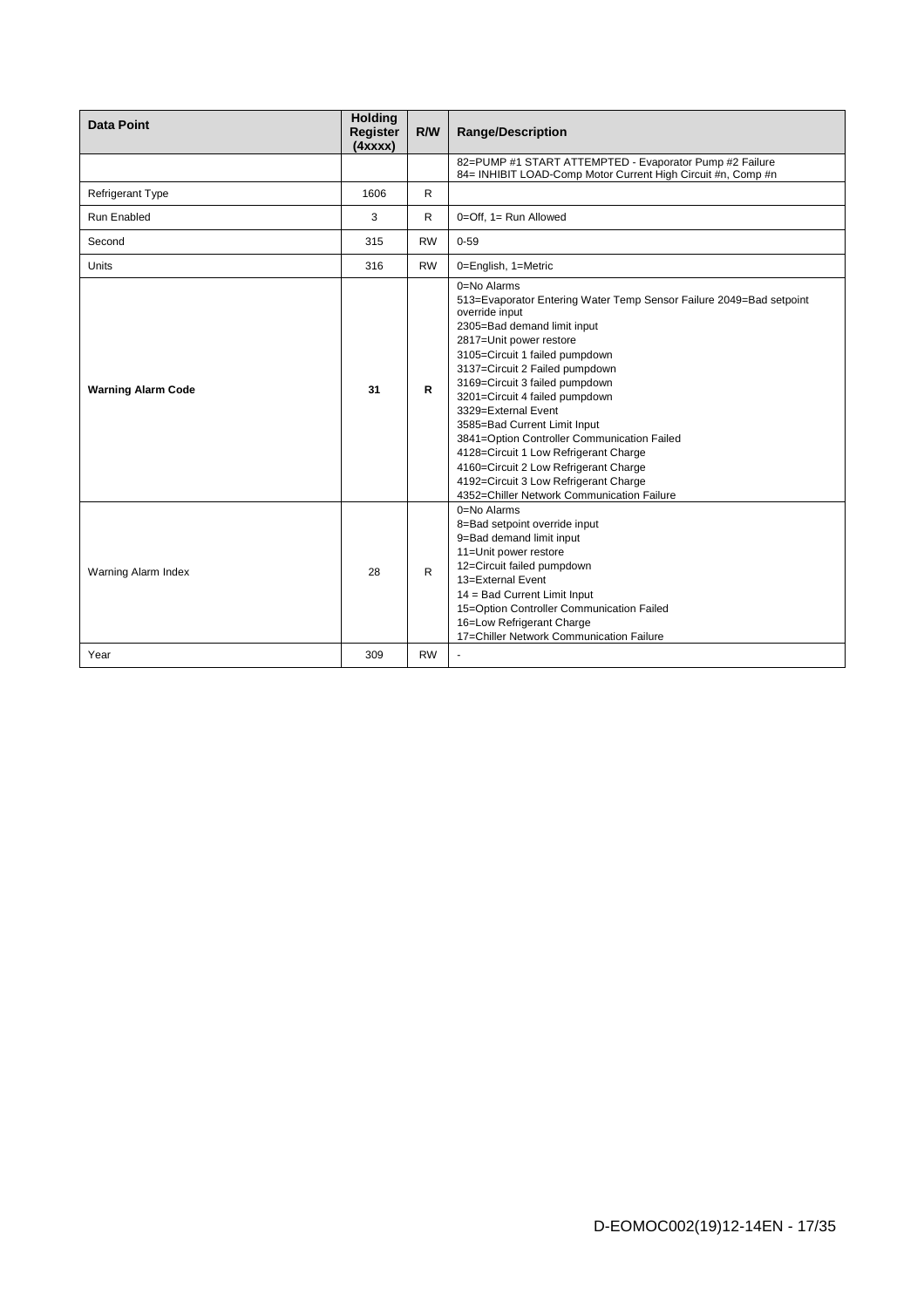#### **Alarm Points for Chiller Models**

Table 4 contains the list of Modbus alarm points available from the MicroTech III Chiller Unit Controller depending on the chiller model and corresponding unit controller application software. Application software name is available in the unit HMI: see in Main Menu, "About Chiller".

**Alarm Point ACZC ACZH ADZ ATLAS AWS EWWD MNG PFS**  Bad Current Limit Input Warning X X X X X Bad demand limit input Warning X X X X X X X X Bad setpoint override input Warning X X X X X X X X Circuit Failed pumpdown Warning X X X X X X X Circuit Fan Warning X (September 2008) 2012 12:00 12:00 12:00 12:00 12:00 12:00 12:00 12:00 12:00 12:00 12:00 12:00 12:00 12:00 12:00 12:00 12:00 12:00 12:00 12:00 12:00 12:00 12:00 12:00 12:00 12:00 12:00 12:00 12:00 12:0 Circuit INHIBIT LOAD - High Current Problem X X X X X X X Circuit INHIBIT LOAD - High Pressure Problem X X X X X X X X Circuit INHIBIT LOAD - Low Pressure Problem X X X X X Circuit SHUTDOWN – Evap Pressure Sensor Fault X X X X X X X Circuit SHUTDOWN – Low Evap Pressure Fault X X X X X X X Circuit SHUTDOWN – No Pressure at Startup Fault X X X X X X X Circuit SHUTDOWN – No Pressure Change After Start X X X X X X X X Circuit SHUTDOWN – Phase Voltage Protection Fault X X X X X X X CIRCUIT UNLOAD - High Pressure Problem X X X X CIRCUIT UNLOAD - Low Pressure Problem X X X X Comp LOCKOUT - Allowed Re-Starts Exceeded Fault X X X X X X X Comp SHUTDOWN - COM ERROR With VFD Fault X X X X X X X Comp SHUTDOWN - Discharge Temp High Fault X X X X X X X X Comp SHUTDOWN - Discharge Temp Sensor Fault X X X X X X X X Comp SHUTDOWN - Low pressure ratio Fault X X X X X X X X Comp SHUTDOWN - Mechanical High Pressure Fault X X X X X X X X Comp SHUTDOWN - Mechanical Low Pressure Fault X X X X X X X X Comp SHUTDOWN – Motor Protector Fault  $\begin{array}{c|c}\n\downarrow & \downarrow & \downarrow & \downarrow & \downarrow & \downarrow & \downarrow\n\end{array}$ Comp SHUTDOWN - Motor Temp High Fault X X X X X X X X Comp SHUTDOWN - Motor Temp Sensor Fault X X X X X X X X Comp SHUTDOWN - Oil Delta Pressure High Fault X X X X X X X X Comp SHUTDOWN - Oil Feed Pressure Sensor Fault X X X X X X X X Comp SHUTDOWN - Slide position Sensor Fault X X X X X Comp SHUTDOWN - Starter Fault X X X X X X X X Comp SHUTDOWN - Suction Temp Sensor Fault X X X X X X X X Comp SHUTDOWN - VFD Fault X X X X X X X Comp SHUTDOWN - VFD Over Heat Fault X X X X X X X

Table 4. MicroTech III Unit Controller Alarm Points List for Chiller Model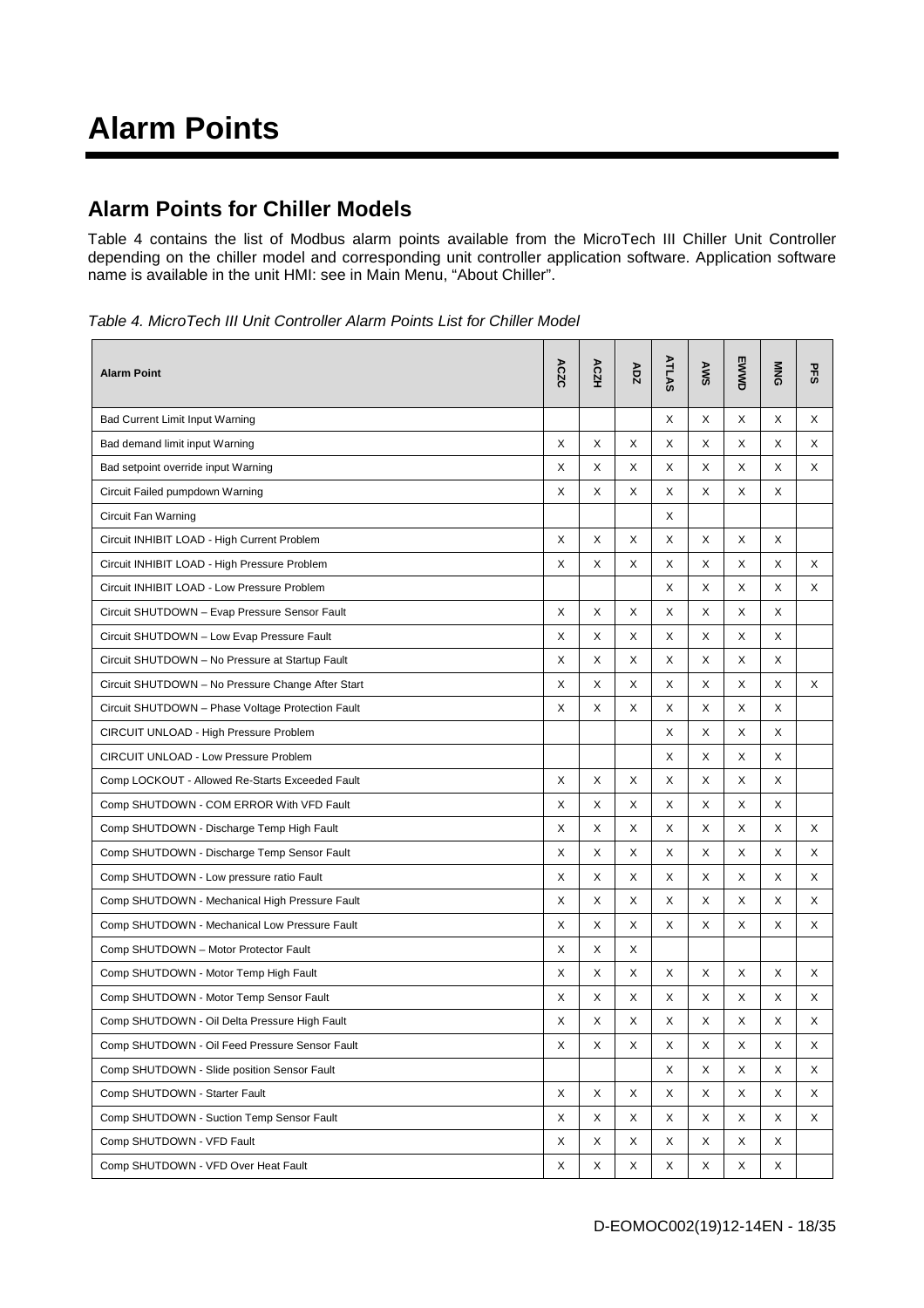| <b>Alarm Point</b>                                       | <b>ACZC</b> | <b>ACZH</b> | <b>ADZ</b> | <b>ATLAS</b> | SMV | <b>EWWD</b> | <b>MNG</b> | <b>PFS</b> |
|----------------------------------------------------------|-------------|-------------|------------|--------------|-----|-------------|------------|------------|
| Comp SHUTDOWN - Current Overload Fault                   | X           | X           | X          | X            | X   | X           | X          |            |
| Comp SHUTDOWN-Low Discharge Superheat Fault              |             |             |            | X            | X   | X           | X          | Χ          |
| Condenser Ent Water Temp Sensor Fault                    |             |             |            |              |     | X           |            | X          |
| Condenser Leav Water Temp Sensor Fault                   |             |             |            |              |     | X           |            | X          |
| Controller board offline Fault                           | X           | X           | Χ          | X            | X   | X           | X          | Χ          |
| Evap Ent Water Temp Sensor Fault                         | X           | X           | X          |              |     |             |            |            |
| Evap Leav Water Temp Sensor Fault                        | X           | X           | X          | X            | X   | X           | X          |            |
| Evap Pump #1 Failure - Pump #2 Start Attempted Problem   | X           | X           | X          | X            | X   |             |            |            |
| Evap Pump #2 Failure - Pump #1 Start Attempted Problem   | X           | X           | X          | X            | X   |             |            |            |
| <b>External event Warning</b>                            | X           | X           | X          | X            | X   | X           | X          | X          |
| Option Fan Alarm Controller Communication Failed Warning |             |             |            | X            |     |             |            |            |
| <b>Option Controller Communication Failed Warning</b>    |             |             |            | X            | X   | X           | X          | X          |
| RESTART DELAYED - Power Loss While Running Problem       | X           | X           | X          | X            | X   | X           | X          | X          |
| SHUTDOWN - Condenser Pressure High Fault                 | X           | X           | Х          | X            | X   | X           | X          | Χ          |
| CIRCUIT SHUTDOWN - Condenser Pressure Sensor Fault       | X           | X           | X          | X            | X   | X           | X          |            |
| START INHIBITED - Ambient Temp Low Problem               | X           | X           | X          | X            | X   | X           | X          |            |
| Unit Power Restore Warning                               |             |             |            | X            | X   | X           | X          | Χ          |
| UNIT SHUTDOWN - Condenser Flow Loss                      |             |             |            |              |     |             |            | X          |
| UNIT SHUTDOWN - Condenser High Pressure                  |             |             |            |              |     |             |            | X          |
| UNIT SHUTDOWN - Discharge High Temp                      |             |             |            |              |     |             |            | X          |
| UNIT SHUTDOWN - Evap Ent Water Temp Sensor Fault         |             |             |            | X            | X   | X           | X          | Χ          |
| UNIT SHUTDOWN - Evap Freeze Protection Fault             | X           | X           | X          | X            | X   | X           | X          |            |
| UNIT SHUTDOWN - Evap Leav Water Temp Low                 | X           | X           | X          | X            | X   | X           | X          | X          |
| UNIT SHUTDOWN - Evap Leav Water Temp Sensor Fault        | X           | X           | Χ          | X            | X   | X           | X          | Χ          |
| UNIT SHUTDOWN - Evap Low Pressure                        |             |             |            |              |     |             |            | X          |
| UNIT SHUTDOWN - Evap Pressure Sensor Fault               |             |             |            |              |     |             |            | Χ          |
| UNIT SHUTDOWN - Evap Water Flow Loss                     | X           | х           | х          | X            | X   | X           | X          | Χ          |
| UNIT SHUTDOWN - Outside Air Temp Sensor Fault            | X           | X           | X          | X            | X   | X           | X          |            |
| UNIT SHUTDOWN - Phase Voltage Protection Fault           | X           | X           | Χ          | X            | X   | Х           | X          | X          |
| UNIT STOP - Emergency Stop Alarm                         | X           | X           | X          | X            | X   | X           | X          | X          |
| UNIT STOP - Evap Water Temps Inverted                    | X           | X           | X          | X            | X   | Х           | X          | X          |
| <b>UNIT STOP - External Alarm</b>                        | X           | X           | X          | X            | X   | Х           | X          | Χ          |
| UNIT UNLOAD - High Pressure Problem                      |             |             |            |              |     |             |            | Χ          |
| UNIT UNLOAD - Low Pressure Problem                       |             |             |            |              |     |             |            | Χ          |
| UNIT UNLOAD - Hi Current Problem                         | X           | X           | Χ          | X            | X   | X           | X          |            |
| UNIT SHUTDOWN - Condenser Pressure Sensor Fault          |             |             |            |              |     |             |            | X          |

#### **Comprehensive Alarm Points List**

Table 5 contains the complete list of Modbus Alarm points available from the MicroTech III Chiller Unit Controller. Detailed description of all Microtech III Alarms available to the network will be included in next release of this document.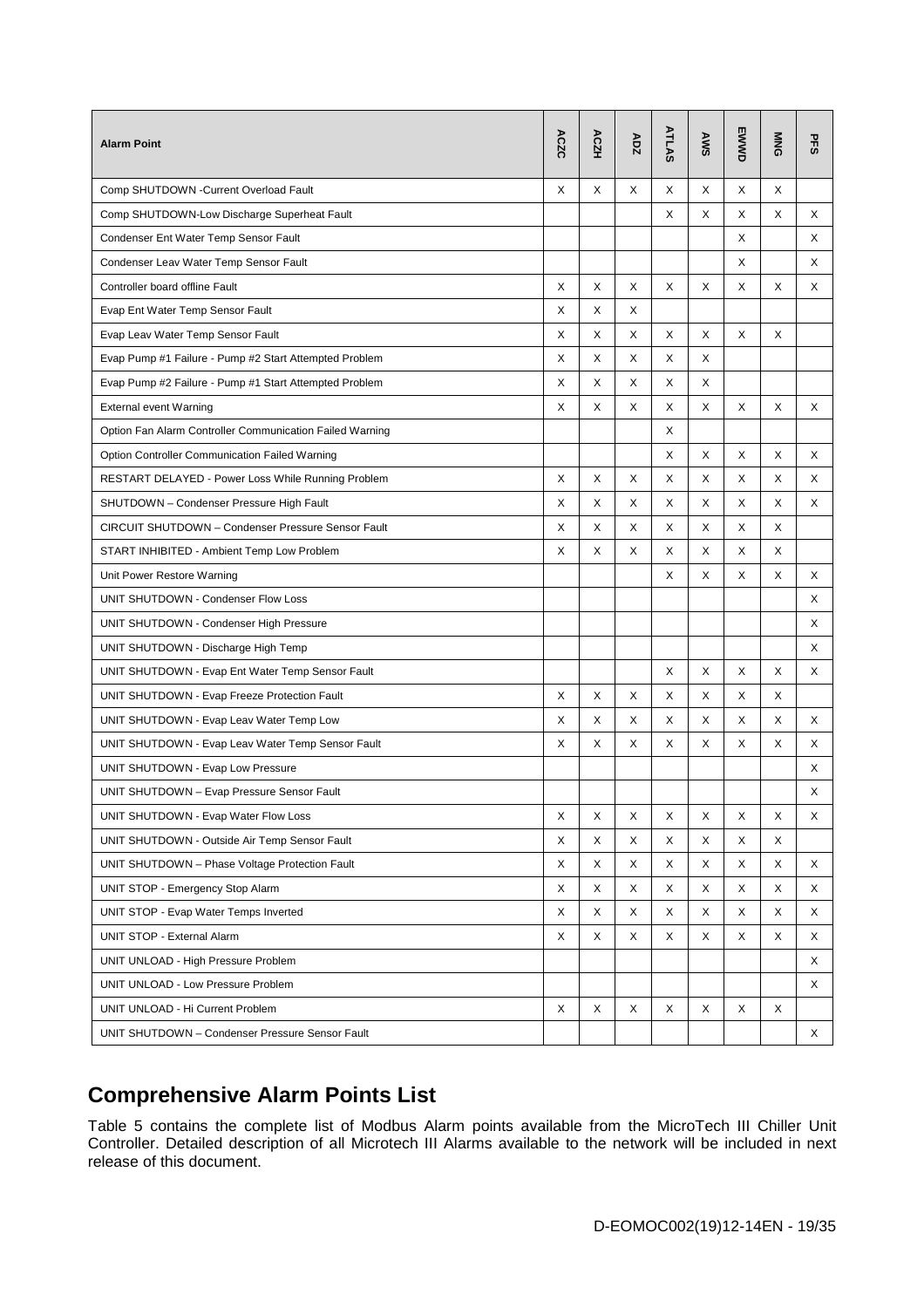| <b>Alarm Point</b>                                                        | <b>Holding</b><br>Register<br>(4xxxx) | R/W | Range             |
|---------------------------------------------------------------------------|---------------------------------------|-----|-------------------|
| Bad Current Limit Input Warning                                           | 814                                   | R   | 0=Normal, 1=Alarm |
| Bad demand limit input Warning                                            | 378                                   | R   | 0=Normal, 1=Alarm |
| Bad setpoint override input Warning                                       | 377                                   | R   | 0=Normal, 1=Alarm |
| Circuit #1 Comp #1 - LOCKOUT - Number of Allowed Re-Starts Exceeded Fault | 583                                   | R   | 0=Normal, 1=Alarm |
| Circuit #1 Comp #1 - SHUTDOWN - COM ERROR With VFD Fault                  | 774                                   | R   | 0=Normal, 1=Alarm |
| Circuit #1 Comp #1 - SHUTDOWN - Condenser Pressure Sensor Fault           | 509                                   | R   | 0=Normal, 1=Alarm |
| Circuit #1 Comp #1 - SHUTDOWN - Current Overload Fault                    | 447                                   | R   | 0=Normal, 1=Alarm |
| Circuit #1 Comp #1 - SHUTDOWN - Discharge Temp High Fault                 | 535                                   | R   | 0=Normal, 1=Alarm |
| Circuit #1 Comp #1 - SHUTDOWN - Discharge Temp Sensor Fault               | 529                                   | R   | 0=Normal, 1=Alarm |
| Circuit #1 Comp #1 - SHUTDOWN - Low pressure ratio Fault                  | 440                                   | R   | 0=Normal, 1=Alarm |
| Circuit #1 Comp #1 - SHUTDOWN - Mechanical High Pressure Fault            | 601                                   | R   | 0=Normal, 1=Alarm |
| Circuit #1 Comp #1 - SHUTDOWN - Mechanical Low Pressure Fault             | 717                                   | R   | 0=Normal, 1=Alarm |
| Circuit #1 Comp #1 - SHUTDOWN - Motor Protector Fault                     | 466                                   | R   | 0=Normal, 1=Alarm |
| Circuit #1 Comp #1 - SHUTDOWN - Motor Temp High Fault                     | 478                                   | R   | 0=Normal, 1=Alarm |
| Circuit #1 Comp #1 - SHUTDOWN - Motor Temp Sensor Fault                   | 734                                   | R   | 0=Normal, 1=Alarm |
| Circuit #1 Comp #1 - SHUTDOWN - Oil Delta Pressure High Fault             | 637                                   | R   | 0=Normal, 1=Alarm |
| Circuit #1 Comp #1 - SHUTDOWN - Oil Feed Pressure Sensor Fault            | 643                                   | R   | 0=Normal, 1=Alarm |
| Circuit #1 Comp #1 - SHUTDOWN - Oil Feed Pressure Sensor Fault (PFS)      | 649                                   | R   | 0=Normal, 1=Alarm |
| Circuit #1 Comp #1 - SHUTDOWN - Starter Fault                             | 662                                   | R   | 0=Normal, 1=Alarm |
| Circuit #1 Comp #1 - SHUTDOWN - Suction Temp Sensor Fault                 | 698                                   | R   | 0=Normal, 1=Alarm |
| Circuit #1 Comp #1 - SHUTDOWN - VFD Fault                                 | 762                                   | R   | 0=Normal, 1=Alarm |
| Circuit #1 Comp #1 - SHUTDOWN - VFD Over Heat Fault                       | 768                                   | R   | 0=Normal, 1=Alarm |
| Circuit #1 Comp #1 - SHUTDOWN - Slide position Sensor Fault               | 756                                   | R   | 0=Normal, 1=Alarm |
| Circuit #1 Comp #1 - SHUTDOWN-Low Discharge Superheat Fault               | 808                                   | R   | 0=Normal, 1=Alarm |
| Circuit #1 Comp #1 - UNLOAD - Hi Current Problem                          | 420                                   | R   | 0=Normal, 1=Alarm |
| Circuit #1 Comp #2 - SHUTDOWN - Discharge Temp High Fault (PFS)           | 536                                   | R   | 0=Normal, 1=Alarm |
| Circuit #1 Comp #2 - SHUTDOWN - Discharge Temp Sensor Fault (PFS)         | 530                                   | R   | 0=Normal, 1=Alarm |
| Circuit #1 Comp #2 - SHUTDOWN - Low Discharge SuperHeat Fault (PFS)       | 809                                   | R   | 0=Normal, 1=Alarm |
| Circuit #1 Comp #2 - SHUTDOWN - Mechanical High Pressure Fault (PFS)      | 602                                   | R   | 0=Normal, 1=Alarm |
| Circuit #1 Comp #2 - SHUTDOWN - Mechanical Low Pressure Fault             | 718                                   | R   | 0=Normal, 1=Alarm |
| Circuit #1 Comp #2 - SHUTDOWN - Motor Protector Fault                     | 467                                   | R   | 0=Normal, 1=Alarm |
| Circuit #1 Comp #2 - SHUTDOWN - Motor Temp High Fault (PFS)               | 479                                   | R   | 0=Normal, 1=Alarm |
| Circuit #1 Comp #2 - SHUTDOWN - Motor Temp Sensor Fault                   | 735                                   | R   | 0=Normal, 1=Alarm |
| Circuit #1 Comp #2 - SHUTDOWN - Oil Delta Pressure High Fault (PFS)       | 638                                   | R   | 0=Normal, 1=Alarm |
| Circuit #1 Comp #2 - SHUTDOWN - Oil Feed Pressure Sensor Fault (PFS)      | 650                                   | R   | 0=Normal, 1=Alarm |
| Circuit #1 Comp #2 - SHUTDOWN - Slide position Sensor Fault               | 757                                   | R   | 0=Normal, 1=Alarm |
| Circuit #1 Comp #2 - SHUTDOWN - Starter Fault (PFS)                       | 663                                   | R   | 0=Normal, 1=Alarm |
| Circuit #1 Comp #2 - SHUTDOWN - Suction Temp Sensor Fault (PFS)           | 699                                   | R   | 0=Normal, 1=Alarm |
| Circuit #1 Controller board offline Fault                                 | 723                                   | R   | 0=Normal, 1=Alarm |
| Circuit #1 Failed pumpdown Warning                                        | 741                                   | R   | 0=Normal, 1=Alarm |
| Circuit #1 Option Fan Alarm Warning                                       | 901                                   | R   | 0=Normal, 1=Alarm |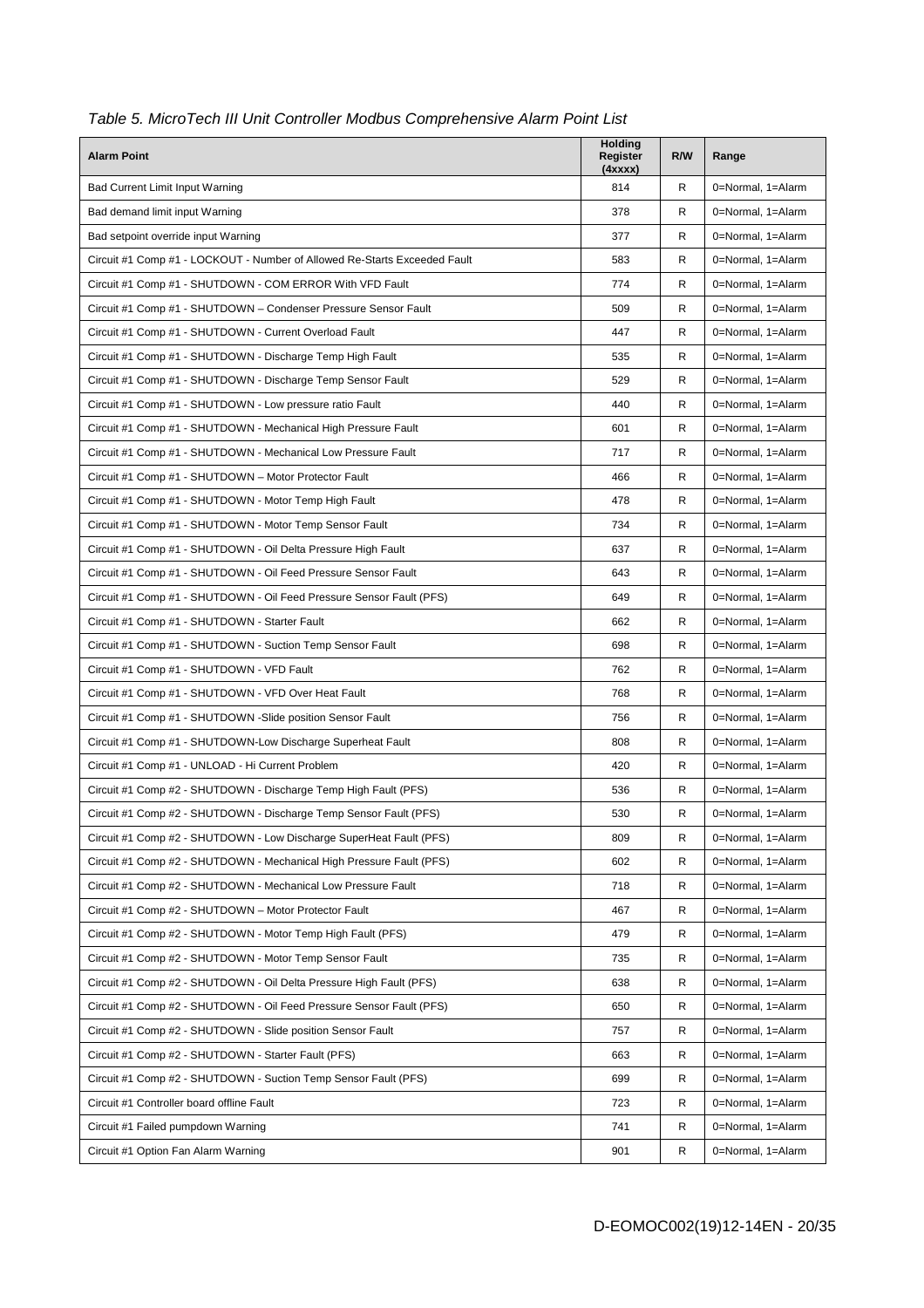| <b>Alarm Point</b>                                                           | <b>Holding</b><br>Register<br>(4xxxx) | R/W | Range             |
|------------------------------------------------------------------------------|---------------------------------------|-----|-------------------|
| Circuit #1 INHIBIT LOAD - High Current Problem                               | 780                                   | R   | 0=Normal, 1=Alarm |
| Circuit #1 INHIBIT LOAD - High Pressure Problem                              | 390                                   | R   | 0=Normal, 1=Alarm |
| Circuit #1 INHIBIT LOAD - Low Pressure Problem                               | 411                                   | R   | 0=Normal, 1=Alarm |
| Circuit #1 RESTART DELAYED - Power Loss While Running Problem                | 384                                   | R   | 0=Normal, 1=Alarm |
| Circuit #1 SHUTDOWN - Condenser Pressure High Fault                          | 517                                   | R   | 0=Normal, 1=Alarm |
| Circuit #1 SHUTDOWN - Evaporator Pressure Sensor Fault                       | 552                                   | R   | 0=Normal, 1=Alarm |
| Circuit #1 SHUTDOWN - Low Evaporator Pressure Fault                          | 545                                   | R   | 0=Normal, 1=Alarm |
| Circuit #1 SHUTDOWN - No Pressure at Startup Fault                           | 711                                   | R   | 0=Normal, 1=Alarm |
| Circuit #1 SHUTDOWN - No Pressure Change After Start                         | 747                                   | R   | 0=Normal, 1=Alarm |
| Circuit #1 SHUTDOWN - Phase Voltage Protection Fault (ACZC, ACZH, ADZ)       | 817                                   | R   | 0=Normal, 1=Alarm |
| Circuit #1 SHUTDOWN - Phase Voltage Protection Fault (ATLAS, AWS, EWWD, MNG) | 751                                   | R   | 0=Normal, 1=Alarm |
| Circuit #1 SHUTDOWN- Motor ProtectorFault                                    | 466                                   | R   | 0=Normal, 1=Alarm |
| Circuit #1 UNLOAD - High Pressure Problem                                    | 395                                   | R   | 0=Normal, 1=Alarm |
| Circuit #1 UNLOAD - Low Pressure Problem                                     | 416                                   | R   | 0=Normal, 1=Alarm |
| Circuit #2 Comp #1 - SHUTDOWN - COM ERROR With VFD Fault                     | 776                                   | R   | 0=Normal, 1=Alarm |
| Circuit #2 Comp #1 - SHUTDOWN - Condenser Pressure Sensor Fault              | 511                                   | R   | 0=Normal, 1=Alarm |
| Circuit #2 Comp #1 - SHUTDOWN - Discharge Temp High Fault                    | 537                                   | R   | 0=Normal, 1=Alarm |
| Circuit #2 Comp #1 - SHUTDOWN - Discharge Temp Sensor Fault                  | 531                                   | R   | 0=Normal, 1=Alarm |
| Circuit #2 Comp #1 - SHUTDOWN - Low Discharge SuperHeat Fault                | 810                                   | R   | 0=Normal, 1=Alarm |
| Circuit #2 Comp #1 - SHUTDOWN - Low pressure ratio Fault                     | 442                                   | R   | 0=Normal, 1=Alarm |
| Circuit #2 Comp #1 - SHUTDOWN - Mechanical High Pressure Fault               | 603                                   | R   | 0=Normal, 1=Alarm |
| Circuit #2 Comp #1 - SHUTDOWN - Mechanical Low Pressure Fault                | 719                                   | R   | 0=Normal, 1=Alarm |
| Circuit #2 Comp #1 - SHUTDOWN - Motor Temp High Fault                        | 480                                   | R   | 0=Normal, 1=Alarm |
| Circuit #2 Comp #1 - SHUTDOWN - Motor Temp Sensor Fault                      | 736                                   | R   | 0=Normal, 1=Alarm |
| Circuit #2 Comp #1 - SHUTDOWN - Oil Delta Pressure High Fault                | 639                                   | R   | 0=Normal, 1=Alarm |
| Circuit #2 Comp #1 - SHUTDOWN - Oil Feed Pressure Sensor Fault               | 645                                   | R   | 0=Normal, 1=Alarm |
| Circuit #2 Comp #1 - SHUTDOWN - Slide position Sensor Fault                  | 758                                   | R   | 0=Normal, 1=Alarm |
| Circuit #2 Comp #1 - SHUTDOWN - Starter Fault                                | 664                                   | R   | 0=Normal, 1=Alarm |
| Circuit #2 Comp #1 - SHUTDOWN - Suction Temp Sensor Fault                    | 700                                   | R   | 0=Normal, 1=Alarm |
| Circuit #2 Comp #1 - SHUTDOWN - VFD Fault                                    | 764                                   | R   | 0=Normal, 1=Alarm |
| Circuit #2 Comp #1 - SHUTDOWN - VFD Over Heat Fault                          | 770                                   | R   | 0=Normal, 1=Alarm |
| Circuit #2 Comp #1 - SHUTDOWN -Current Overload Fault                        | 449                                   | R   | 0=Normal, 1=Alarm |
| Circuit #2 Comp #1 - SHUTDOWN- Motor Protector Fault                         | 468                                   | R   | 0=Normal, 1=Alarm |
| Circuit #2 Comp #1 - UNLOAD - Hi Current Problem                             | 422                                   | R   | 0=Normal, 1=Alarm |
| Circuit #2 Comp #1 - LOCKOUT - Number of Allowed Re-Starts Exceeded Fault    | 585                                   | R   | 0=Normal, 1=Alarm |
| Circuit #2 Comp #2 - SHUTDOWN - Motor Protector Fault                        | 469                                   | R   | 0=Normal, 1=Alarm |
| Circuit #2 Controller board offline Fault                                    | 724                                   | R   | 0=Normal, 1=Alarm |
| Circuit #2 Failed pumpdown Warning                                           | 742                                   | R   | 0=Normal, 1=Alarm |
| Circuit #2 Option Fan Alarm Warning                                          | 902                                   | R   | 0=Normal, 1=Alarm |
| Circuit #2 INHIBIT LOAD - High Current Problem                               | 782                                   | R   | 0=Normal, 1=Alarm |
| Circuit #2 INHIBIT LOAD - High Pressure Problem                              | 391                                   | R   | 0=Normal, 1=Alarm |
| Circuit #2 INHIBIT LOAD - Low Pressure Problem                               | 412                                   | R   | 0=Normal, 1=Alarm |
| Circuit #2 RESTART DELAYED - Power Loss While Running Problem                | 385                                   | R   | 0=Normal, 1=Alarm |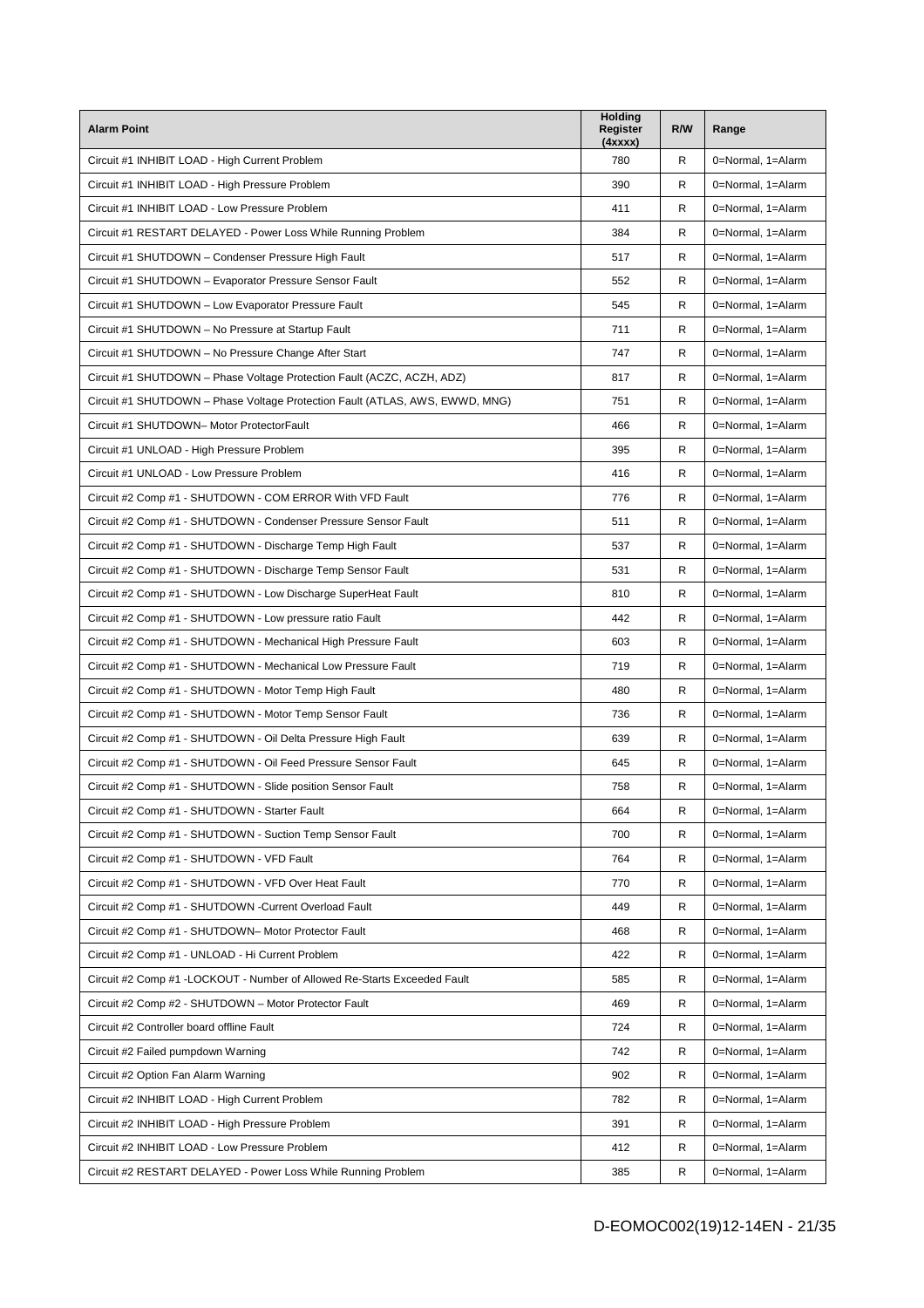| <b>Alarm Point</b>                                                           | <b>Holding</b><br>Register<br>(4xxxx) | R/W | Range             |  |
|------------------------------------------------------------------------------|---------------------------------------|-----|-------------------|--|
| Circuit #2 SHUTDOWN - Condenser Pressure HighFault                           | 519                                   | R   | 0=Normal, 1=Alarm |  |
| Circuit #2 SHUTDOWN - Evaporator Pressure Sensor Fault                       | 554                                   | R   | 0=Normal, 1=Alarm |  |
| Circuit #2 SHUTDOWN - Low Evaporator Pressure Fault                          | 547                                   | R   | 0=Normal, 1=Alarm |  |
| Circuit #2 SHUTDOWN - No Pressure at Startup Fault                           | 712                                   | R   | 0=Normal, 1=Alarm |  |
| Circuit #2 SHUTDOWN - No Pressure Change After Start                         | 748                                   | R   | 0=Normal, 1=Alarm |  |
| Circuit #2 SHUTDOWN - Phase Voltage Protection Fault (ACZC, ACZH, ADZ)       | 818                                   | R   | 0=Normal. 1=Alarm |  |
| Circuit #2 SHUTDOWN - Phase Voltage Protection Fault (ATLAS, AWS, EWWD, MNG) | 752                                   | R   | 0=Normal, 1=Alarm |  |
| Circuit #2 UNLOAD - High Pressure Problem                                    | 396                                   | R   | 0=Normal, 1=Alarm |  |
| Circuit #2 UNLOAD - Low Pressure Problem                                     | 417                                   | R   | 0=Normal, 1=Alarm |  |
| Circuit #3 Comp #1 - SHUTDOWN - COM ERROR With VFD Fault                     | 778                                   | R   | 0=Normal, 1=Alarm |  |
| Circuit #3 Comp #1 - SHUTDOWN - Condenser Pressure High Fault                | 521                                   | R   | 0=Normal, 1=Alarm |  |
| Circuit #3 Comp #1 - SHUTDOWN - Condenser Pressure Sensor Fault              | 513                                   | R   | 0=Normal, 1=Alarm |  |
| Circuit #3 Comp #1 - SHUTDOWN - Current Overload Fault                       | 451                                   | R   | 0=Normal. 1=Alarm |  |
| Circuit #3 Comp #1 - SHUTDOWN - Discharge Temp High Fault                    | 539                                   | R   | 0=Normal, 1=Alarm |  |
| Circuit #3 Comp #1 - SHUTDOWN - Discharge Temp Sensor Fault                  | 533                                   | R   | 0=Normal. 1=Alarm |  |
| Circuit #3 Comp #1 - SHUTDOWN - Evaporator Pressure Low Fault                | 549                                   | R   | 0=Normal, 1=Alarm |  |
| Circuit #3 Comp #1 - SHUTDOWN - Evaporator Pressure Sensor Fault             | 556                                   | R   | 0=Normal, 1=Alarm |  |
| Circuit #3 Comp #1 - SHUTDOWN - Low pressure ratio Fault                     | 444                                   | R   | 0=Normal, 1=Alarm |  |
| Circuit #3 Comp #1 - SHUTDOWN - Mechanical High Pressure Fault               | 605                                   | R   | 0=Normal, 1=Alarm |  |
| Circuit #3 Comp #1 - SHUTDOWN - Mechanical Low Pressure Fault                | 721                                   | R   | 0=Normal, 1=Alarm |  |
| Circuit #3 Comp #1 - SHUTDOWN - Motor Temp High Fault                        | 482                                   | R   | 0=Normal, 1=Alarm |  |
| Circuit #3 Comp #1 - SHUTDOWN - Motor Temp Sensor Fault                      | 738                                   | R   | 0=Normal, 1=Alarm |  |
| Circuit #3 Comp #1 - SHUTDOWN - Oil Delta Pressure High Fault                | 641                                   | R   | 0=Normal, 1=Alarm |  |
| Circuit #3 Comp #1 - SHUTDOWN - Oil Feed Pressure Sensor Fault               | 647                                   | R   | 0=Normal. 1=Alarm |  |
| Circuit #3 Comp #1 - SHUTDOWN - Slide position Sensor Fault                  | 760                                   | R   | 0=Normal. 1=Alarm |  |
| Circuit #3 Comp #1 - SHUTDOWN - Starter Fault                                | 666                                   | R   | 0=Normal, 1=Alarm |  |
| Circuit #3 Comp #1 - SHUTDOWN - Suction Temp Sensor Fault                    | 702                                   | R   | 0=Normal, 1=Alarm |  |
| Circuit #3 Comp #1 - SHUTDOWN - VFD Fault                                    | 766                                   | R   | 0=Normal, 1=Alarm |  |
| Circuit #3 Comp #1 - SHUTDOWN - VFD Over Heat Fault                          | 772                                   | R   | 0=Normal, 1=Alarm |  |
| Circuit #3 Comp #1 - SHUTDOWN-Low Discharge Superheat Fault                  | 812                                   | R   | 0=Normal, 1=Alarm |  |
| Circuit #3 Comp #1 - UNLOAD - Hi Current Problem                             | 424                                   | R   | 0=Normal, 1=Alarm |  |
| Circuit #3 Comp #1 -LOCKOUT - Number of Allowed Re-Starts Exceeded Fault     | 587                                   | R   | 0=Normal, 1=Alarm |  |
| Circuit #3 Controller board offline Fault                                    | 725                                   | R   | 0=Normal, 1=Alarm |  |
| Circuit #3 Failed pumpdown Warning                                           | 743                                   | R   | 0=Normal, 1=Alarm |  |
| Circuit #3 INHIBIT LOAD - High Current Problem                               | 784                                   | R   | 0=Normal, 1=Alarm |  |
| Circuit #3 INHIBIT LOAD - High Pressure Problem                              | 392                                   | R   | 0=Normal, 1=Alarm |  |
| Circuit #3 INHIBIT LOAD - Low Pressure Problem                               | 413                                   | R   | 0=Normal, 1=Alarm |  |
| Circuit #3 RESTART DELAYED - Power Loss While Running Problem                | 386                                   | R   | 0=Normal, 1=Alarm |  |
| Circuit #3 SHUTDOWN - No Pressure at Startup Fault                           | 713                                   | R   | 0=Normal, 1=Alarm |  |
| Circuit #3 SHUTDOWN – No Pressure Change After Start                         | 749                                   | R   | 0=Normal, 1=Alarm |  |
| Circuit #3 SHUTDOWN - Phase Voltage Protection Fault                         | 753                                   | R   | 0=Normal, 1=Alarm |  |
| Circuit #3 SHUTDOWN - PVM GFP Fault                                          | 819                                   | R   | 0=Normal, 1=Alarm |  |
| Circuit #3 UNLOAD - High Pressure Problem                                    | 397                                   | R   | 0=Normal, 1=Alarm |  |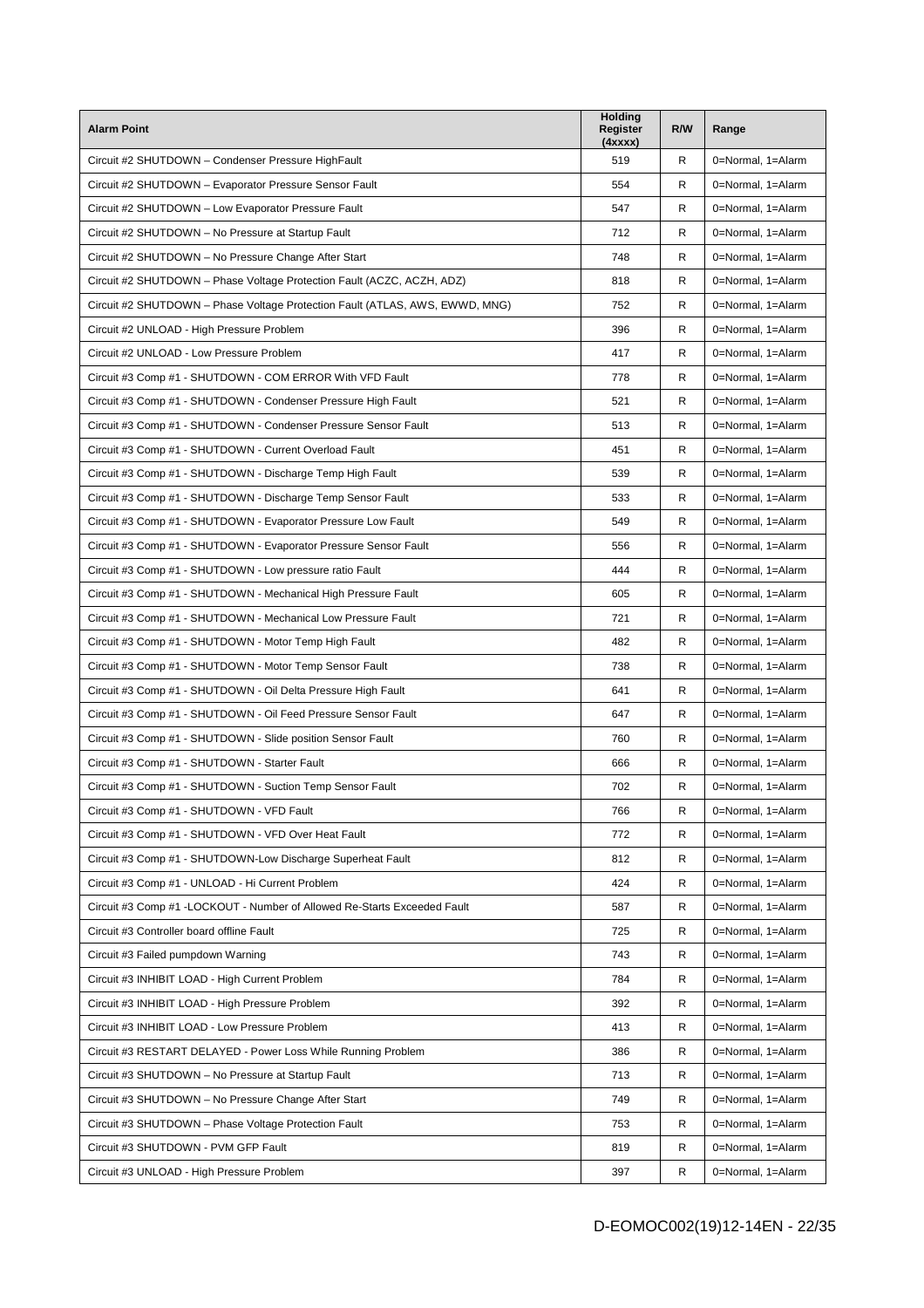| <b>Alarm Point</b>                                                    | <b>Holding</b><br>Register<br>(4xxxx) | R/W | Range             |
|-----------------------------------------------------------------------|---------------------------------------|-----|-------------------|
| Circuit #3 UNLOAD - Low Pressure Problem                              | 418                                   | R   | 0=Normal, 1=Alarm |
| Condenser Entering Water Temp Sensor Fault (EWWD)                     | 365                                   | R   | 0=Normal, 1=Alarm |
| Condenser Entering Water Temp Sensor Fault (PFS)                      | 541                                   | R   | 0=Normal, 1=Alarm |
| Condenser Leaving Water Temp Sensor Fault                             | 368                                   | R   | 0=Normal, 1=Alarm |
| Controller board offline Fault                                        | 746                                   | R   | 0=Normal, 1=Alarm |
| <b>Evaporator Entering Water Temp Sensor Fault</b>                    | 366                                   | R   | 0=Normal, 1=Alarm |
| <b>Evaporator Leaving Water Temp Sensor Fault</b>                     | 590                                   | R   | 0=Normal, 1=Alarm |
| Evaporator Pump #1 Failure - Pump #2 Start Attempted Problem          | 430                                   | R   | 0=Normal, 1=Alarm |
| Evaporator Pump #2 Failure - Pump #1 Start Attempted Problem          | 431                                   | R   | 0=Normal, 1=Alarm |
| <b>External event Warning</b>                                         | 745                                   | R   | 0=Normal, 1=Alarm |
| Option Fan Alarm Controller Communication Failed Warning              | 900                                   | R   | 0=Normal, 1=Alarm |
| Option Controller Communication Failed Warning                        | 815                                   | R   | 0=Normal, 1=Alarm |
| RESTART DELAYED - Power Loss While Running Problem                    | 379                                   | R   | 0=Normal, 1=Alarm |
| START INHIBITED - Ambient Temp Low Problem                            | 388                                   | R   | 0=Normal, 1=Alarm |
| UNIT INHIBIT LOAD - High Pressure Problem                             | 389                                   | R   | 0=Normal, 1=Alarm |
| UNIT INHIBIT LOAD - High Pressure Problem                             | 389                                   | R   | 0=Normal, 1=Alarm |
| UNIT INHIBIT LOAD - Low Pressure Problem                              | 410                                   | R   | 0=Normal, 1=Alarm |
| UNIT INHIBIT LOAD - Low Pressure Problem                              | 410                                   | R   | 0=Normal, 1=Alarm |
| Unit Power Restore Warning                                            | 740                                   | R   | 0=Normal, 1=Alarm |
| UNIT RESTART DELAYED - Power Loss While Running Problem               | 379                                   | R   | 0=Normal, 1=Alarm |
| UNIT SHUTDOWN - Condenser Flow Loss                                   | 515                                   | R   | 0=Normal, 1=Alarm |
| UNIT SHUTDOWN - Condenser High Pressure                               | 516                                   | R   | 0=Normal, 1=Alarm |
| UNIT SHUTDOWN - Condenser Pressure Sensor Fault (PFS)                 | 508                                   | R   | 0=Normal, 1=Alarm |
| UNIT SHUTDOWN - Evaporator Entering Water Temp Sensor Fault           | 755                                   | R   | 0=Normal, 1=Alarm |
| UNIT SHUTDOWN - Evaporator Freeze Protection Fault                    | 592                                   | R   | 0=Normal, 1=Alarm |
| UNIT SHUTDOWN - Evaporator Leaving Water Temp Low (Freeze)            | 543                                   | R   | 0=Normal, 1=Alarm |
| UNIT SHUTDOWN - Evaporator Leaving Water Temp Sensor Fault            | 589                                   | R   | 0=Normal, 1=Alarm |
| UNIT SHUTDOWN - Evaporator Low Pressure                               | 544                                   | R   | 0=Normal, 1=Alarm |
| UNIT SHUTDOWN - Evaporator Pressure Sensor Fault                      | 551                                   | R   | 0=Normal, 1=Alarm |
| UNIT SHUTDOWN - Evaporator Water Flow Loss                            | 542                                   | R   | 0=Normal, 1=Alarm |
| UNIT SHUTDOWN - Low Pressure Ratio                                    | 441                                   | R   | 0=Normal, 1=Alarm |
| UNIT SHUTDOWN - Mechanical High Pressure Switch                       | 602                                   | R   | 0=Normal, 1=Alarm |
| UNIT SHUTDOWN - Mechanical Low Pressure Switch                        | 718                                   | R   | 0=Normal, 1=Alarm |
| UNIT SHUTDOWN - Motor Temp High                                       | 479                                   | R   | 0=Normal, 1=Alarm |
| UNIT SHUTDOWN - No Pressure Change After Start (PFS)                  | 747                                   | R   | 0=Normal, 1=Alarm |
| UNIT SHUTDOWN – Oil Delta Pressure High                               | 638                                   | R   | 0=Normal, 1=Alarm |
| UNIT SHUTDOWN - Outside Air Temp Sensor Fault                         | 446                                   | R   | 0=Normal, 1=Alarm |
| UNIT SHUTDOWN - Phase Voltage Protection (ACZC, ACHZ, ADZ)            | 816                                   | R   | 0=Normal, 1=Alarm |
| UNIT SHUTDOWN - Phase Voltage Protection (ATLAS, AWS, EWWD, MNG, PFS) | 661                                   | R   | 0=Normal, 1=Alarm |
| UNIT STOP - Emergency Stop Alarm                                      | 798                                   | R   | 0=Normal, 1=Alarm |
| UNIT STOP - Evaporator Water Temps Inverted                           | 799                                   | R   | 0=Normal, 1=Alarm |
| <b>UNIT STOP - External Alarm</b>                                     | 800                                   | R   | 0=Normal, 1=Alarm |
| UNIT STOP - PVM GFP Fault                                             | 816                                   | R   | 0=Normal, 1=Alarm |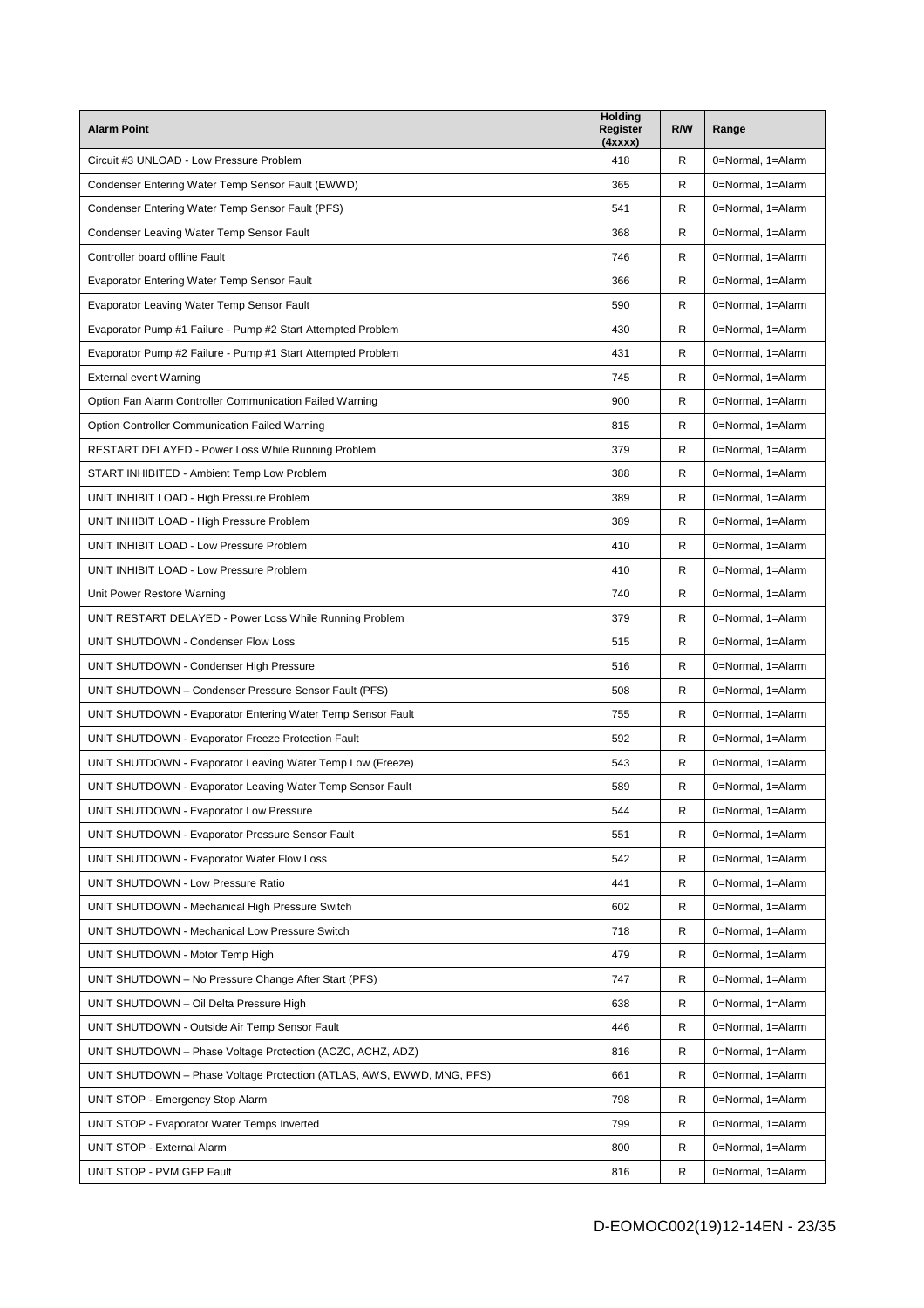| <b>Alarm Point</b>                  | <b>Holding</b><br>Register<br>(4xxxx) | R/W | Range             |
|-------------------------------------|---------------------------------------|-----|-------------------|
| UNIT UNLOAD - High Pressure Problem | 394                                   | R   | 0=Normal, 1=Alarm |
| UNIT UNLOAD - Low Pressure Problem  | 415                                   | R   | 0=Normal, 1=Alarm |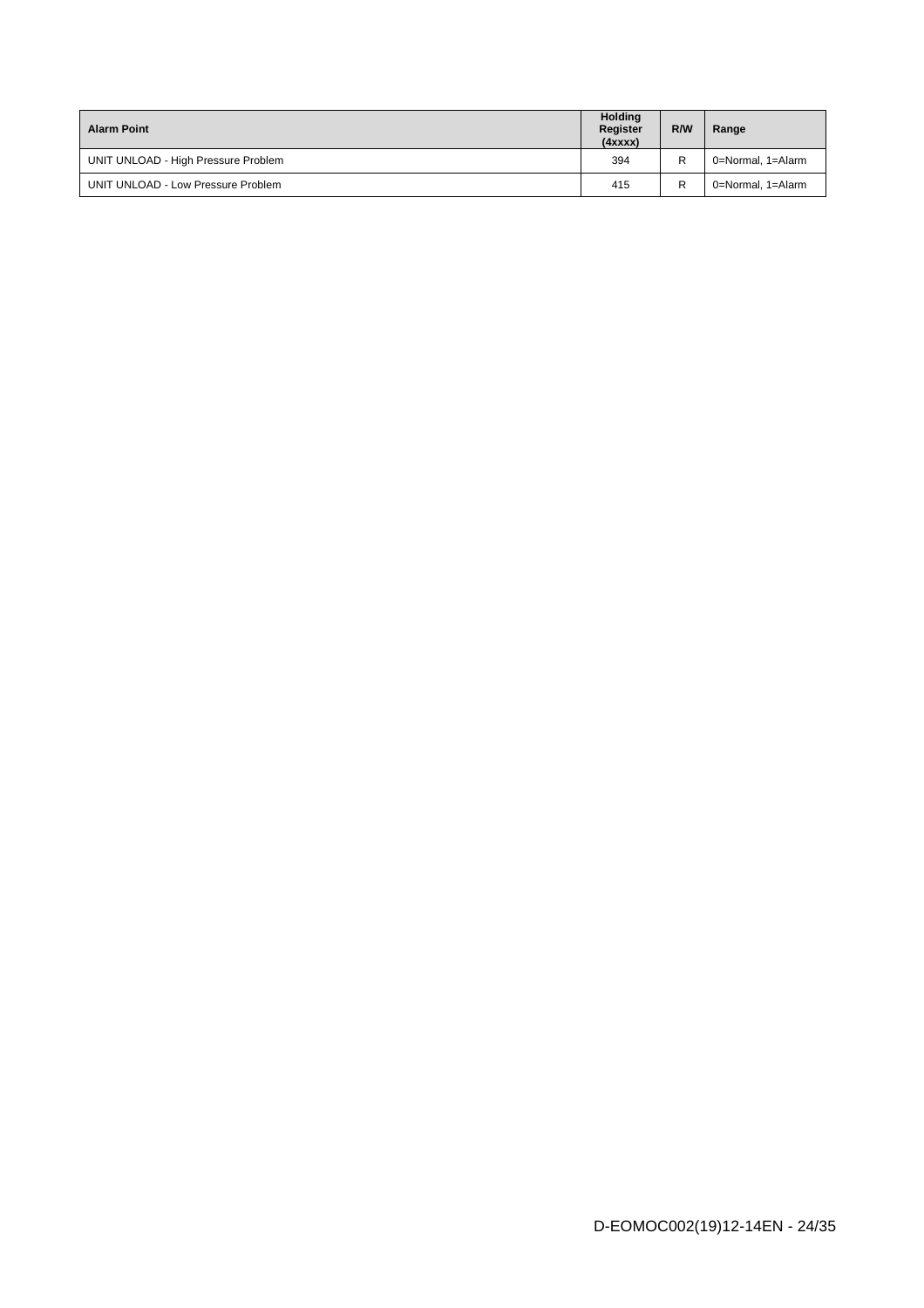D-EOMOC002(19)12-14EN - 25/35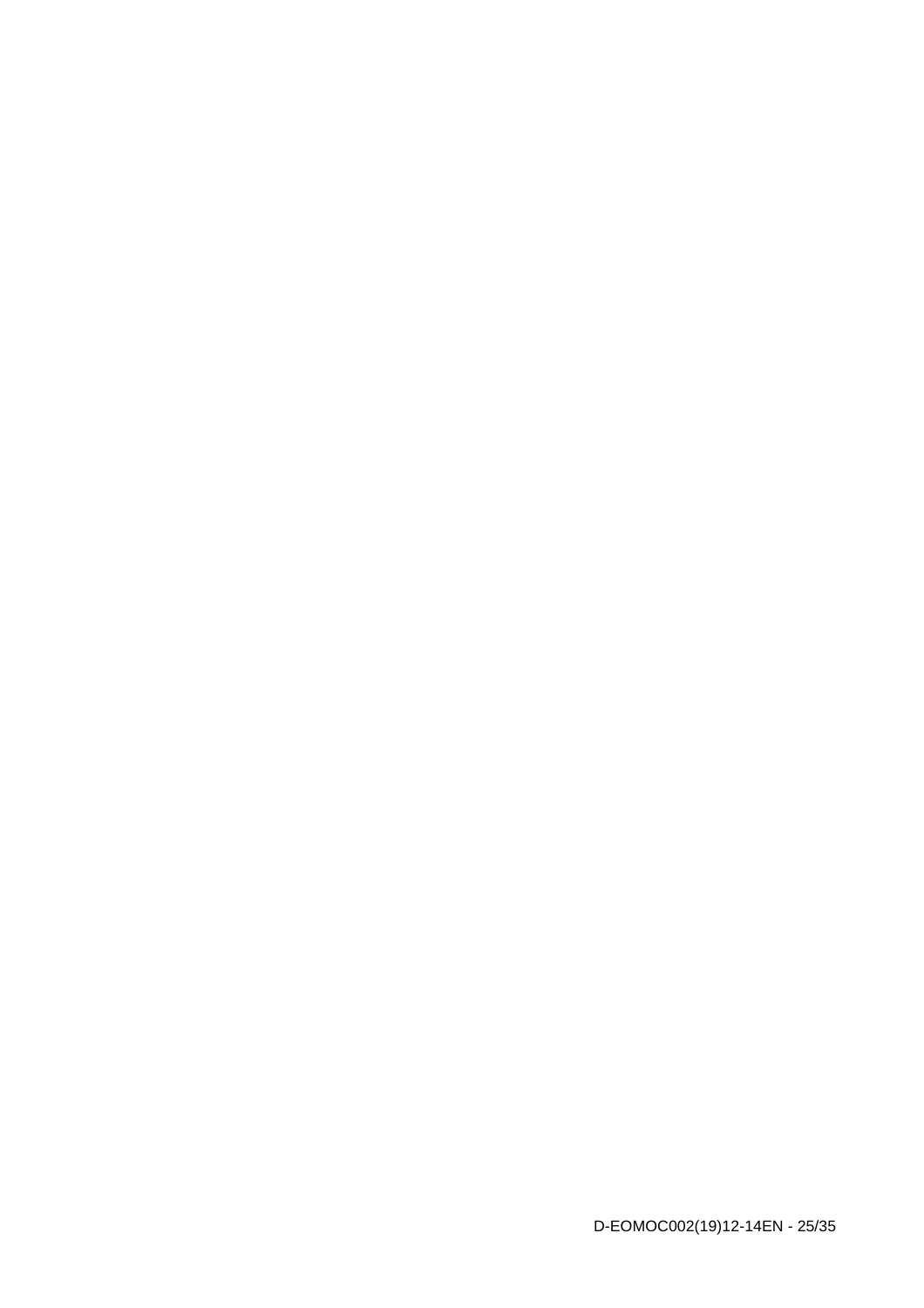# **Appendix A – ASCII Characters Conversion Table**

This table lists the ASCII characters and their decimal and hexadecimal numbers. **The MicroTech III Chiller Unit Controller does not support the characters in boldface type.** Also, non-printing characters, with the exception of the (Space) character, are not listed in this table and are not supported. Characters not supported are translated to a space.

| Char               | <b>Decimal</b> | <b>Hexadecimal</b> | Char            | <b>Decimal</b> | Hexadecimal | Char         | <b>Decimal</b> | <b>Hexadecimal</b> |
|--------------------|----------------|--------------------|-----------------|----------------|-------------|--------------|----------------|--------------------|
| (Space)            | 32             | 0x20               | $^{\copyright}$ | 64             | 0x40        |              | 96             | 0x60               |
|                    | 33             | 0x21               | A               | 65             | 0x41        | a            | 97             | 0x61               |
| $\epsilon\epsilon$ | 34             | 0x22               | B               | 66             | 0x42        | b            | 98             | 0x62               |
| #                  | 35             | 0x23               | C               | 67             | 0x43        | $\mathbf{C}$ | 99             | 0x63               |
| \$                 | 36             | 0x24               | D               | 68             | 0x44        | d            | 100            | 0x64               |
| %                  | 37             | 0x25               | E               | 69             | 0x45        | е            | 101            | 0x65               |
| &                  | 38             | 0x26               | F               | 70             | 0x46        | $\mathbf{f}$ | 102            | 0x66               |
| $\epsilon$         | 39             | 0x27               | G               | 71             | 0x47        | g            | 103            | 0x67               |
|                    | 40             | 0x28               | H               | 72             | 0x48        | h            | 104            | 0x68               |
|                    | 41             | 0x29               | $\mathbf{I}$    | 73             | 0x49        |              | 105            | 0x69               |
| $\star$            | 42             | 0x2a               | J               | 74             | 0x4a        |              | 106            | 0x6a               |
| $\ddot{}$          | 43             | 0x2b               | K               | 75             | 0x4b        | k            | 107            | 0x6b               |
| $\epsilon$         | 44             | 0x2c               | L               | 76             | 0x4c        |              | 108            | 0x6c               |
| $\blacksquare$     | 45             | 0x2d               | M               | 77             | 0x4d        | m            | 109            | 0x6d               |
|                    | 46             | 0x2e               | N               | 78             | 0x4e        | n            | 110            | 0x6e               |
|                    | 47             | 0x2f               | $\circ$         | 79             | 0x4f        | $\circ$      | 111            | 0x6f               |
| 0                  | 48             | 0x30               | P               | 80             | 0x50        | D            | 112            | 0x70               |
| 1                  | 49             | 0x31               | Q               | 81             | 0x51        | q            | 113            | 0x71               |
| $\overline{2}$     | 50             | 0x32               | $\mathsf{R}$    | 82             | 0x52        | r            | 114            | 0x72               |
| 3                  | 51             | 0x33               | S               | 83             | 0x53        | s            | 115            | 0x73               |
| 4                  | 52             | 0x34               | $\mathsf{T}$    | 84             | 0x54        | $\mathbf t$  | 116            | 0x74               |
| 5                  | 53             | 0x35               | U               | 85             | 0x55        | u            | 117            | 0x75               |
| 6                  | 54             | 0x36               | $\vee$          | 86             | 0x56        | $\mathsf{V}$ | 118            | 0x76               |
| $\overline{7}$     | 55             | 0x37               | W               | 87             | 0x57        | W            | 119            | 0x77               |
| 8                  | 56             | 0x38               | X               | 88             | 0x58        | X            | 120            | 0x78               |
| 9                  | 57             | 0x39               | Y               | 89             | 0x59        | $\mathsf{V}$ | 121            | 0x79               |
|                    | 58             | 0x3a               | Z               | 90             | 0x5a        | z            | 122            | 0x7a               |
|                    | 59             | 0x3b               |                 | 91             | 0x5b        |              | 123            | 0x7b               |
| $\,<\,$            | 60             | 0x3c               |                 | 92             | 0x5c        |              | 124            | 0x7c               |
| $=$                | 61             | 0x3d               | -1              | 93             | 0x5d        |              | 125            | 0x7d               |
| $\, > \,$          | 62             | 0x3e               | Λ               | 94             | 0x5e        | $\tilde{}$   | 126            | 0x7e               |
| $\gamma$           | 63             | 0x3f               |                 | 95             | 0x5f        |              |                |                    |

#### Table 6. ASCII Characters Conversion Table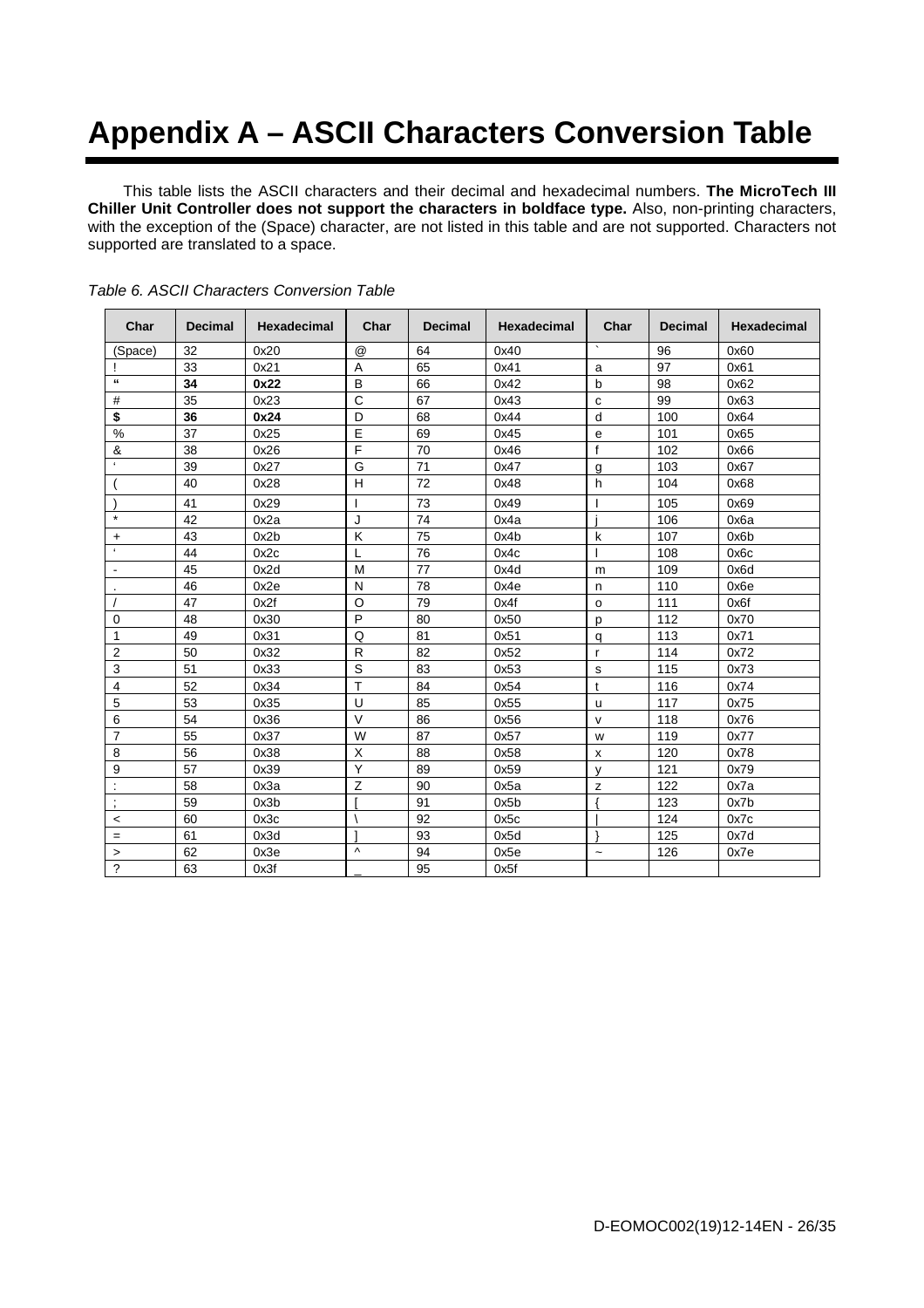# **Appendix B – Overall Registers Table**

This section summarizes all Data/Alarm Points Registers discussed above in the document and listed by Holding Register address.

#### Table 7. Overall Registers Table

| <b>Data/Alarm Point</b>                          | <b>Holding Register</b><br>(4xxxx) | R/W          |
|--------------------------------------------------|------------------------------------|--------------|
| <b>Chiller Local/Remote</b>                      | 1                                  | R            |
| <b>Chiller Enable Output</b>                     | 2                                  | R            |
| Run Enabled                                      | 3                                  | $\mathsf{R}$ |
| <b>Chiller Capacity Limited</b>                  | $\overline{\mathbf{4}}$            | $\mathsf{R}$ |
| Alarm Digital Output                             | 5                                  | $\mathsf{R}$ |
| <b>Evaporator Flow Switch Status</b>             | 6                                  | R            |
| Chiller On/Off                                   | 8                                  | R            |
| <b>Chiller Enable Setpoint</b>                   | 9                                  | <b>RW</b>    |
| Clear Alarms - Network                           | 10                                 | <b>RW</b>    |
| <b>Chiller Mode Output</b>                       | 11                                 | R            |
| <b>Active Setpoint</b>                           | 12                                 | R            |
| <b>Actual Capacity</b>                           | 13                                 | R            |
| <b>Active Capacity Limit Output</b>              | 14                                 | R            |
| Chiller Status (Chiller Run Mode)                | 15                                 | $\mathsf{R}$ |
| <b>Evaporator Entering Fluid Temp</b>            | 16                                 | R            |
| <b>Evaporator Leaving Fluid Temp</b>             | 17                                 | R            |
| Heat Recovery Enable - Network                   | 18                                 | <b>RW</b>    |
| <b>Condenser Entering Water Temp</b>             | 19                                 | R            |
| Condenser Leaving Water Temp                     | 20                                 | R            |
| Heat Recovery Entering Water Temp                | 22                                 | R            |
| Heat Recovery Leaving Water Temp                 | 23                                 | R            |
| Outdoor Air Temp                                 | 24                                 | R            |
| <b>Chiller Current</b>                           | 25                                 | R            |
| <b>Chiller Voltage</b>                           | 26                                 | R            |
| Power Input                                      | 27                                 | R            |
| Warning Alarm Index                              | 28                                 | R            |
| Problem Alarm Index                              | 29                                 | R            |
| <b>Fault Alarm Index</b>                         | 30                                 | R            |
| Warning Alarm Code                               | 31                                 | R            |
| Problem Alarm Code                               | 32                                 | R            |
| <b>Fault Alarm Code</b>                          | 33                                 | $\mathsf{R}$ |
| Chiller Mode Setpoint - Network                  | 34                                 | <b>RW</b>    |
| Cool Setpoint - Network                          | 35                                 | <b>RW</b>    |
| Ice Setpoint - Network                           | 36                                 | <b>RW</b>    |
| Heat Setpoint - Network                          | 37                                 | <b>RW</b>    |
| Capacity Limit Setpoint - Network                | 38                                 | <b>RW</b>    |
| Circuit #1 Condenser Refrigerant Pressure        | 39                                 | R            |
| Circuit #1 Condenser Saturated Refrigerant Temp  | 40                                 | R            |
| Circuit #1 Evaporator Refrigerant Pressure       | 41                                 | R            |
| Circuit #1 Evaporator Saturated Refrigerant Temp | 42                                 | R            |
| Circuit #2 Condenser Refrigerant Pressure        | 43                                 | R            |
| Circuit #2 Condenser Saturated Refrigerant Temp  | 44                                 | R            |
| Circuit #2 Evaporator Refrigerant Pressure       | 45                                 | R            |
| Circuit #2 Evaporator Saturated Refrigerant Temp | 46                                 | R            |
| Circuit #3 Condenser Refrigerant Pressure        | 47                                 | <b>RW</b>    |
| Circuit #3 Condenser Saturated Refrigerant Temp  | 48                                 | <b>RW</b>    |
| Circuit #3 Evaporator Refrigerant Pressure       | 49                                 | <b>RW</b>    |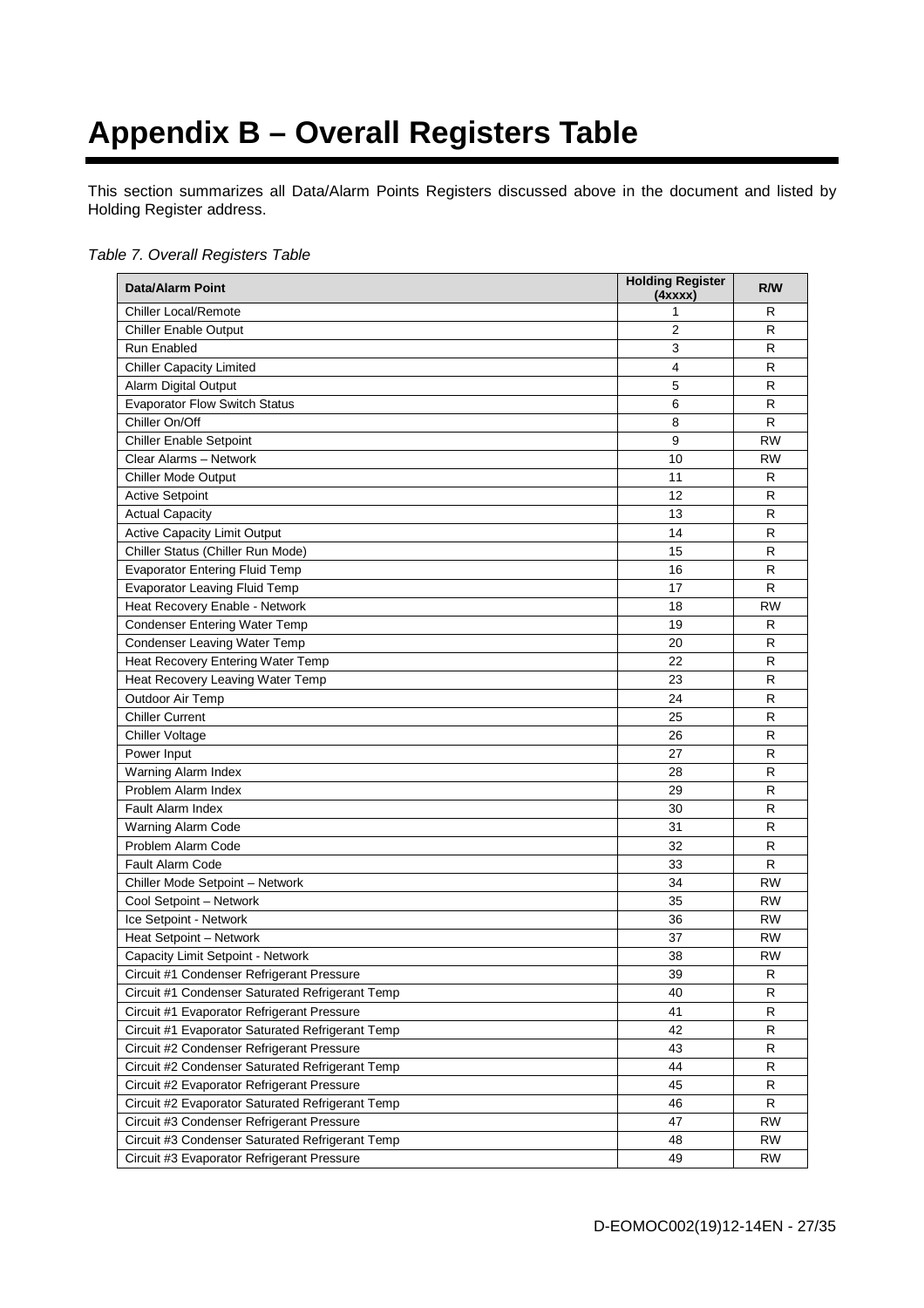| <b>Data/Alarm Point</b>                          | <b>Holding Register</b><br>(4xxxx) | R/W          |
|--------------------------------------------------|------------------------------------|--------------|
| Circuit #3 Evaporator Saturated Refrigerant Temp | 50                                 | <b>RW</b>    |
| Circuit #1 Comp #1 - Suction Refrigerant Temp    | 65                                 | R            |
| Circuit #1 Comp #1 - Discharge Refrigerant Temp  | 68                                 | R            |
| Circuit #1 Comp #1 - Percent RLA                 | 69                                 | R            |
| Circuit #1 Comp #1 - Current                     | 70                                 | R            |
| Circuit #1 Comp #1 - Voltage                     | 71                                 | R            |
| Circuit #1 Comp #1 - Power                       | 72                                 | R            |
| Circuit #1 Comp #1 - Starts                      | 73                                 | <b>RW</b>    |
| Circuit #1 Comp #1 - Starts                      | 73                                 | R            |
| Circuit #1 Comp #1 - Run Hours                   | 74                                 | <b>RW</b>    |
| Circuit #1 Comp #1 - Run Hours                   | 74                                 | R            |
| Circuit #1 Comp #2 - Suction Refrigerant Temp    | 78                                 | R            |
| Circuit #1 Comp #2 - Discharge Refrigerant Temp  | 81                                 | R            |
| Circuit #1 Comp #2 - Starts                      | 86                                 | R            |
| Circuit #1 Comp #2 - Run Hours                   | 87                                 | R            |
| Circuit #1 Comp #3 - Starts                      | 99                                 | R            |
| Circuit #1 Comp #3 - Run Hours                   | 100                                | <b>RW</b>    |
| Circuit #2 Comp #1 Suction Refrigerant Temp      | 104                                | R            |
| Circuit #2 Comp #1 - Discharge Refrigerant Temp  | 107                                | R            |
| Circuit #2 Comp #1 - Percent RLA                 | 108                                | R            |
| Circuit #2 Comp #1 - Current                     | 109                                | R            |
| Circuit #2 Comp #1 Voltage                       | 110                                | R            |
| Circuit #2 Comp #1 - Power                       | 111                                | R            |
| Circuit #2 Comp #1 - Starts                      | 112                                | <b>RW</b>    |
| Circuit #2 Comp #1 - Starts                      | 112                                | R            |
| Circuit #2 Comp #1 - Run Hours                   | 113                                | <b>RW</b>    |
| Circuit #2 Comp #1 - Run Hours                   | 113                                | R            |
| Circuit #2 Comp #2- Starts                       | 125                                | <b>RW</b>    |
| Circuit #2 Comp #2- Run Hours                    | 126                                | <b>RW</b>    |
| Circuit #2 Comp #3 - Starts                      | 138                                | <b>RW</b>    |
| Circuit #2 Comp #3 - Run Hours                   | 139                                | <b>RW</b>    |
| Circuit #3 Comp #1 - Suction Refrigerant Temp    | 143                                | R            |
| Circuit #3 Comp #1 - Discharge Refrigerant Temp  | 146                                | R            |
| Circuit #3 Comp #1 - Percent RLA                 | 147                                | R            |
| Circuit #3 Comp #1 - Current                     | 148                                | $\mathsf{R}$ |
| Circuit #3 Comp #1 - Voltage                     | 149                                | R            |
| Circuit #3 Comp #1 - Power                       | 150                                | R            |
| Circuit #3 Comp #1 - Starts                      | 151                                | <b>RW</b>    |
| Circuit #3 Comp #1 - Starts                      | 151                                | R            |
| Circuit #3 Comp #1 - Run Hours                   | 152                                | RW           |
| Circuit #3 Comp #1 - Run Hours                   | 152                                | R            |
| Condenser Pump Run Hours                         | 297                                | R            |
| <b>Condenser Pump Status</b>                     | 299                                | R            |
| Evaporator Pump #1 Run Hours                     | 303                                | <b>RW</b>    |
| Evaporator Pump #1 Run Hours                     | 303                                | R            |
| Evaporator Pump #1 Status                        | 305                                | R            |
| Evaporator Pump #2 Run Hours                     | 306                                | RW           |
| Evaporator Pump #2 Run Hours                     | 306                                | R            |
| Evaporator Pump #2 Status                        | 308                                | R.           |
| Year                                             | 309                                | RW           |
| Month                                            | 310                                | <b>RW</b>    |
| Date                                             | 311                                | <b>RW</b>    |
| Day of Week                                      | 312                                | <b>RW</b>    |
| Hour                                             | 313                                | <b>RW</b>    |
| Minute                                           | 314                                | <b>RW</b>    |
| Second                                           | 315                                | <b>RW</b>    |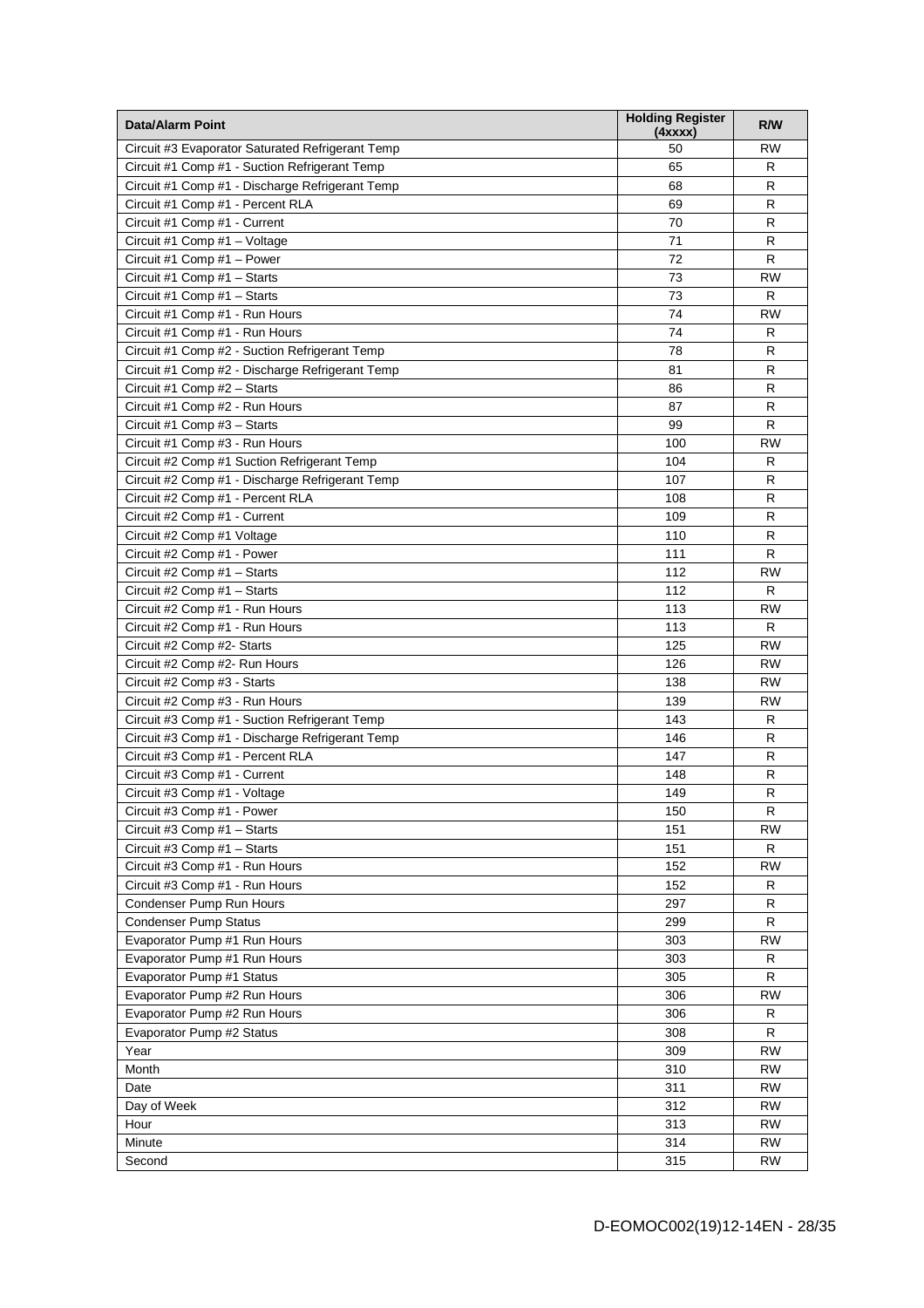| <b>Data/Alarm Point</b>                                       | <b>Holding Register</b><br>(4xxxx) | R/W          |
|---------------------------------------------------------------|------------------------------------|--------------|
| Units                                                         | 316                                | <b>RW</b>    |
| <b>Chiller Model</b>                                          | 317                                | R            |
| Chiller Location[2]                                           | 318                                | <b>RW</b>    |
| <b>Chiller Location</b>                                       | 327                                | <b>RW</b>    |
| Application Software Version[1]                               | 334                                | R            |
| <b>Application Software Version</b>                           | 338                                | R.           |
| Condenser Entering Water Temp Sensor Fault (EWWD)             | 365                                | R            |
| Evaporator Entering Water Temp Sensor Fault                   | 366                                | R            |
| Condenser Leaving Water Temp Sensor Fault                     | 368                                | R            |
| Bad setpoint override input Warning                           | 377                                | R            |
| Bad demand limit input Warning                                | 378                                | R            |
| RESTART DELAYED - Power Loss While Running Problem            | 379                                | R            |
| UNIT RESTART DELAYED - Power Loss While Running Problem       | 379                                | R            |
| Circuit #1 RESTART DELAYED - Power Loss While Running Problem | 384                                | R            |
| Circuit #2 RESTART DELAYED - Power Loss While Running Problem | 385                                | R            |
| Circuit #3 RESTART DELAYED - Power Loss While Running Problem | 386                                | R            |
| START INHIBITED - Ambient Temp Low Problem                    | 388                                | R            |
| UNIT INHIBIT LOAD - High Pressure Problem                     | 389                                | $\mathsf{R}$ |
| UNIT INHIBIT LOAD - High Pressure Problem                     | 389                                | R            |
| Circuit #1 INHIBIT LOAD - High Pressure Problem               | 390                                | R            |
| Circuit #2 INHIBIT LOAD - High Pressure Problem               | 391                                | $\mathsf{R}$ |
| Circuit #3 INHIBIT LOAD - High Pressure Problem               | 392                                | R            |
| UNIT UNLOAD - High Pressure Problem                           | 394                                | R            |
| Circuit #1 UNLOAD - High Pressure Problem                     | 395                                | R            |
| Circuit #2 UNLOAD - High Pressure Problem                     | 396                                | R            |
| Circuit #3 UNLOAD - High Pressure Problem                     | 397                                | R            |
| UNIT INHIBIT LOAD - Low Pressure Problem                      | 410                                | R            |
| UNIT INHIBIT LOAD - Low Pressure Problem                      | 410                                | R            |
| Circuit #1 INHIBIT LOAD - Low Pressure Problem                | 411                                | R            |
| Circuit #2 INHIBIT LOAD - Low Pressure Problem                | 412                                | R            |
| Circuit #3 INHIBIT LOAD - Low Pressure Problem                | 413                                | R            |
| UNIT UNLOAD - Low Pressure Problem                            | 415                                | R            |
| Circuit #1 UNLOAD - Low Pressure Problem                      | 416                                | R            |
| Circuit #2 UNLOAD - Low Pressure Problem                      | 417                                | R            |
| Circuit #3 UNLOAD - Low Pressure Problem                      | 418                                | R            |
| Circuit #1 Comp #1 - UNLOAD - Hi Current Problem              | 420                                | $\mathsf{R}$ |
| Circuit #2 Comp #1 - UNLOAD - Hi Current Problem              | 422                                | R            |
| Circuit #3 Comp #1 - UNLOAD - Hi Current Problem              | 424                                | R            |
| Evaporator Pump #1 Failure - Pump #2 Start Attempted Problem  | 430                                | R            |
| Evaporator Pump #2 Failure - Pump #1 Start Attempted Problem  | 431                                | R            |
| Circuit #1 Comp #1 - SHUTDOWN - Low pressure ratio Fault      | 440                                | R            |
| UNIT SHUTDOWN - Low Pressure Ratio                            | 441                                | R            |
| Circuit #2 Comp #1 - SHUTDOWN - Low pressure ratio Fault      | 442                                | R            |
| Circuit #3 Comp #1 - SHUTDOWN - Low pressure ratio Fault      | 444                                | R            |
| UNIT SHUTDOWN - Outside Air Temp Sensor Fault                 | 446                                | R            |
| Circuit #1 Comp #1 - SHUTDOWN - Current Overload Fault        | 447                                | R            |
| Circuit #2 Comp #1 - SHUTDOWN - Current Overload Fault        | 449                                | R            |
| Circuit #3 Comp #1 - SHUTDOWN - Current Overload Fault        | 451                                | R            |
| Circuit #1 Comp #1 - SHUTDOWN - Motor Protector Fault         | 466                                | R            |
| Circuit #1 SHUTDOWN- Motor ProtectorFault                     | 466                                | R            |
| Circuit #1 Comp #2 - SHUTDOWN - Motor Protector Fault         | 467                                | R            |
| Circuit #2 Comp #1 - SHUTDOWN- Motor Protector Fault          | 468                                | R            |
| Circuit #2 Comp #2 - SHUTDOWN - Motor Protector Fault         | 469                                | R            |
| Circuit #1 Comp #1 - SHUTDOWN - Motor Temp High Fault         | 478                                | R            |
| Circuit #1 Comp #2 - SHUTDOWN - Motor Temp High Fault (PFS)   | 479                                | R            |
| UNIT SHUTDOWN - Motor Temp High                               | 479                                | R.           |
|                                                               |                                    |              |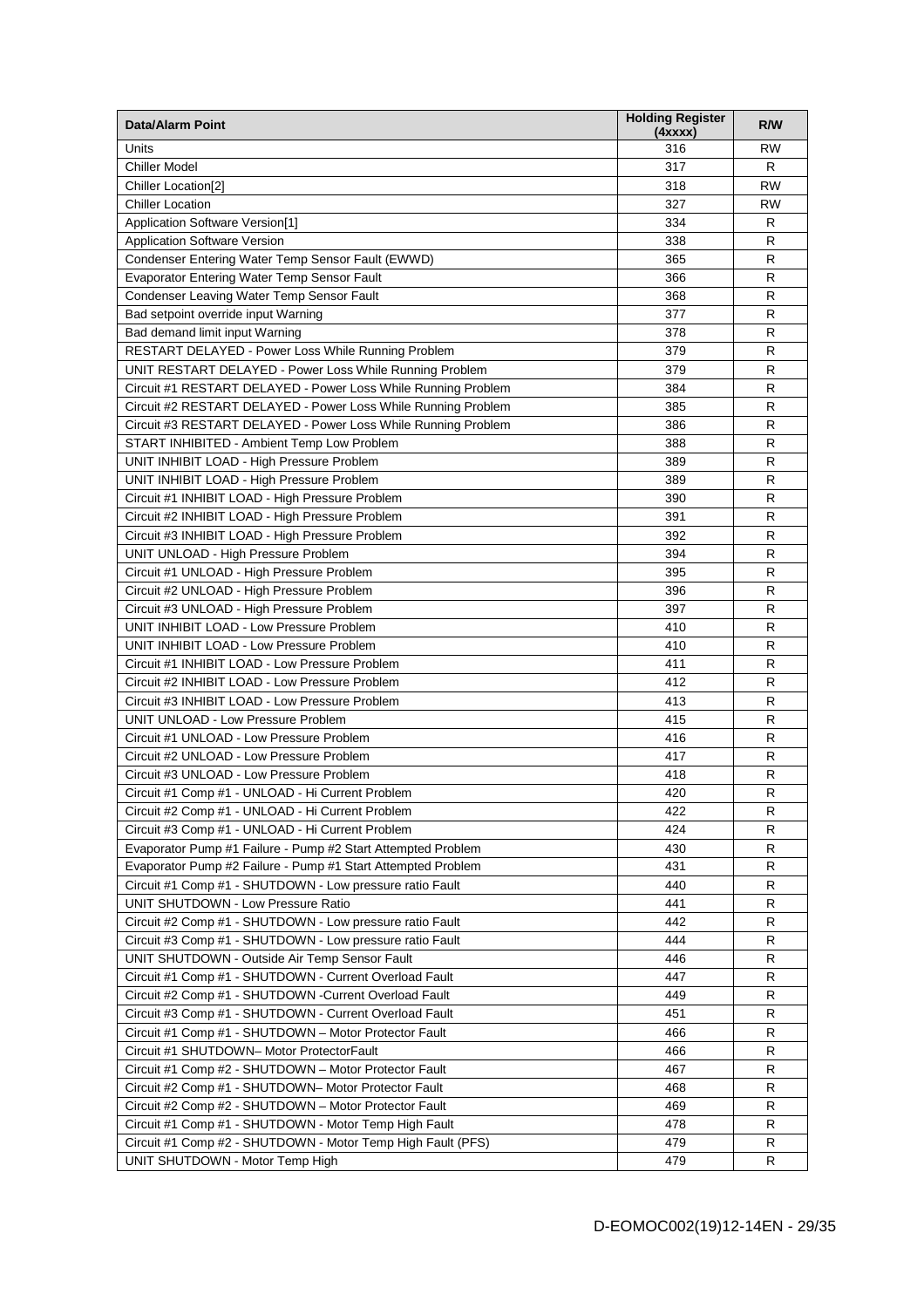| <b>Data/Alarm Point</b>                                                   | <b>Holding Register</b><br>(4xxxx) | R/W          |
|---------------------------------------------------------------------------|------------------------------------|--------------|
| Circuit #2 Comp #1 - SHUTDOWN - Motor Temp High Fault                     | 480                                | R            |
| Circuit #3 Comp #1 - SHUTDOWN - Motor Temp High Fault                     | 482                                | R            |
| UNIT SHUTDOWN – Condenser Pressure Sensor Fault (PFS)                     | 508                                | R            |
| Circuit #1 Comp #1 - SHUTDOWN - Condenser Pressure Sensor Fault           | 509                                | R            |
| Circuit #2 Comp #1 - SHUTDOWN - Condenser Pressure Sensor Fault           | 511                                | $\mathsf{R}$ |
| Circuit #3 Comp #1 - SHUTDOWN - Condenser Pressure Sensor Fault           | 513                                | R            |
| UNIT SHUTDOWN - Condenser Flow Loss                                       | 515                                | R            |
| UNIT SHUTDOWN - Condenser High Pressure                                   | 516                                | R            |
| Circuit #1 SHUTDOWN - Condenser Pressure High Fault                       | 517                                | R            |
| Circuit #2 SHUTDOWN - Condenser Pressure HighFault                        | 519                                | R            |
| Circuit #3 Comp #1 - SHUTDOWN - Condenser Pressure High Fault             | 521                                | R            |
| Circuit #1 Comp #1 - SHUTDOWN - Discharge Temp Sensor Fault               | 529                                | R            |
| Circuit #1 Comp #2 - SHUTDOWN - Discharge Temp Sensor Fault (PFS)         | 530                                | R            |
| Circuit #2 Comp #1 - SHUTDOWN - Discharge Temp Sensor Fault               | 531                                | R            |
| Circuit #3 Comp #1 - SHUTDOWN - Discharge Temp Sensor Fault               | 533                                | R            |
| Circuit #1 Comp #1 - SHUTDOWN - Discharge Temp High Fault                 | 535                                | R            |
| Circuit #1 Comp #2 - SHUTDOWN - Discharge Temp High Fault (PFS)           | 536                                | R            |
| Circuit #2 Comp #1 - SHUTDOWN - Discharge Temp High Fault                 | 537                                | R            |
| Circuit #3 Comp #1 - SHUTDOWN - Discharge Temp High Fault                 | 539                                | R            |
| Condenser Entering Water Temp Sensor Fault (PFS)                          | 541                                | R            |
| UNIT SHUTDOWN - Evaporator Water Flow Loss                                | 542                                | R            |
| UNIT SHUTDOWN - Evaporator Leaving Water Temp Low (Freeze)                | 543                                | R            |
| UNIT SHUTDOWN - Evaporator Low Pressure                                   | 544                                | R            |
| Circuit #1 SHUTDOWN - Low Evaporator Pressure Fault                       | 545                                | R            |
| Circuit #2 SHUTDOWN - Low Evaporator Pressure Fault                       | 547                                | R            |
| Circuit #3 Comp #1 - SHUTDOWN - Evaporator Pressure Low Fault             | 549                                | R            |
| UNIT SHUTDOWN - Evaporator Pressure Sensor Fault                          | 551                                | R            |
| Circuit #1 SHUTDOWN - Evaporator Pressure Sensor Fault                    | 552                                | $\mathsf{R}$ |
| Circuit #2 SHUTDOWN - Evaporator Pressure Sensor Fault                    | 554                                | $\mathsf{R}$ |
| Circuit #3 Comp #1 - SHUTDOWN - Evaporator Pressure Sensor Fault          | 556                                | R            |
| Circuit #1 Comp #1 - LOCKOUT - Number of Allowed Re-Starts Exceeded Fault | 583                                | R            |
| Circuit #2 Comp #1 - LOCKOUT - Number of Allowed Re-Starts Exceeded Fault | 585                                | R            |
| Circuit #3 Comp #1 - LOCKOUT - Number of Allowed Re-Starts Exceeded Fault | 587                                | R            |
| UNIT SHUTDOWN - Evaporator Leaving Water Temp Sensor Fault                | 589                                | R            |
| Evaporator Leaving Water Temp Sensor Fault                                | 590                                | R            |
| UNIT SHUTDOWN - Evaporator Freeze Protection Fault                        | 592                                | R            |
| Circuit #1 Comp #1 - SHUTDOWN - Mechanical High Pressure Fault            | 601                                | R            |
| Circuit #1 Comp #2 - SHUTDOWN - Mechanical High Pressure Fault (PFS)      | 602                                | R            |
| UNIT SHUTDOWN - Mechanical High Pressure Switch                           | 602                                | R            |
| Circuit #2 Comp #1 - SHUTDOWN - Mechanical High Pressure Fault            | 603                                | R            |
| Circuit #3 Comp #1 - SHUTDOWN - Mechanical High Pressure Fault            | 605                                | R            |
| Circuit #1 Comp #1 - SHUTDOWN - Oil Delta Pressure High Fault             | 637                                | R            |
| Circuit #1 Comp #2 - SHUTDOWN - Oil Delta Pressure High Fault (PFS)       | 638                                | R            |
| UNIT SHUTDOWN - Oil Delta Pressure High                                   | 638                                | R            |
| Circuit #2 Comp #1 - SHUTDOWN - Oil Delta Pressure High Fault             | 639                                | R            |
| Circuit #3 Comp #1 - SHUTDOWN - Oil Delta Pressure High Fault             | 641                                | R            |
| Circuit #1 Comp #1 - SHUTDOWN - Oil Feed Pressure Sensor Fault            | 643                                | R            |
| Circuit #2 Comp #1 - SHUTDOWN - Oil Feed Pressure Sensor Fault            | 645                                | R            |
| Circuit #3 Comp #1 - SHUTDOWN - Oil Feed Pressure Sensor Fault            | 647                                | R            |
| Circuit #1 Comp #1 - SHUTDOWN - Oil Feed Pressure Sensor Fault (PFS)      | 649                                | R            |
| Circuit #1 Comp #2 - SHUTDOWN - Oil Feed Pressure Sensor Fault (PFS)      | 650                                | R            |
| UNIT SHUTDOWN - Phase Voltage Protection (ATLAS, AWS, EWWD, MNG, PFS)     | 661                                | R            |
| Circuit #1 Comp #1 - SHUTDOWN - Starter Fault                             | 662                                | R            |
| Circuit #1 Comp #2 - SHUTDOWN - Starter Fault (PFS)                       | 663                                | R            |
| Circuit #2 Comp #1 - SHUTDOWN - Starter Fault                             | 664                                | R            |
| Circuit #3 Comp #1 - SHUTDOWN - Starter Fault                             | 666                                | R.           |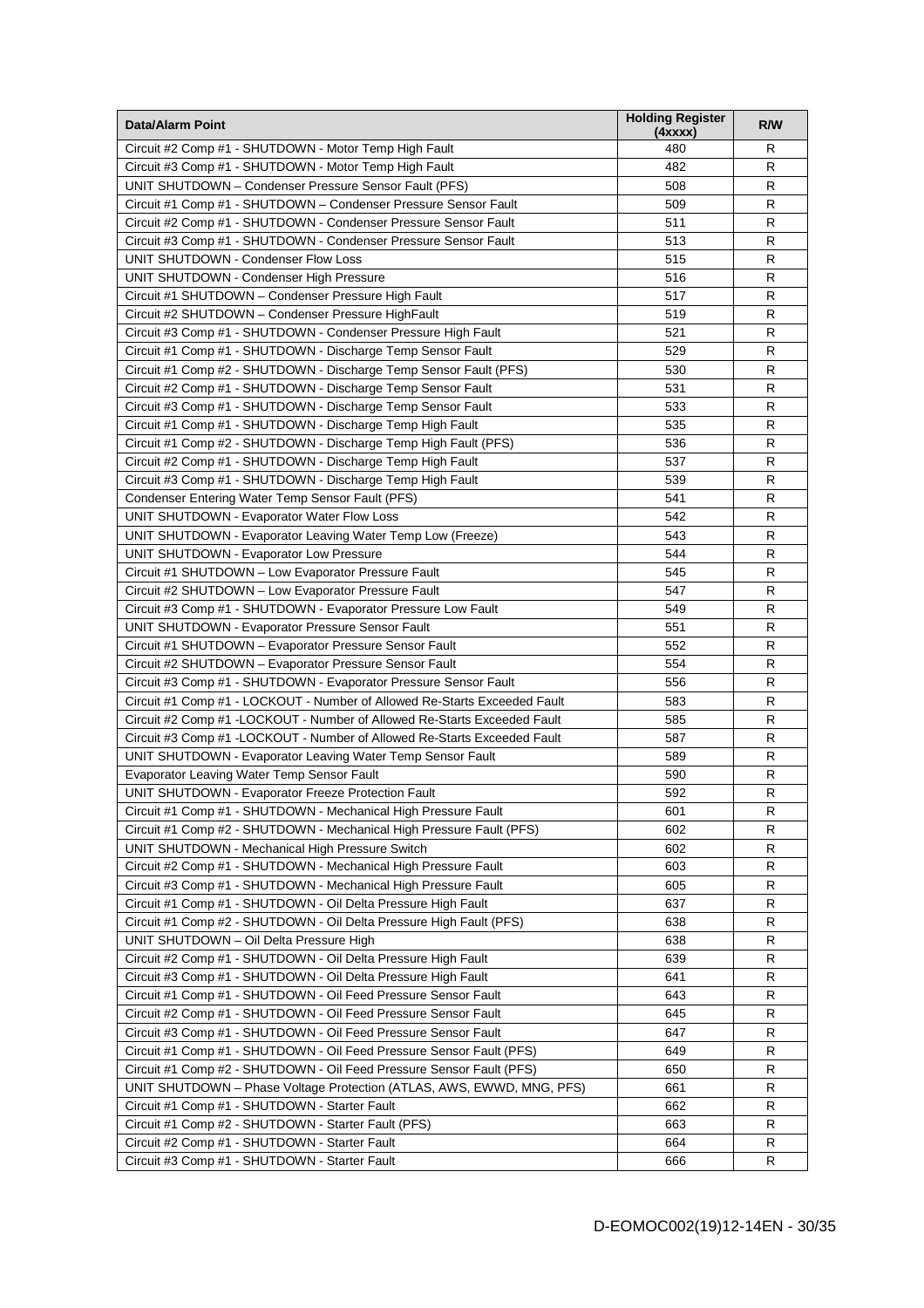| Data/Alarm Point                                                                       | <b>Holding Register</b><br>(4xxxx) | R/W          |
|----------------------------------------------------------------------------------------|------------------------------------|--------------|
| Circuit #1 Comp #1 - SHUTDOWN - Suction Temp Sensor Fault                              | 698                                | R            |
| Circuit #1 Comp #2 - SHUTDOWN - Suction Temp Sensor Fault (PFS)                        | 699                                | R            |
| Circuit #2 Comp #1 - SHUTDOWN - Suction Temp Sensor Fault                              | 700                                | R            |
| Circuit #3 Comp #1 - SHUTDOWN - Suction Temp Sensor Fault                              | 702                                | R            |
| Circuit #1 SHUTDOWN - No Pressure at Startup Fault                                     | 711                                | R            |
| Circuit #2 SHUTDOWN - No Pressure at Startup Fault                                     | 712                                | R            |
| Circuit #3 SHUTDOWN - No Pressure at Startup Fault                                     | 713                                | R            |
| Circuit #1 Comp #1 - SHUTDOWN - Mechanical Low Pressure Fault                          | 717                                | R            |
| Circuit #1 Comp #2 - SHUTDOWN - Mechanical Low Pressure Fault                          | 718                                | R            |
| UNIT SHUTDOWN - Mechanical Low Pressure Switch                                         | 718                                | R            |
| Circuit #2 Comp #1 - SHUTDOWN - Mechanical Low Pressure Fault                          | 719                                | R            |
| Circuit #3 Comp #1 - SHUTDOWN - Mechanical Low Pressure Fault                          | 721                                | R            |
| Circuit #1 Controller board offline Fault                                              | 723                                | R            |
| Circuit #2 Controller board offline Fault                                              | 724                                | R            |
| Circuit #3 Controller board offline Fault                                              | 725                                | R            |
| Circuit #1 Comp #1 - SHUTDOWN - Motor Temp Sensor Fault                                | 734                                | R            |
| Circuit #1 Comp #2 - SHUTDOWN - Motor Temp Sensor Fault                                | 735                                | R            |
| Circuit #2 Comp #1 - SHUTDOWN - Motor Temp Sensor Fault                                | 736                                | R            |
| Circuit #3 Comp #1 - SHUTDOWN - Motor Temp Sensor Fault                                | 738                                | R            |
| Unit Power Restore Warning                                                             | 740                                | R            |
| Circuit #1 Failed pumpdown Warning                                                     | 741                                | R            |
| Circuit #2 Failed pumpdown Warning                                                     | 742                                | R            |
| Circuit #3 Failed pumpdown Warning                                                     | 743                                | R            |
| External event Warning                                                                 | 745                                | R            |
| Controller board offline Fault                                                         | 746                                | R            |
| Circuit #1 SHUTDOWN - No Pressure Change After Start                                   | 747                                | R            |
| UNIT SHUTDOWN - No Pressure Change After Start (PFS)                                   | 747                                | R            |
| Circuit #2 SHUTDOWN - No Pressure Change After Start                                   | 748                                | R            |
| Circuit #3 SHUTDOWN - No Pressure Change After Start                                   | 749                                | R            |
| Circuit #1 SHUTDOWN - Phase Voltage Protection Fault (ATLAS, AWS, EWWD, MNG)           | 751                                | R            |
| Circuit #2 SHUTDOWN - Phase Voltage Protection Fault (ATLAS, AWS, EWWD, MNG)           | 752                                | R            |
| Circuit #3 SHUTDOWN - Phase Voltage Protection Fault                                   | 753                                | R            |
| UNIT SHUTDOWN - Evaporator Entering Water Temp Sensor Fault                            | 755                                | R            |
| Circuit #1 Comp #1 - SHUTDOWN -Slide position Sensor Fault                             | 756                                | $\mathsf{R}$ |
| Circuit #1 Comp #2 - SHUTDOWN - Slide position Sensor Fault                            | 757                                | $\mathsf{R}$ |
| Circuit #2 Comp #1 - SHUTDOWN - Slide position Sensor Fault                            | 758                                | R            |
| Circuit #3 Comp #1 - SHUTDOWN - Slide position Sensor Fault                            | 760                                | R            |
| Circuit #1 Comp #1 - SHUTDOWN - VFD Fault<br>Circuit #2 Comp #1 - SHUTDOWN - VFD Fault | 762<br>764                         | R<br>R       |
| Circuit #3 Comp #1 - SHUTDOWN - VFD Fault                                              | 766                                | R            |
| Circuit #1 Comp #1 - SHUTDOWN - VFD Over Heat Fault                                    | 768                                | R            |
| Circuit #2 Comp #1 - SHUTDOWN - VFD Over Heat Fault                                    | 770                                | R            |
| Circuit #3 Comp #1 - SHUTDOWN - VFD Over Heat Fault                                    | 772                                | R            |
| Circuit #1 Comp #1 - SHUTDOWN - COM ERROR With VFD Fault                               | 774                                | R            |
| Circuit #2 Comp #1 - SHUTDOWN - COM ERROR With VFD Fault                               | 776                                | R            |
| Circuit #3 Comp #1 - SHUTDOWN - COM ERROR With VFD Fault                               | 778                                | R            |
| Circuit #1 INHIBIT LOAD - High Current Problem                                         | 780                                | R            |
| Circuit #2 INHIBIT LOAD - High Current Problem                                         | 782                                | R            |
| Circuit #3 INHIBIT LOAD - High Current Problem                                         | 784                                | R            |
| <b>UNIT STOP - Emergency Stop Alarm</b>                                                | 798                                | R            |
| UNIT STOP - Evaporator Water Temps Inverted                                            | 799                                | R            |
| <b>UNIT STOP - External Alarm</b>                                                      | 800                                | R            |
| Circuit #1 Comp #1 - SHUTDOWN-Low Discharge Superheat Fault                            | 808                                | R            |
| Circuit #1 Comp #2 - SHUTDOWN - Low Discharge SuperHeat Fault (PFS)                    | 809                                | R.           |
| Circuit #2 Comp #1 - SHUTDOWN - Low Discharge SuperHeat Fault                          | 810                                | R.           |
| Circuit #3 Comp #1 - SHUTDOWN-Low Discharge Superheat Fault                            | 812                                | R            |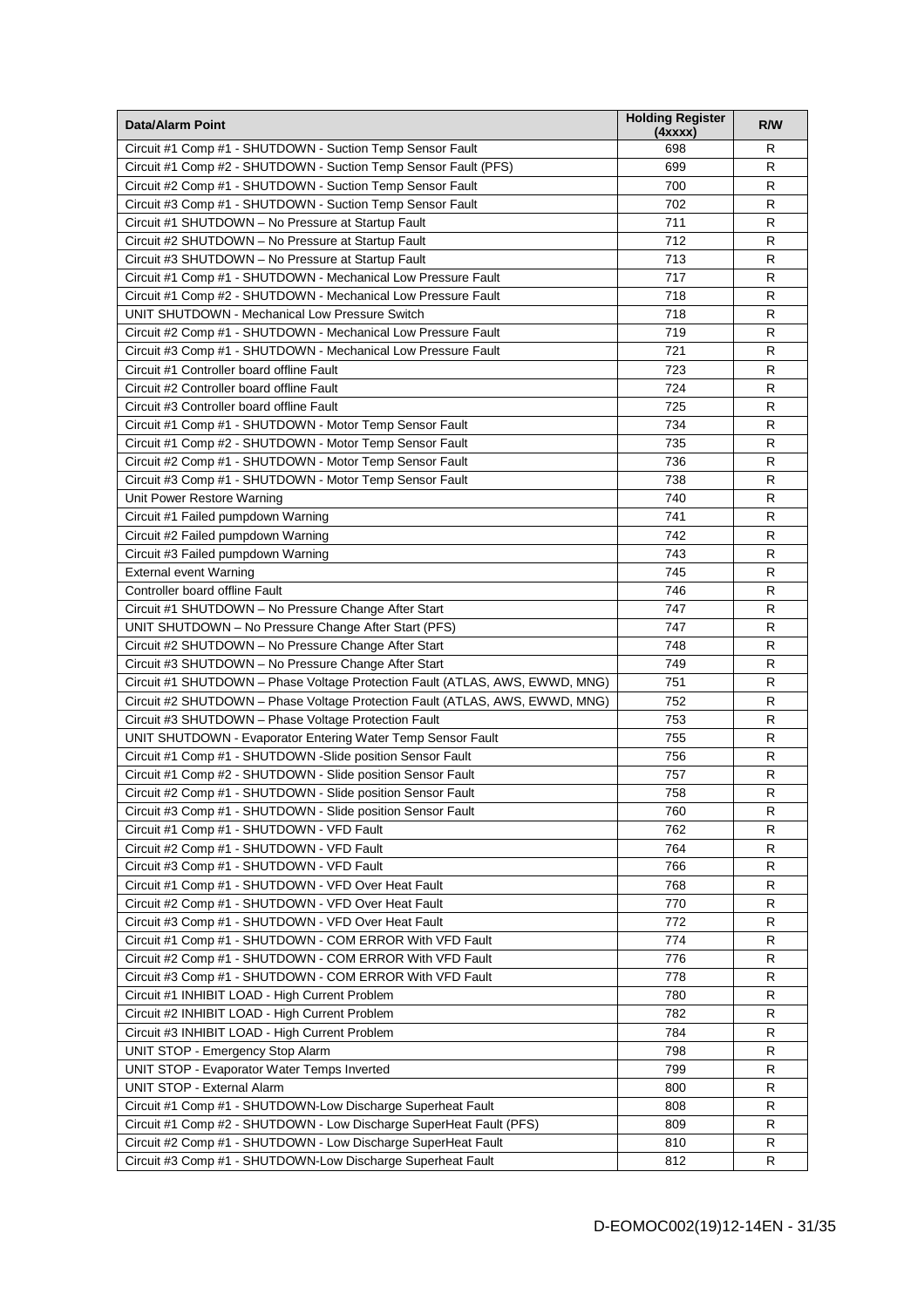| <b>Data/Alarm Point</b>                                                | <b>Holding Register</b><br>(4xxxx) | R/W          |
|------------------------------------------------------------------------|------------------------------------|--------------|
| <b>Bad Current Limit Input Warning</b>                                 | 814                                | R            |
| Option Controller Communication Failed Warning                         | 815                                | R.           |
| UNIT SHUTDOWN - Phase Voltage Protection (ACZC, ACHZ, ADZ)             | 816                                | R            |
| UNIT STOP - PVM GFP Fault                                              | 816                                | R            |
| Circuit #1 SHUTDOWN - Phase Voltage Protection Fault (ACZC, ACZH, ADZ) | 817                                | R            |
| Circuit #2 SHUTDOWN - Phase Voltage Protection Fault (ACZC, ACZH, ADZ) | 818                                | R            |
| Circuit #3 SHUTDOWN - PVM GFP Fault                                    | 819                                | R            |
| Option Fan Alarm Controller Communication Failed Warning               | 900                                | R            |
| Circuit #1 Option Fan Alarm Warning                                    | 901                                | R            |
| Circuit #2 Option Fan Alarm Warning                                    | 902                                | R            |
| <b>Refrigerant Type</b>                                                | 1606                               | R.           |
| Number of Circuits                                                     | 1607                               | R            |
| Number of Comps                                                        | 1608                               | R            |
| <b>Chiller Tons</b>                                                    | 1609                               | R            |
| Circuit #3 Comp #1 - Actual Capacity                                   | 1761                               | R            |
| Circuit #3 Comp #1 - Off Auto                                          | 1762                               | R            |
| Circuit #3 Comp #1 - Full Load                                         | 1763                               | R.           |
| Circuit #3 Comp #1 - VFD Output                                        | 1766                               | <b>RW</b>    |
| Circuit #3 Comp #1 - Oil Feed Pressure                                 | 1770                               | R            |
| Circuit #3 Comp #1 - Oil Level Status                                  | 1772                               | R            |
| Circuit #3 Comp #1 - Status                                            | 1773                               | R.           |
| Circuit #2 Comp #3 - Off Auto                                          | 1775                               | <b>RW</b>    |
| Circuit #2 Comp #3 - Status                                            | 1786                               | R            |
| Circuit #2 Comp #2 - Off Auto                                          | 1788                               | <b>RW</b>    |
| Circuit #2 Comp #2 - Status                                            | 1799                               | R            |
| Circuit #2 Comp #1 - Actual Capacity                                   | 1800                               | R            |
| Circuit #2 Comp #1 - Off Auto                                          | 1801                               | <b>RW</b>    |
| Circuit #2 Comp #1 - Full Load                                         | 1802                               | R            |
| Circuit #2 Comp #1 - VFD Output                                        | 1805                               | R            |
| Circuit #2 Comp #1 - Oil Feed Pressure                                 | 1809                               | R            |
| Circuit #2 Comp #1 - Oil Level Status                                  | 1811                               | R            |
| Circuit #2 Comp #1 - Status                                            | 1812                               | R            |
| Circuit #1 Comp #3 - Off Auto                                          | 1814                               | <b>RW</b>    |
| Circuit #1 Comp #3 - Status                                            | 1825                               | R            |
| Circuit #1 Comp #2 - Actual Capacity                                   | 1826                               | R            |
| Circuit #1 Comp #2 - Off Auto                                          | 1827                               | R            |
| Circuit #1 Comp #2 - Full Load                                         | 1828                               | R            |
| Circuit #1 Comp #2 - Oil Feed Pressure (PFS)                           | 1832                               | $\mathsf{R}$ |
| Circuit #1 Comp #2 - Status                                            | 1838                               | R            |
| Circuit #1 Comp #1 - Actual Capacity                                   | 1840                               | R            |
| Circuit #1 Comp #1 - Off Auto                                          | 1841                               | R.           |
| Circuit #1 Comp #1 - Full Load                                         | 1842                               | R            |
| Circuit #1 Comp #1 - VFD Output                                        | 1845                               | R            |
| Circuit #1 Comp #1 - Oil Feed Pressure (PFS)                           | 1846                               | R            |
| Circuit #1 Comp #1 - Oil Feed Pressure                                 | 1849                               | R            |
| Circuit #1 Comp #1 - Oil Level Status                                  | 1851                               | R            |
| Circuit #1 Comp #1 - Status                                            | 1852                               | R            |
| <b>Evaporator SuperHeat Setpoint</b>                                   | 1897                               | R            |
| Evaporator SuperHeat Temp                                              | 1899                               | R.           |
| <b>Active Energy</b>                                                   | 1900                               | R            |
| Power Factor                                                           | 1902                               | R            |
| Circuit #3 EXV Position                                                | 1950                               | R.           |
| Circuit #3 Outdoor Fan Speed                                           | 1954                               | <b>RW</b>    |
| Circuit #3 Condenser Approach Temp                                     | 1955                               | <b>RW</b>    |
| Circuit #3 Evaporator Approach Temp                                    | 1956                               | <b>RW</b>    |
| Circuit #3 Outdoor Fan Status                                          | 1965                               | <b>RW</b>    |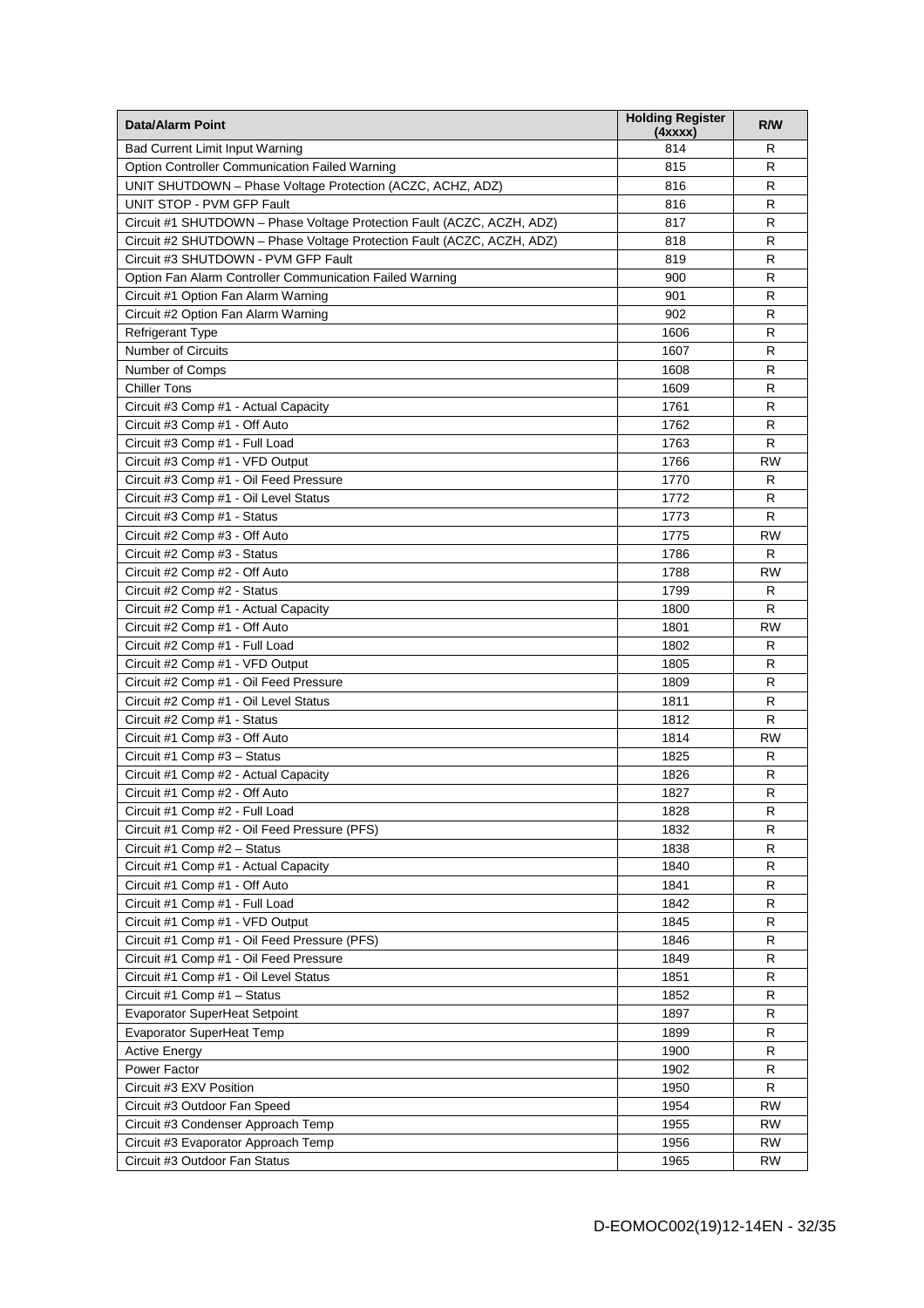| Data/Alarm Point                    | <b>Holding Register</b><br>(4xxxx) | R/W       |
|-------------------------------------|------------------------------------|-----------|
| Circuit #2 EXV Position             | 1966                               | R         |
| Circuit #2 Outdoor Fan Speed        | 1970                               | R         |
| Circuit #2 Condenser Approach Temp  | 1971                               | R         |
| Circuit #2 Evaporator Approach Temp | 1972                               | R         |
| Circuit #2 Outdoor Fan Status       | 1981                               | R         |
| Circuit #1 EXV Position             | 1982                               | R.        |
| Liquid Temp                         | 1984                               | R         |
| Circuit #1 Outdoor Fan Speed        | 1986                               | R.        |
| Circuit #1 Condenser Approach Temp  | 1987                               | R         |
| Circuit #1 Evaporator Approach Temp | 1988                               | R         |
| Circuit #1 Outdoor Fan Status       | 1997                               | R         |
| Noise Reduction Auto On             | 1998                               | <b>RW</b> |
| Noise Reduction Status              | 2000                               | R         |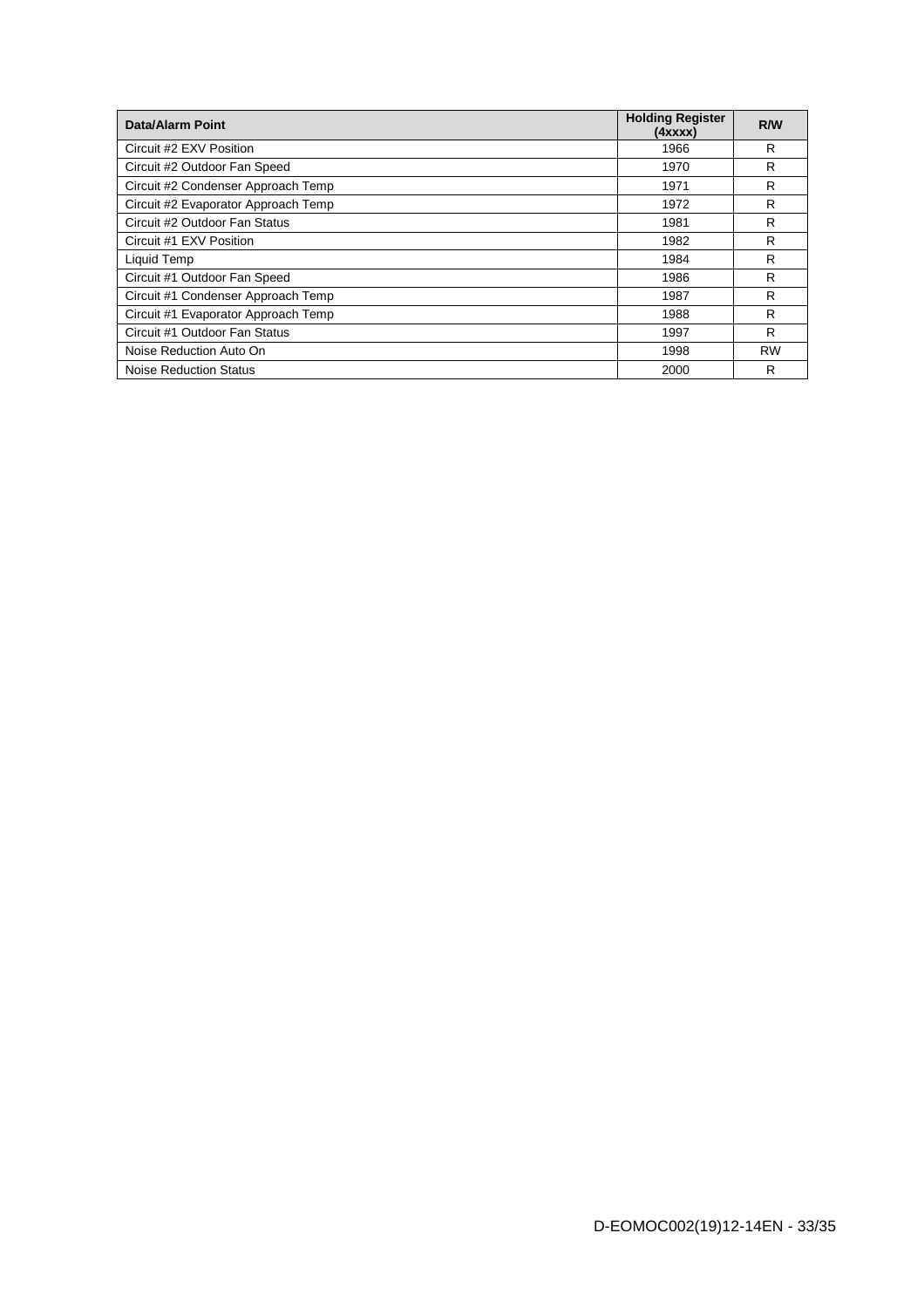D-EOMOC002(19)12-14EN - 34/35